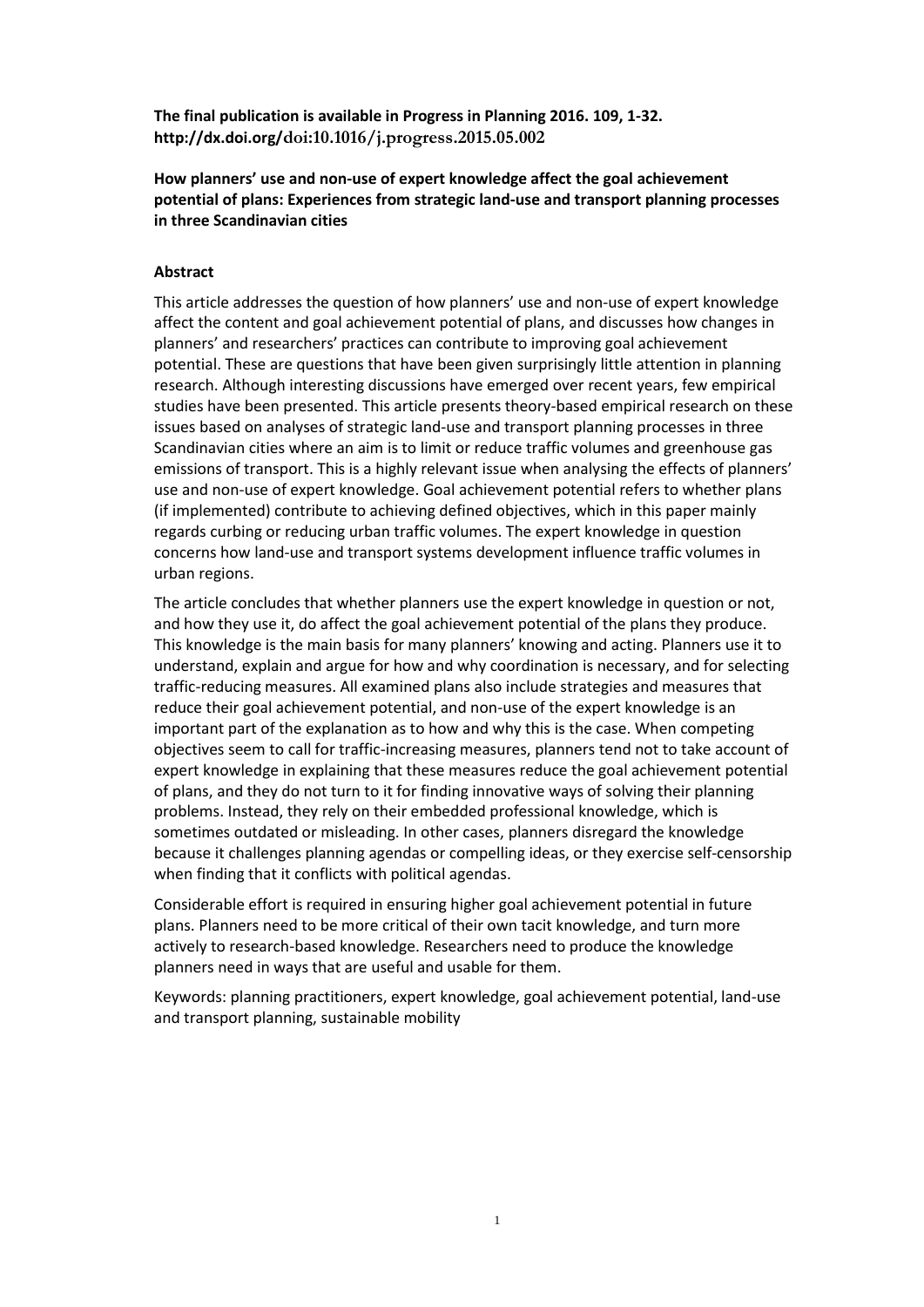#### **1. Introduction**

In this paper we investigate how planners' use and non-use of expert knowledge in planning processes affect the goal achievement potential of plans. It contributes with theory-based empirical investigations of how planners gain knowledge of the subject matter dealt with in planning; whether and how they use this knowledge when making plans; and whether and how this affects the goal achievement potential of the resulting plans. This also includes analyses of how and why planners include measures and strategies which, according to state-of-the-art knowledge in the field, counteract goal achievement. Here, we combine structural and causal analyses with readings in planning theory when developing theoretical hypotheses or explanations. We critically examine these explanations in empirical case studies of strategic planning processes concerning land-use and transport development in three Scandinavian cities where an aim is to limit or reduce traffic volumes and greenhouse gas emissions. Finally, we discuss how both planning and research practices need to change if the goal achievement potential of plans is to improve. Along with several authors who discuss knowledge in planning, we agree with Rydin (2007: 53), who defines knowledge as differing from information and data "*in that the specification of causal relationship is central to knowledge*". Goal achievement potential refers to whether the plans (if implemented) contribute to achievement of defined goals.

A main hypothesis in this work is that research-based expert knowledge and skilled planners applying this knowledge when making analyses, appraisals and plans, are important prerequisites for plans with high goal achievement potential. Hence, properties of the relevant expert knowledge, the planners, and the practices of the planners could also be part of the might also be part of the explanation why planning processes produce plans with low goal-achievement potential. This is in line with an understanding that the aim of planning is to bring knowledge into decision-making, in order to improve decision-makers' abilities to make decisions about future actions contributing to achieving their objectives (Faludi, 1973; Friedmann, 1987), and that planners are main carriers of knowledge of the subject matter dealt with in many planning processes. This approach may be understood mistakenly as belonging in a positivist epistemology, where presumably neutral and objective scientific knowledge "*translates straightforwardly into the substance of policy*" (Owens et al., 2004). This is often contrasted with communicative or collaborative planning (Healey, 1992), where transparency, inclusiveness and deliberation are main issues. Based on our understanding of how planning processes normally proceed, we find it reasonable to combine these approaches.

Our understanding is that planning processes (to varying degree) are deliberative processes, where a (varying) number of actors contribute in different ways. Professional planners are important actors in these processes, as process leaders and as knowledge carriers, users and producers. A main contribution of planners should (as we understand it) be to bring research-based expert knowledge concerning substantive case matters relevant for the planning problem in hand to the planning discussions. By asking questions such as 'what should we do in order to ….?', and 'what are the consequences of …?', and applying relevant expert knowledge when answering these questions – in dialogue with other actors – planners can contribute to finding ways of solving problems, reaching agreements and achieving defined objectives. In these ways they can also contribute with *ex ante* assessments of positive and negative consequences of proposed projects or strategies. Such assessments are necessary in order to understand what is at stake in conflicts between different interest groups (Næss et al., 2013), and could hence be a contribution to transparent, inclusive and deliberative planning processes. As numerous authors have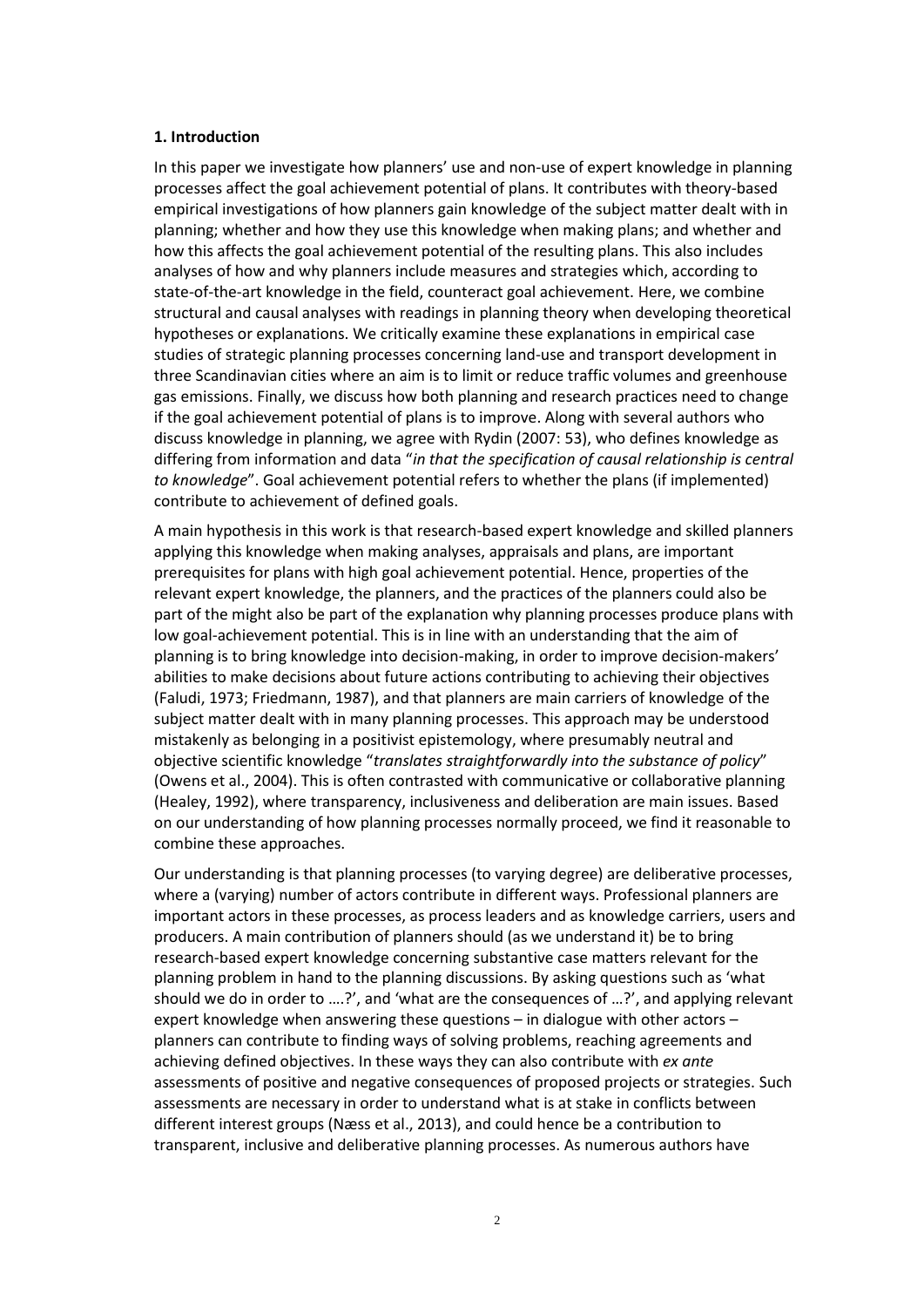discussed (see Owens et al. (2004) for a summary), planners do not necessarily use knowledge and analyses in this way.

Planners' use and non-use of *expert knowledge* in planning processes, and how this affects the content and goal-achievement potential of plans being their outcome, have received surprisingly little attention in planning research and theory, as pointed out by several authors (see, for instance, Davoudi, 2006; Krizek et al., 2009; Mazza, 2002). Interesting discussions concerning these issues have emerged over the past decade (Friedmann, 2003; Krizek et al., 2009; Næss, 2004; Owens et al., 2006), with several authors calling for theorybased empirical studies (Krizek, 2009; Næss, 2004; Owens, 2005; Owens et al., 2004). One aim of this present paper is to respond to such calls; a second is to discuss how both planning and research practice might change in ways that contributed to the higher goal achievement potential of plans.

Hence, the overall research questions in this article are: 1) How do planners' use and nonuse of expert knowledge affect the contents of plans and their goal achievement potential? 2) What can be done to improve the goal achievement potential of plans?

In order to answer these broadly formulated main research questions, we defined four interrelated sub-questions which we answer for each case: *i)* Through what mechanisms is the expert knowledge in question introduced in planning processes? *ii)* Through what mechanisms is this knowledge used in ways that increase the goal achievement potential of plans? *iii)* Through what mechanisms are counter-productive measures with respect to defined objectives included in plans? *iv)* How and to what extent have planners' use and non-use of the expert knowledge in question affected the goal achievement potential of the plan?

## **1.1 Different kinds of knowledge are necessary in planning**

As emphasized by a number of authors (Flyvbjerg, 2001; Healey, 1992; 2009; Krizek et al., 2009; Owens et al., 2006; Rydin, 2007), various kinds and forms of knowledge from a number of sources are normally used by planners when making plans. We distinguish between expert knowledge, knowledge of the project and/or objectives, process knowledge, knowledge of context, and other types of knowledge (as illustrated in Figure 1). Planners *apply* all of these when they *produce* knowledge in the form of alternatives, analyses, plans and recommendations meant to be *used* by politicians in their decisionmaking, together with other kinds of knowledge.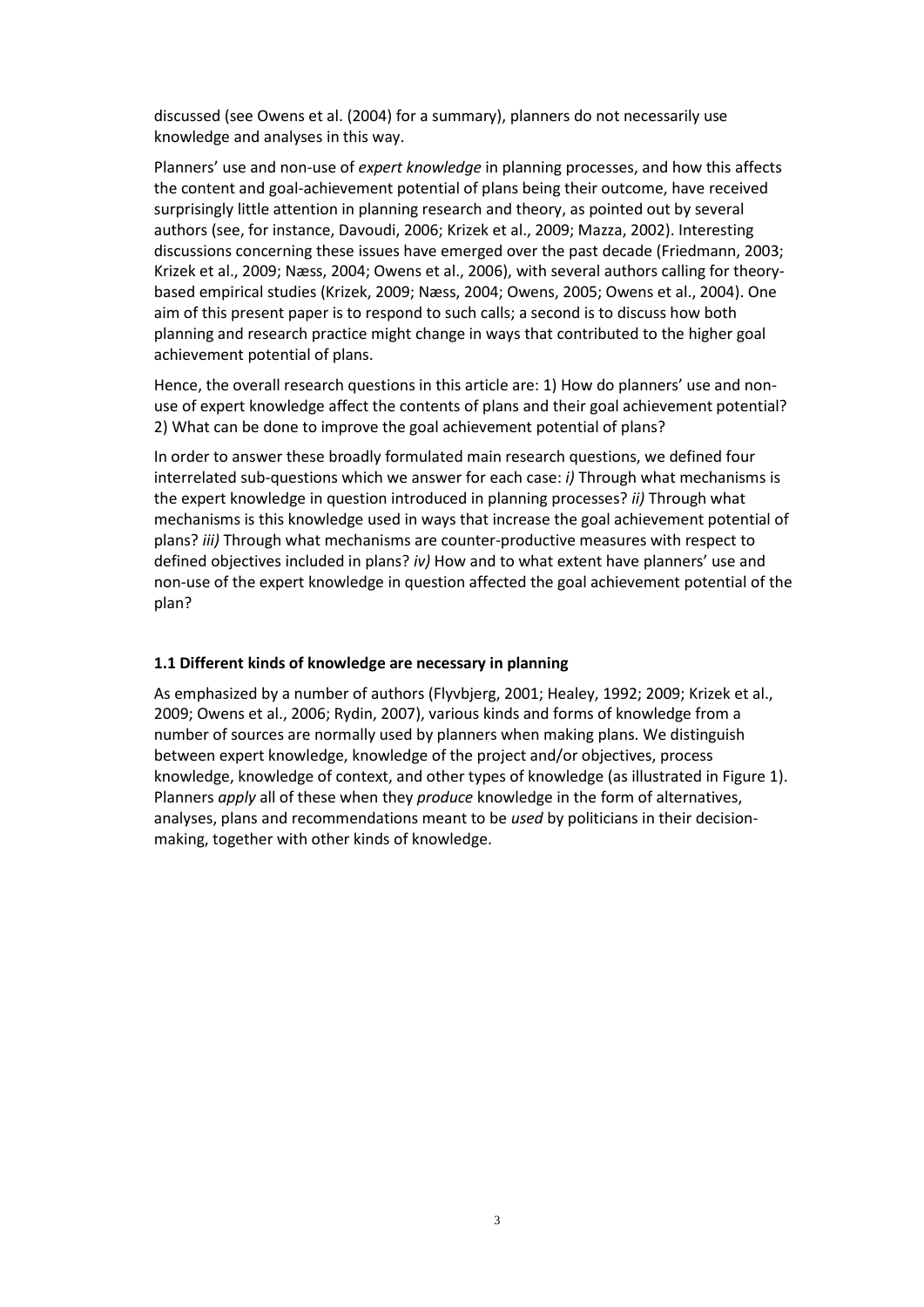

**Figure 1:** Planners use various kinds of knowledge when producing knowledge in the form of analyses, plans and recommendations. Decision-makers are supposed to use this knowledge, together with other kinds of knowledge, to improve their ability to make decisions contributing to achievement of their objectives. The darker boxes and arrows indicate the focus in this paper (figure based on Tennøy, 2012).

*Process knowledge* includes knowledge about laws, regulations and procedures of planning and decision-making defined in planning legislation; knowledge about how to carry out planning processes; knowledge about public participation in planning processes, and so on (see, among others, Healey, 1992; 2009). Planners are supposed to be trained in and to possess this kind of knowledge, which includes the necessary professional skills of listening, interpreting, mediating and negotiating (Forester, 1989).

Knowledge regarding the *projects* in, and *the objectives* of, a planning process is also necessary when making plans. Previously, this knowledge was often assumed to be provided by the planners' employers, who were developers or political decision-makers. However, as discussed in current planning theory, it is often produced as part of the planning process in dialogue with a number of actors, often with the strong influence of the professional planners involved (Healey, 2009; Rydin, 2007; Tennøy, 2010).

Knowledge regarding the *specific context of* the planning and the project is an absolute prerequisite. This includes knowledge of several issues – physical, political and cultural contexts, existing plans and policies, current situation and trends, political objectives, and so forth (see also Rydin, 2007) – which is collected from sources such as statistics, existing plans, political signals in various forms, communications with interested and involved parties, businesses and local residents, or the users of areas (Fischer and Forester, 1993; Healey, 1992; 2009).

*Expert knowledge* here is the theoretical knowledge of cause–effect relations; empirical knowledge on whether, how and with what strength certain actions have caused certain effects in various contexts, as well as methodological knowledge for analysing which effects certain actions can be expected to produce in the specific context and time horizon dealt with in a specific planning process. Planners are assumed to be trained in and to possess such knowledge within their disciplines in order to be recognized as professional planners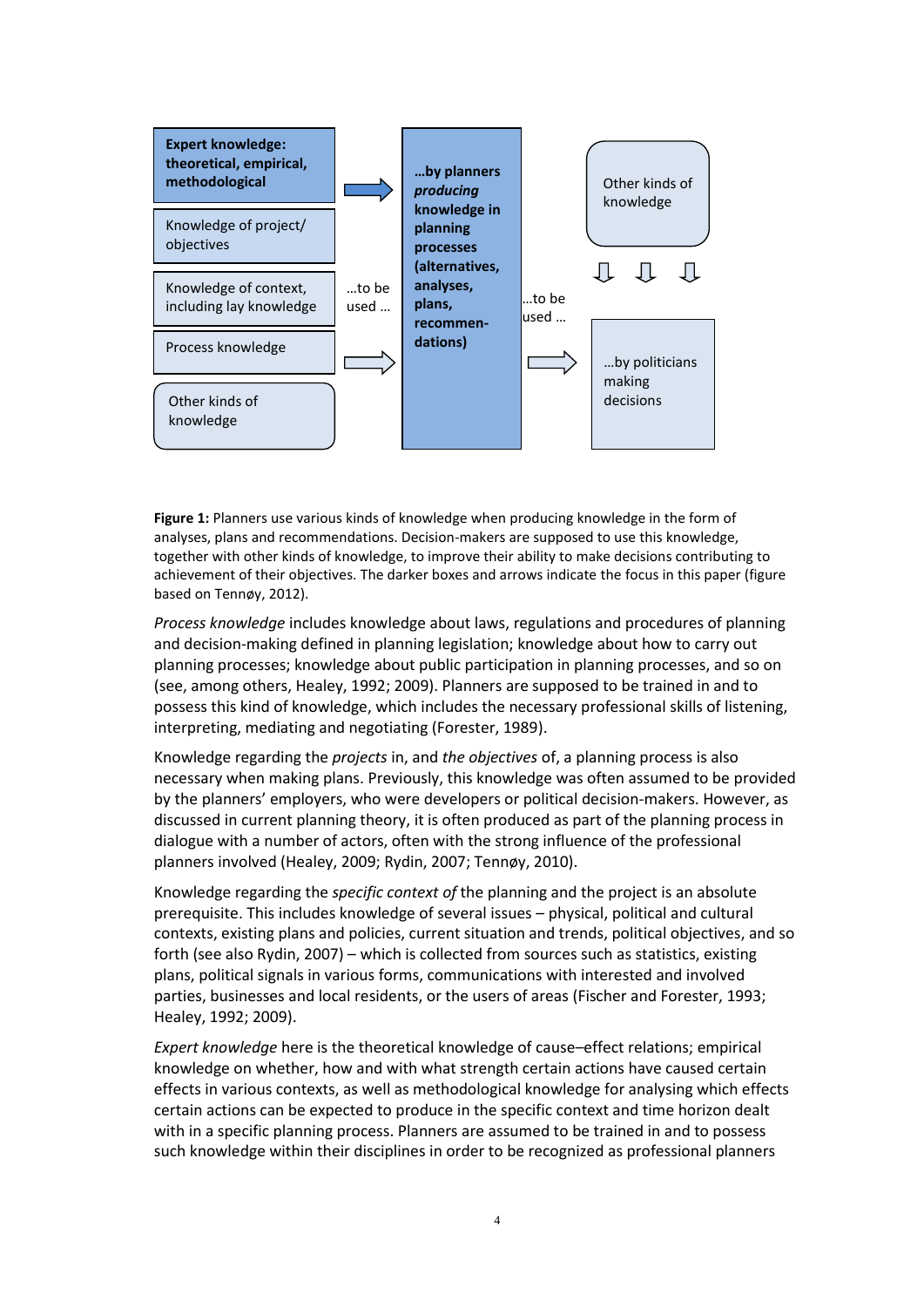(as understood in this work). Still, there will be huge variations in how knowledgeable different planners are within specific topics; for instance, integrated land-use and transport planning. The expert knowledge may be understood as the basis on which planners can approach, understand and deal with the concrete planning problems they face in their practice (Schön, 1983). In order to distinguish between the knowledge planners use when making plans and the knowledge they produce (analyses, plans), the knowledge planners produce is not termed expert knowledge in this work.

The above description illustrates how various types and sources of knowledge are necessary when making plans, including expert knowledge. Furthermore, even if the primary focus of this paper is the role, use and influence of expert knowledge, we recognize other kinds of knowledge as necessary and useful as well.

## **1.2 Situating our understanding of the role of expert knowledge in planning**

Understandings of the role, use and influence of expert knowledge in planning have shifted over time. The different understandings are closely related to changing ideas on the possibilities of planning and governing, democracy and democratic practice, and the perceived problems to hand. Debates have revolved around topics such as the kinds of knowledge that are relevant; which and whose knowledge is valid; who defines which knowledge is valid; whether predictive knowledge is possible; and how predictions could be made and understood.

## *1.2.1 Lack of focus on expert knowledge*

A main impression from readings published over recent decades, however, is that planning theory *does not* deal much with expert knowledge on concrete issues planning deals with, the role of such knowledge in planning processes and how it affects the content of plans. When searching in often referred to readers (Campbell and Fainstein, 2003; Faludi, 1973; Fischer and Forester, 1993) and in much referred to works in planning theory (Flyvbjerg, 1998; Friedmann, 1987; Healey, 1997; Hull, 2005; 2008; Stead and Meijers, 2009), the absence of debate explicitly addressing expert knowledge and planners' use of this knowledge when making plans and analyses is striking. In Allmendinger's (2002) typology, this kind of knowledge seems to be classified as 'exogenous theories'.

Several authors have claimed that the strong focus on process and deliberation in planning theory in previous decades has led to a detachment of planning theory from the subjects with whom planning dealing with (Krizek et al., 2009; Mazza, 2002; Næss, 2001). In the 1980s and 1990s, Davoudi (2006: 22) found, *"[a]ttention moved away from developing the substantive evidence base of planning about how cities function (knowing what) to developing new ideas, such as communicative planning, about the process of planning (knowing how)"*.

Recent planning theory hence seems mainly to be about theory *of* planning and less about theories *in* planning (Faludi, 1973; Friedmann, 2003). Moreover, the literature *of* planning seems to focus very little on the planners and how they act and interact when applying expert knowledge on various substantive matters in planning analyses, or on how this affects the content and goal achievement potential of the resultant plans.

### *1.2.2 Negative understandings of the role of expert knowledge*

Literature actually dealing with expert knowledge in planning is often negative, suggesting that its influence is low or should be reduced, or that such knowledge is not possible. Krizek et al. (2009: 460) came to a similar conclusion, claiming that *"planning theory has been absorbed with critiquing expert and scientific knowledge, celebrating local and community knowledge, or pointing out the political nature of planning".*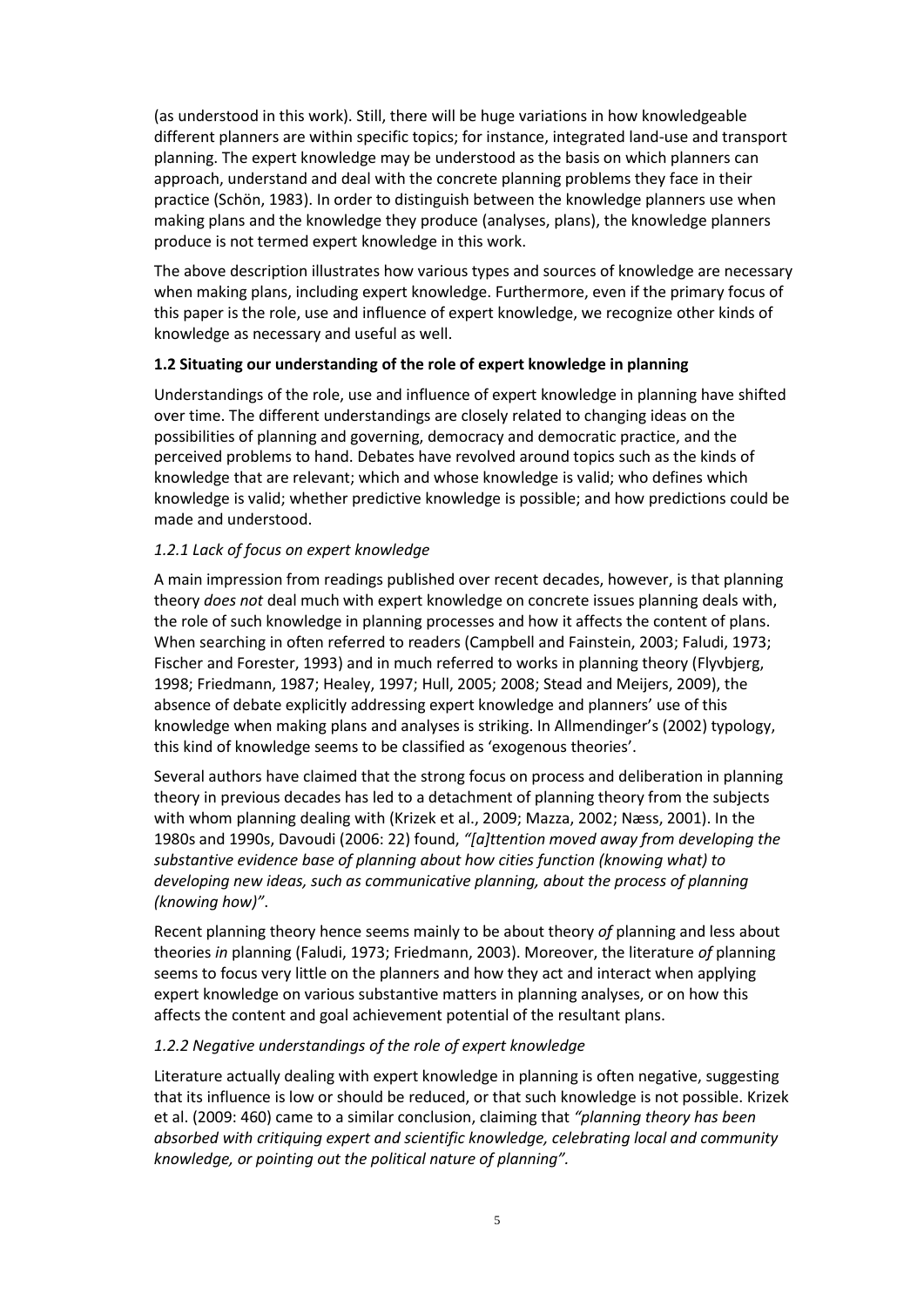One reason may be that authors distance themselves from ideals of 'extreme instrumental rationality' dating back to the 1950s and 1960s. According to Banfield (1959), examples of planning practised this way were hard to find even in the 1950s and have probably never been common practice in public planning. Owens et al. (2004: 1950) did not "*find many theorists or practitioners of conventional forms of appraisal adhering to the technicalrational model in extreme form*". Some researchers argue that economic–rational transport models and optimizing cost–benefit analyses are examples of applied instrumental rationality (see Næss, 2006b or Willson, 2001 for critical discussions).

Another explanation could be the communicative or collaborative turn in planning theory. Here, an ideal is that actors develop objectives and knowledge in collaborative and transparent processes, where "*knowledge is not pre-formulated but is specifically created anew in our communication"* (Healey, 1992: 153*).* There is ongoing debate concerning whether this is a useful approach (see Rydin, 2007). Owens and Cowell (2002: 167) find that "*dialogue may be a good way of dealing with purely local issues, but in the context of sustainability these are probably rare, because many processes shaping economic and environmental change operate at a much broader scale*".

Third, there is the discussion on whether there actually *can* exist general knowledge on how, for instance, developments of land-use and transport systems affect travel behaviour and traffic volumes (Batty, 2006; Flyvbjerg, 1998; 2002, Skjeggedal et al., 2003; Portugali, 2008). This could be related to the understanding that one cannot produce accurate and certain predictions in social science, because what actually happens in a concrete situation in an open system will always be context-dependent (Danermark et al., 2002; Sayer, 1992).

## *1.2.3 Evolving debates on the necessity of expert knowledge*

Other authors argue that expert knowledge, as well as planners applying the expert knowledge in planning, is necessary and useful. Schön (1983: 309) states: "*A most important kind of research has to do with the methods of inquiry and the overarching theories of phenomena, from which practitioners may develop on-the-spot variations.*" Owens et al. (2006: 635) find that "*concerns to facilitate knowledge transfer, so that 'sound science' impacts upon the world of policy, has become almost ubiquitous*". In her discussion and typology of knowledge claims, Rydin (2007: 64) lists *"theoretically framed expert research on the future informed by experiential knowledge where appropriate"* as predictive knowledge. Næss et al. (2013) argue that we may now be seeing the beginnings of an *ontological turn* in planning theory towards a stronger focus on the concrete subjects that planning deals with, without turning the back to the insights brought by process-oriented planning research.

### *1.2.4 How the role of expert knowledge is understood in this work*

Underlying and fundamental assumptions in this work are that changes in the physical environment do affect aggregate-scale human behaviour in relatively predictable ways, and for rational and explainable reasons (Næss, 2015). The appropriate predictions, however, are of a 'soft' nature, since the causal relationships are tendencies, not deterministic regularities. They should be considered as being of a possibilistic and probabilistic nature. There can and indeed does exist theoretical and empirical knowledge about many of these cause–effect relationships. This knowledge is continuously evolving and is fallible, as is all knowledge. In order to take planning and development of the built environment systematically in directions contributing to achieving defined goals, planners need to possess relevant expert knowledge concerning which developments contribute to this (and not), and use it when making plans.

Various forms of knowledge interplay in planning processes. Sager (1994) emphasizes that interactions between professionals and non-professionals, requiring communication as well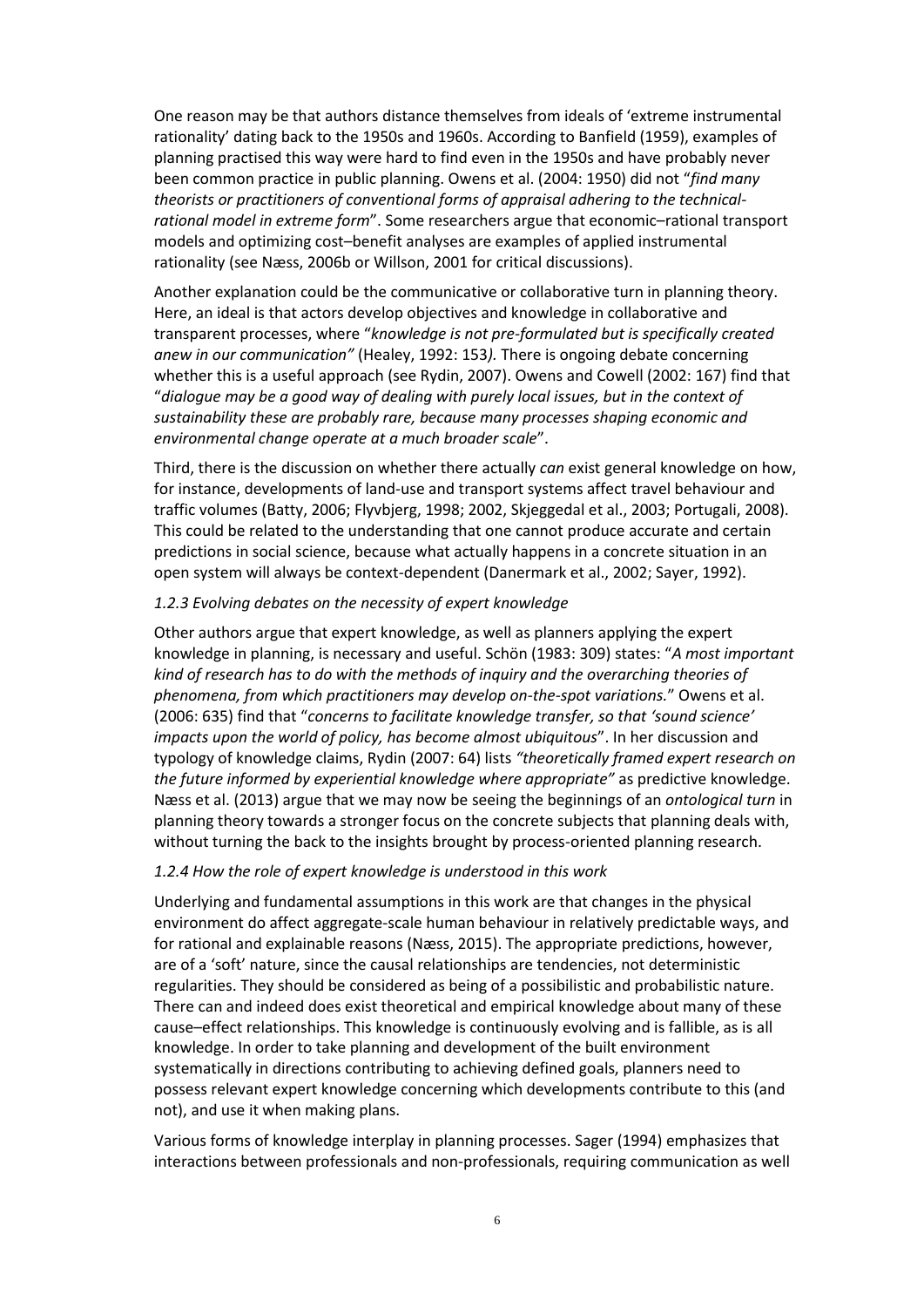as calculation, are needed in planning processes. Fischer and Forester (1993) see planning as an argumentative practice, where analyses produced by experts applying their expert knowledge on concrete and contextual problems may be understood as arguments in a larger debate over planning and policy issues. Rydin (2007) sees planners as co-producers of knowledge when making plans and expert knowledge as one of several types of knowledge necessary. In line with these authors, we understand planning processes as deliberative, and expert knowledge as one kind of knowledge necessary in the processes.

This also means that even if expert knowledge exists and is possessed by planners involved in a planning process, there is no guarantee that it is influential or that plans produced have high goal achievement potential. Planners may not introduce the relevant expert knowledge in the planning processes, and if they do it may be overruled by other kinds of knowledge or ousted.

### **1.3 Studying processes of strategic land-use and transport planning**

In our empirical research, we study planners' use and non-use of expert knowledge in strategic and integrated land-use and transport planning processes in cities whose aim is reduction of traffic volumes and GHG emissions from transport. We find this issue highly interesting and relevant, for several reasons.

*One reason* is that changing practices to ways that result in planning and plans steering landuse and transport systems developments in directions fostering more sustainable mobility patterns is a major challenge for planning practitioners in many cities and countries. Landuse and transport systems development are, to a large extent, under the control of public authorities and political decision-makers, through planning and decision-making processes under the Planning and Building Act (PBA) or similar, and through public planning and funding of transport infrastructure and public transport services. According to researchbased knowledge, the spatial structure of an urban region – together with the absolute and relative qualities of transport systems for cars, public transport, cycling and walking – greatly affects transport demand and modal split (Banister, 2008; 2012; Cairns et al., 1998; Newman and Kenworthy, 1989; Næss, 2006a; 2012). Steering developments of land-use and transport systems in directions contributing to reduce transport demand and traffic volumes is a prominent objective in many planning and policy documents (e.g. European Commission (EC), 2011; Norwegian Ministry of Transport and Communications, 2013; Municipality of Lund, 2009; UN Habitat, 2013). Still, land-use and transport systems are being developed in ways contributing to increased traffic volumes in Norway (Office of the Auditor General of Norway, 2007; Furu, 2010), the rest of Europe (EEA 2001; 2007) as well as in other countries worldwide (Banister, 2011; Owens and Cowell, 2002). In the EU, transport is the least successful sector in reducing GHG emission targets (EEA, 2014; EC, 2011).

*Second*, developing land-use and transport systems in ways that reduce transport demand and traffic volumes is a complex problem, and cause–effect relations are often not intuitively obvious (we return to this in section 3). Hence, if planners are to develop innovatory and efficient ways of achieving this goal, and to assess whether proposed actions contribute to goal achievement, they need to possess and use research-based expert knowledge when making analyses and plans.

*Third*, transitions towards more environmentally sustainable land-use and transport planning and plans require fundamental change in framing and practice. New objectives and new knowledge incorporating and giving priority to environmental considerations need to replace or find a place alongside existing and established knowledge and objectives. Moreover, urban land-use and transport planning are multi-disciplinary by nature, with multiple kinds and forms of knowledge, from different sources, being brought into the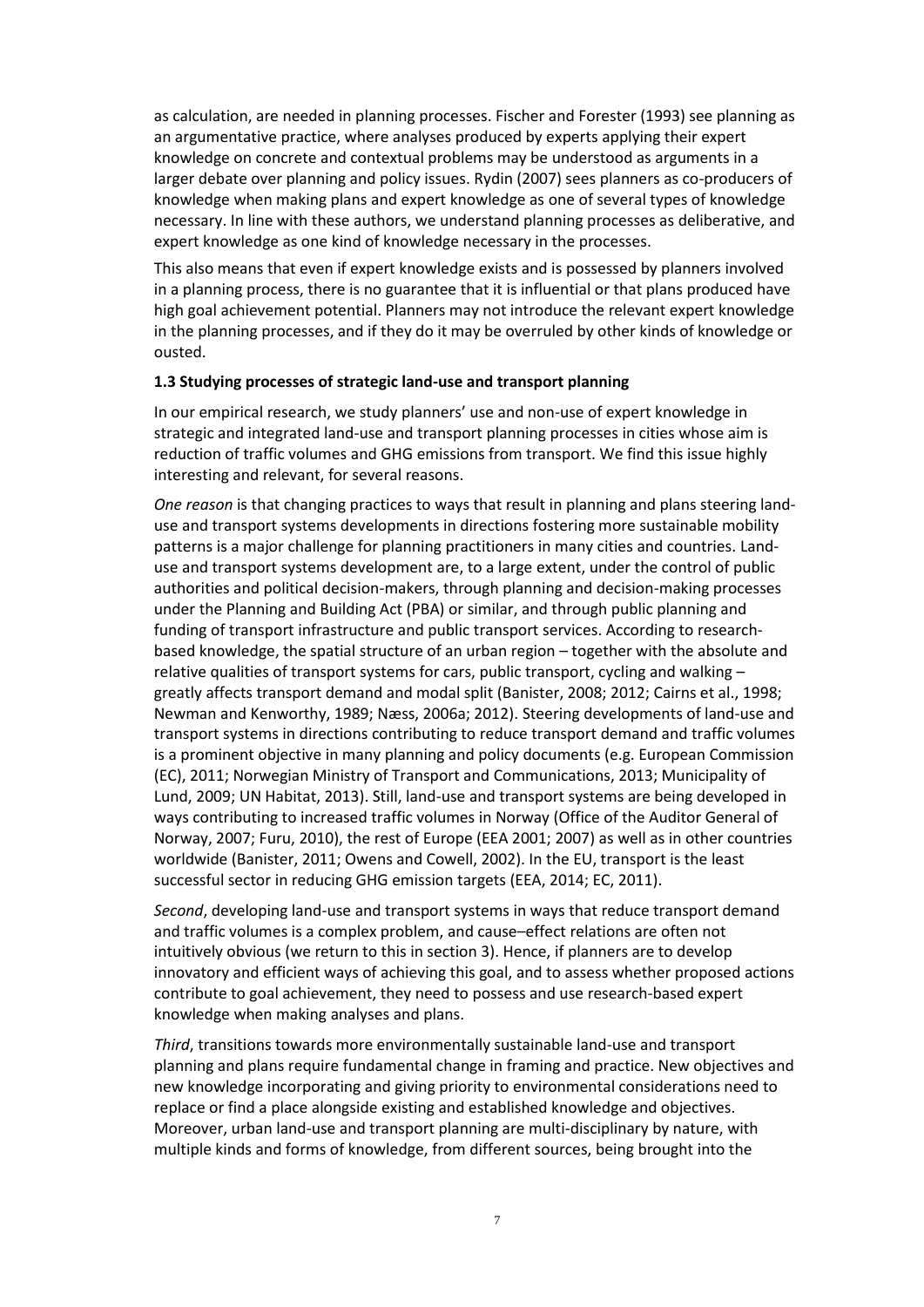process (Hull, 2008; Næss, 2015; Petts, Owens and Bulkeley, 2007). This may result in conflicting objectives and clashes of knowledge in planning processes: between and within policy areas; between and within professions; between older and newer understandings; as well as between the scientific state-of-the-art, applied practices and politics (Flyvbjerg, 1998; Owens, 1995; Tennøy, 2009, 2010, 2012).

*A fourth reason* is that strategic and integrated land-use and transport planning processes are complex. Actors from different sectors and levels are involved: private and public initiators of plans and projects, planning authorities, public authorities and other stakeholders entitled to comment on plans, political bodies at the national, regional and local level and the wider public. They enter planning processes with different objectives, knowledge and power, and they participate in order to achieve what they see as the most important (Tennøy, 2012). Hence, real and fundamental conflicts are often embedded in processes, the stakes may be high, and some actors will gain and others actors lose from whatever decision is made (Flyvbjerg, 1998). In this perspective, planning and decisionmaking processes can be understood as arenas for settling conflicts, which does not necessarily mean arriving at consensus. For such reasons, power is an unavoidable topic when analysing how planners' use and non-use of expert knowledge affect the goal achievement potentials of plans. Hajer (1995) finds that discourses frame certain problems by emphasising some aspects of situations rather than others. In Flyvbjerg's (2004: 293) words, *"power produces knowledge and knowledge produces power".* Whether and how actors involved in the planning processes *exert* the power they possess can greatly affect the processes and their outcomes, as demonstrated by, among others, Flyvbjerg (1998), Næss (2011a), Richardson (2005) and Tennøy (2012). In line with this, we assume that whether and how planners use expert knowledge can influence and be influenced by how the actors involved (including the planners) exert the powers they possess. This will depend on how the planners understand their role in the planning process, which in turn will vary with person and context.

The expert knowledge in question includes theoretical understandings of the causal mechanisms through which changes in land-use and transport systems contribute to changes in travel behaviour and traffic volumes; empirical evidence concerning how certain developments have contributed to concrete changes in traffic volumes in concrete contexts, and methods for applying theoretical and empirical knowledge in combination with contextual knowledge when analysing how land-use and transport systems ought to develop if they are to contribute to reduced traffic volumes. Such knowledge is *not* understood as context-independent knowledge that can deliver quantitative, certain and accurate predictions. In particular, it is not to understood as quantitative cost–benefit analyses or the like. A brief overview of the authors' understandings of current state-of-theart knowledge in this field is presented in section 3.

### **1.4 Outline of the article**

The structure of the article is as follows. In section 2 we describe the research approach, design and methods, and in section we 3 briefly describe our understanding of the state-ofthe-art of the expert knowledge in question. Later, we use this as a theoretical framework to assess the goal achievement potential of plans examined in the case study. In section 4, we define mechanisms through which expert knowledge may be introduced in planning processes, how planners' use of expert knowledge may contribute to high goal achievement potential of plans, and how counteracting measures can be included in plans. In section 5, these mechanisms are critically examined in three empirical case studies of land-use and transport planning *processes* in three medium-sized Scandinavian cities. Cross-case analyses are conducted with the aim of arriving at more general explanations as to how the use of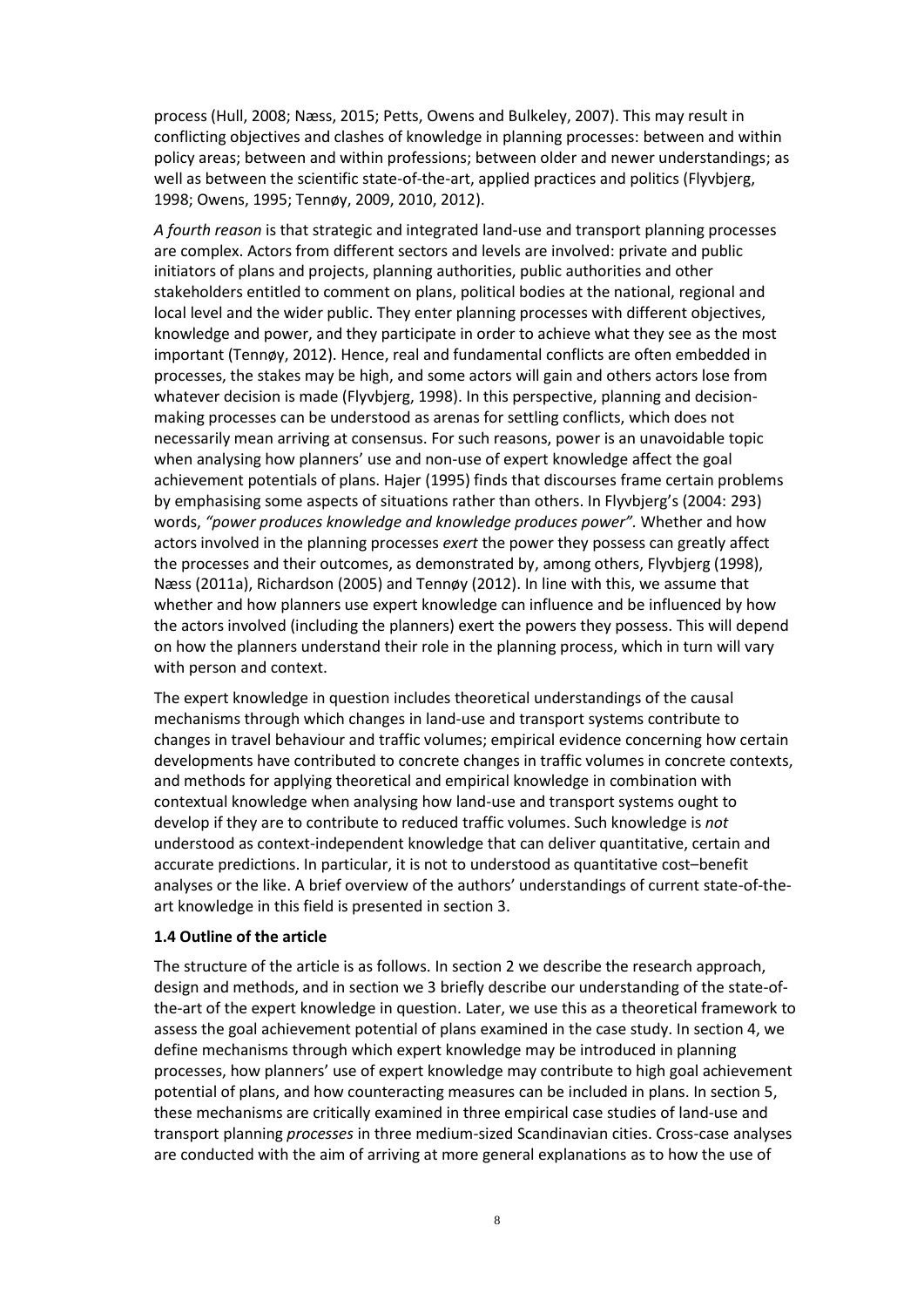expert knowledge contributes to improving the goal achievement potential of plans or inhibits it. We discuss the findings in section 6 and answer the main research questions by analysing how both planners researchers can change their practices in ways contributing to improving the goal achievement potential of future plans. In section 7, we present our conclusions and final reflections.

## **2. Research design and methodology**

## **2.1 Research design**

The research design is inspired by understandings embedded in the meta-theory of critical realism (Bhaskar, 2008; 1998; Danermark et al., 2002; Sayer, 1992). One is that in every concrete situation a number of objects with their structures<sup>i</sup> and embedded causal powers, working through triggered mechanisms, contribute to the occurrence of a certain event. This means that most events have several causes. They are *multi-causal*. If mechanisms are triggered and causal powers are activated, the resulting *events* depend on the conditions in the specific situation (other mechanisms in operation). In most cases, there are countless combinations of circumstances that may influence whether a specific causal power will manifest itself as a particular event. The produced events are therefore a *"complex compound effect of influences drawn from different mechanisms, where some mechanisms reinforce one another and others frustrate the manifestation of each other"* (Danermark et al., 2002: 56). These contingent conditions affect whether and how the mix of causal powers and mechanisms actually produce a certain event, such as a plan that contributes to the reduction of traffic volumes in an urban region. Depending on the conditions present (the context), one and the same mechanism may produce different events, whereas different mechanisms or combinations of mechanisms can produce one and the same event. The aim of research is to distinguish important structures, causal powers and mechanisms, and to examine them critically in empirical studies.

# **2.2 Methodology**

Our main methods are structural and causal analyses, literature studies and case studies (document studies and interviews). The authors' understanding of state-of-the-art expert knowledge (section 3) is based on literature studies combined with structural and causal analyses in a critical realist perspective with a focus on causal powers and mechanisms. When defining the theoretical framework for structuring, analysing and interpreting studies of plan-making processes (section 4), we combined structural and causal analyses with literature studies (*retroduction*). The aim was to arrive at potential mechanisms through which: expert knowledge may be introduced in plan-making processes; use of expert knowledge may contribute to coordination of land-use and transport planning and to inclusion of traffic-reducing measures in plans; strategies and measures reducing goal achievement potentials may be included in plans. The results were a number of potential explanations to our secondary research questions (listed in section 1). These mechanisms or explanations were critically examined in empirical case studies.

Cases selected for the empirical studies are overall planning processes that may strongly affect land-use and transport developments in three Scandinavian cities: Lund in Sweden, Aarhus in Denmark and Trondheim in Norway. Our choice of cases is partly pragmatic, reflecting practical and project-administrative criteria, including among others that we needed to select one city from each of these three countries. Within these frames, we searched for strategic planning processes in cities focusing on limiting traffic volumes and/or GHG emissions from transport, and where we would expect the expert knowledge in question to be used and influential. Aarhus, Trondheim and Lund all have stated objectives concerning reduced traffic volumes and/or reduced GHG emissions from transport. They are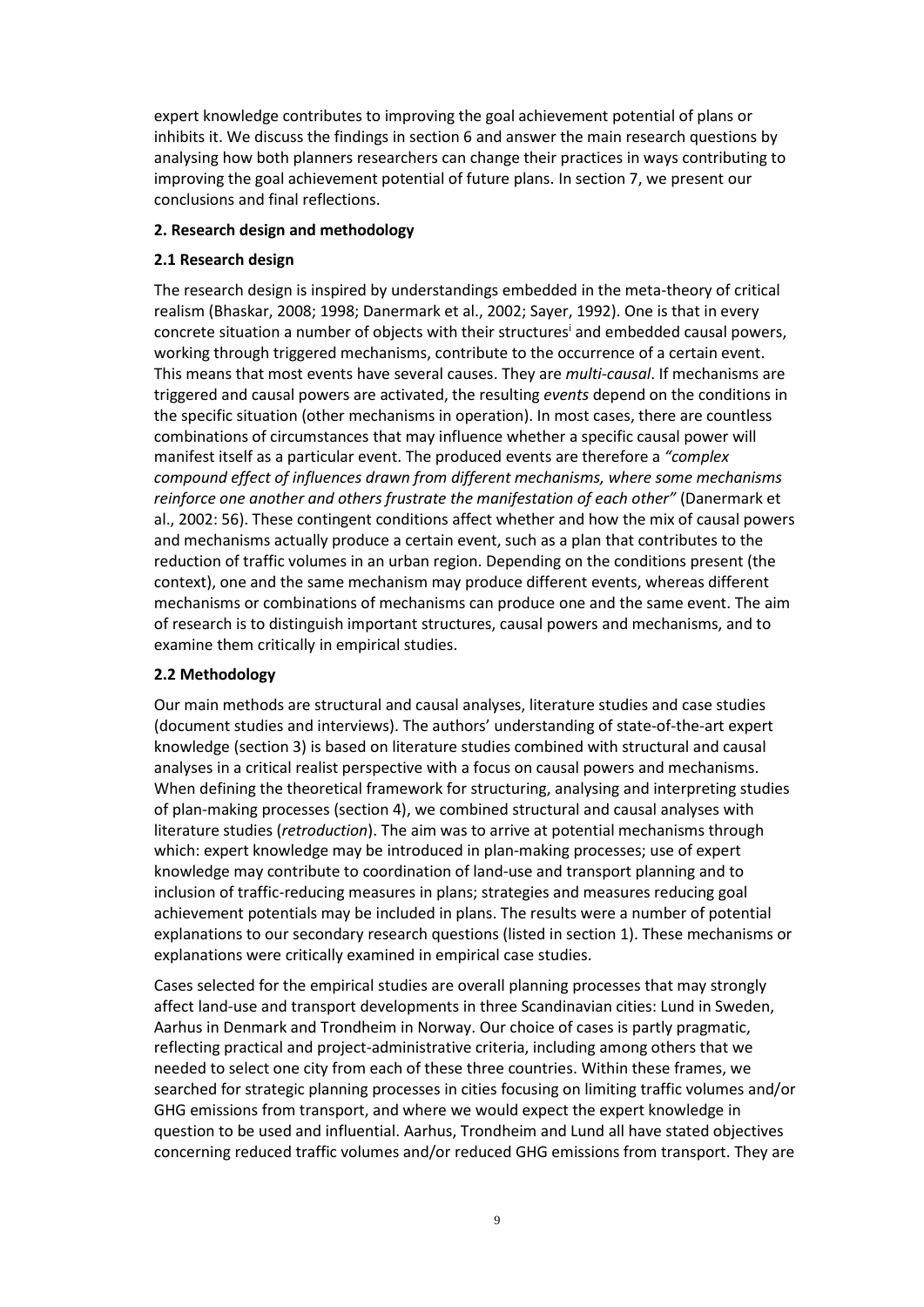medium-sized university cities (with populations varying from around 100,000 to 300,000) all currently experiencing considerable population growth. They also belong to a fairly homogeneous socio-economic and cultural context – Scandinavia – with similar planning systems and legislations. We have not analysed whether national context matters in our studies.

In order to develop context-related explanations, we conducted internal analyses for each case. We analysed the goal achievement potential of each plan by comparing suggested strategies and measures with findings and recommendations in the state-of-the-art knowledge described in section 3. Turning our analytical focus to the plan-making processes, we critically examined the mechanisms and explanation developed in the theoretical framework in section 4 in the concrete context of each case. The aim was to answer the secondary research questions *i)* to *iv*) listed in section 1 for each case.

The main sources of data and information in the case studies were planning documents and semi-structured in-depth interviews; the interviewees were 11 planners actively involved in plan-making in the three cities. We developed an interview guide focusing on the particular expert knowledge each planner related to, whether and how the planners use it in the planning process, how measures and strategies in the concrete plan were selected, and whether and how the planners used the expert knowledge in question in this selection. Furthermore, we asked whether there were conflicts regarding the understanding of and the use of the expert knowledge, how they judged its quality, and how they perceived the goal achievement potential of the plan. Planning documents included were the main policy documents, planning analyses, impact assessments, and approved plans in each case.

We used tables when analysing the data. We listed our theoretical explanations in the first columns, and examined whether statements made in documents and interviews were in accordance with these explanations, much in the same way as the summarising tables in section 5.4. We listed the findings in the relevant rows, using this as the basis for critical discussion of whether each of the explanations was relevant in this concrete case, and which were the most relevant. This was our basis for answering the secondary research questions in each case.

We also conducted cross-case analyses aimed at making analytical generalization (Yin, 1994) or explanation-building generalization (*ibid.*; Bergene, 2007). Our aim was to expand the theoretical understandings of the phenomenon, rather than to generalize correlations between outcomes and factors of influence to a larger population of cases. Findings from all three cases were analysed with respect to various theoretical approaches in iterative processes (*abduction*), while aiming at arriving at better explanations of the phenomenon, and in this way developing answers to the main research questions.

## **3. State-of-the-art expert knowledge for traffic-reducing land-use and transport planning**

This work concerns land-use and transport planning processes, and focuses on the goal of 'reducing or curbing urban traffic volumes'. 'Expert knowledge' therefore refers to theoretical and empirical knowledge regarding how changes of land-use and transport systems tend to affect travel behaviour and traffic volumes, as well as the methods for assessing the transport effects of land-use and transport developments in specific contexts. This section presents a brief description of our understanding of state-of-the-art knowledge in this field.

A main understanding is that certain kinds of developments of land-use and transport systems, alone and in combinations, contribute to long travelling distances, facilitate car-use and to growth in traffic volumes. Other kinds of developments contribute to short travelling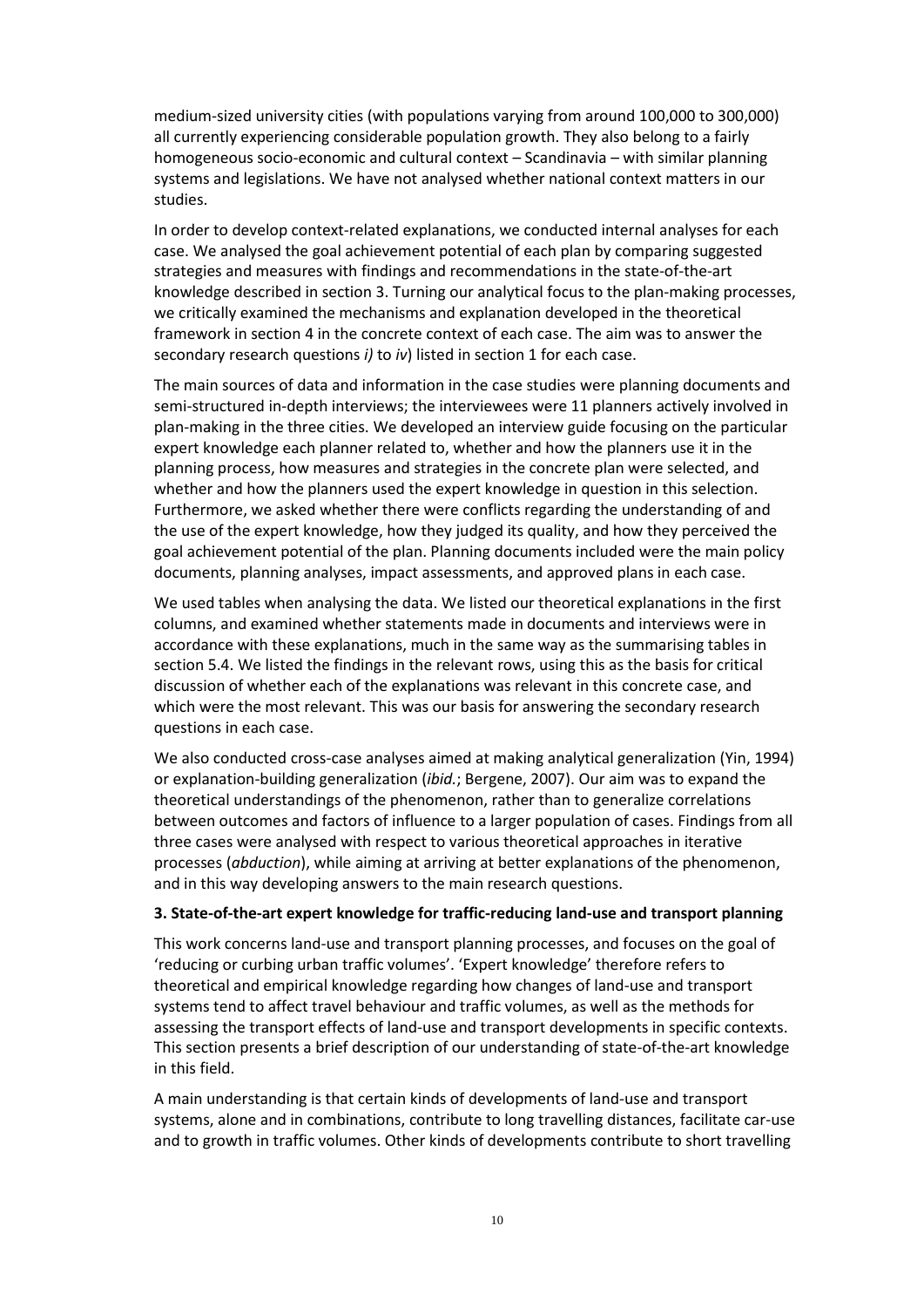distances and facilitate the use of public transport, cycling and walking instead of private car, thereby contributing to a reduction in traffic volumes.

The model in figure 2 illustrates the theoretical understanding used here on how land-use, transport systems, travel behaviour and traffic volumes are causally interrelated, and on how planning and development of land-use and transport systems interact with this system. In this model, traffic volumes are defined by travel behaviour: frequency of travel, length of travel, and car shares (population size is exogenous in the model). Travel behaviour is affected by the spatial layout of the city (density, location of various activities, people's use of activities) and by the absolute and relative qualities of the transport systems, as well as by other factors exogenous to this model. Land-use, transport systems and travel behaviour influence one another reciprocally and are affected by traffic volumes. Changes in one variable of the system may cause changes in several of the others, and several changes often take place simultaneously.



**Figure 2:** Model of how developments in land-use, transport systems, travel behaviour and traffic volumes are causally interrelated, and how the planning and development of land-use and transport systems interact with this overall system (figure based on Tennøy, 2012).

Changes occurring in this system are both changes in land use and transport systems consciously imposed through physical planning and development, changes occurring as people using the structures react to changes and changes resulting from factors exogenous to the model. This could be changes in economy, workforce participation, individuals' needs and preferences. Land-use and transport planning affect how land-use and transport systems are developed, while the actual functioning of the city and our knowledge of it affect planning and decision-making (or is supposed to). These different forms of changes are interrelated, since they belong in different but intersecting systems. It could therefore be described as a *complex system* (Byrne, 2003). Changes in land-use or transport systems affecting traffic volumes are normally a result of the activation of multiple mechanisms. The main mechanisms have been theoretically explained and empirically examined for decades, and the findings can briefly be described as follows.

*3.1 Effects of land-use developments on traffic volumes*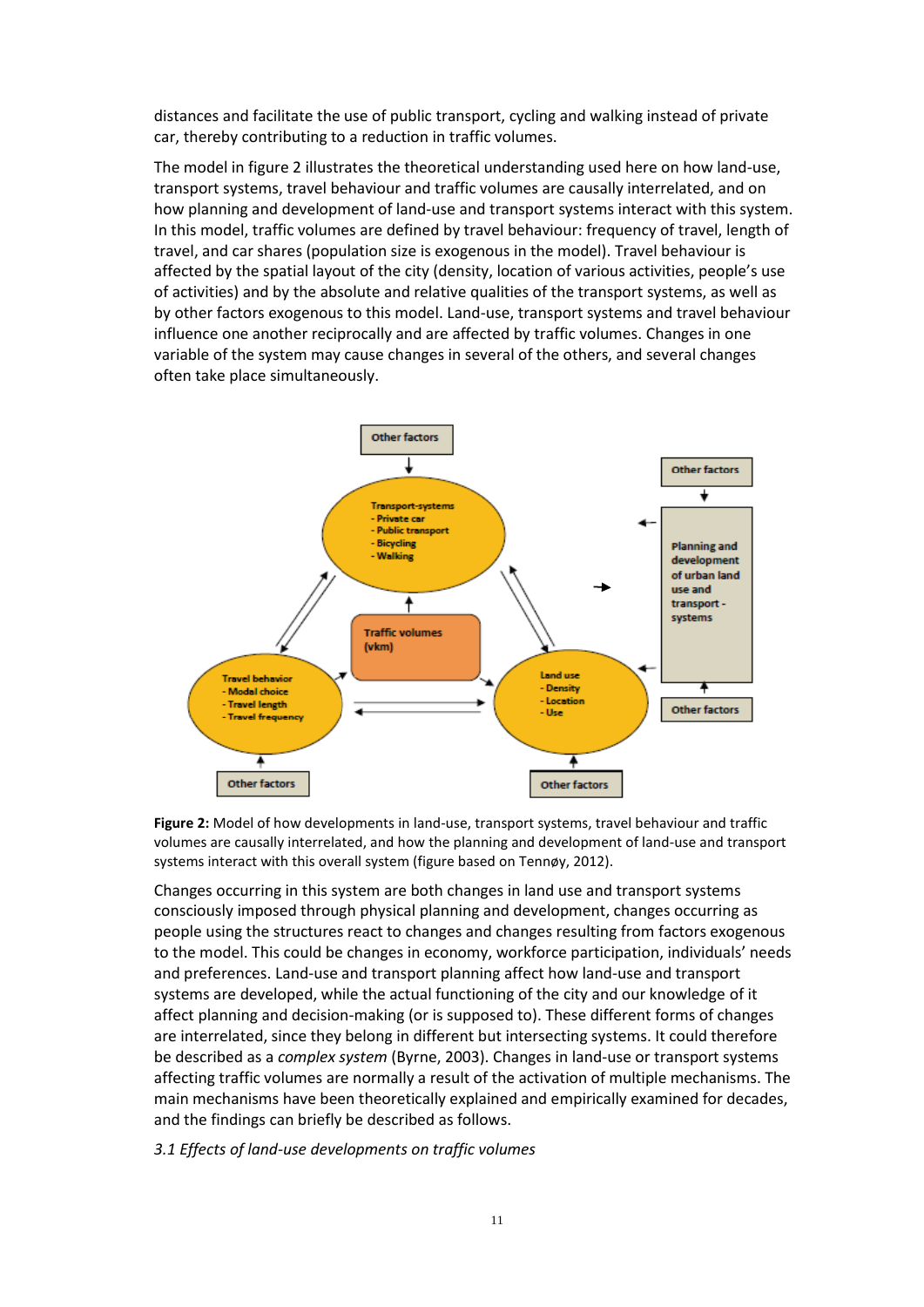Overall density of a city affects traffic volumes, since average travel lengths are shorter in a dense city than in a sprawled city, thus the increasing the possibility that travels will be short enough to be done on foot or by bicycle and that car trips will be short. A dense city provides a population base for a more fine-meshed net of public transport lines with more frequent departures than in a sprawled city, thus reducing walking distances to and from public transport stops, as well as waiting times. The conditions for car use will often be worse in a dense city, with less room for parking and roads, lower speed limits, more pedestrians and cyclists in the streets, etc. The effects of overall density on traffic volumes have been documented in a number of studies. For instance, Newman and Kenworthy (1989; 1999) found strong relations between densities of urban areas and fuel consumption for transport per capita in their comparison of mega-cities worldwide. Næss, Sandberg and Røe (1996) found the same tendency when studying 22 Nordic towns.

Location within the urban structure affects accessibility to various activities by defining proximity and the available choice of modes. Housing, workplace, retail services, etc., are more accessible by modes other than car the closer to the city centre they are located, hence generating less car traffic, as confirmed in numerous empirical studies (Hartoft-Nielsen, 2001a; 2001b; Strømmen, 2001; Næss, 2005; 2006a; 2012). Activities located in city centres are for instance normally more accessible by public transport from all parts of the region, and on foot or by bicycle for a higher proportion of the population, than if located in other parts of the city. Consequently, highly specialized workplaces, retail and services drawing customers and employees from a larger region tend to generate less traffic if located in city centres (Hartoft-Nielsen, 2001b; Næss, Sandberg and Røe, 1996; Strømmen, 2001; Tennøy et al., 2014). Daily services such as grocery stores, kindergartens and hairdressers normally draw employees, users and customers mainly from their local surroundings, and generate less traffic if dispersed to local centres close to their users. When surveying studies carried out in Nordic countries about the influence of urban form on travel behaviour, and discussing the results in view of the international literature, Næss (2012: 21) found that, "*there is quite overwhelming evidence that urban spatial structures matter to travel behaviour*". Hence, the spatial structure of an urban region affects transport demand and traffic volumes in the region. This is also the case when accounting for socio-economic and demographic factors (Bhat and Guo, 2007; Brownstone and Golob, 2009).

Other authors claim that neighbourhood-scale variables such as land-use mix, connectivity and layout of local streets have major effects on travel behaviour and car-use (for overviews showing the commonality of this focus, see Boarnet and Crane, 2001; Cao et al., 2009; Ewing and Cervero, 2010). It could be argued that such variables are strongly related to centrality of the neighbourhoods (for instance, are grid patterns normally found in central parts of a city and cul-de-sac patterns in less central parts of the city), and that measured effects are due to centrality rather than to local variables (Næss, 2011b). This is not an important issue here, however, since this paper deals with the effects of overall land-use and transport systems development.

### *3.2 Effects of transport systems development on traffic volumes*

The absolute and relative qualities of systems for different transport modes affect the possibilities and preferences for modal choices and choices of destinations (travel length), and thus traffic volumes. If travel is fast, comfortable and cheap, one would expect trips to be more frequent and, on average, longer than if expensive, uncomfortable and timeconsuming. If travelling on public transport, on bicycle or on foot becomes relatively better (faster, cheaper, more comfortable, safer) than travelling by private car, this would influence the modal choice and contribute to reduced traffic volumes. The opposite effect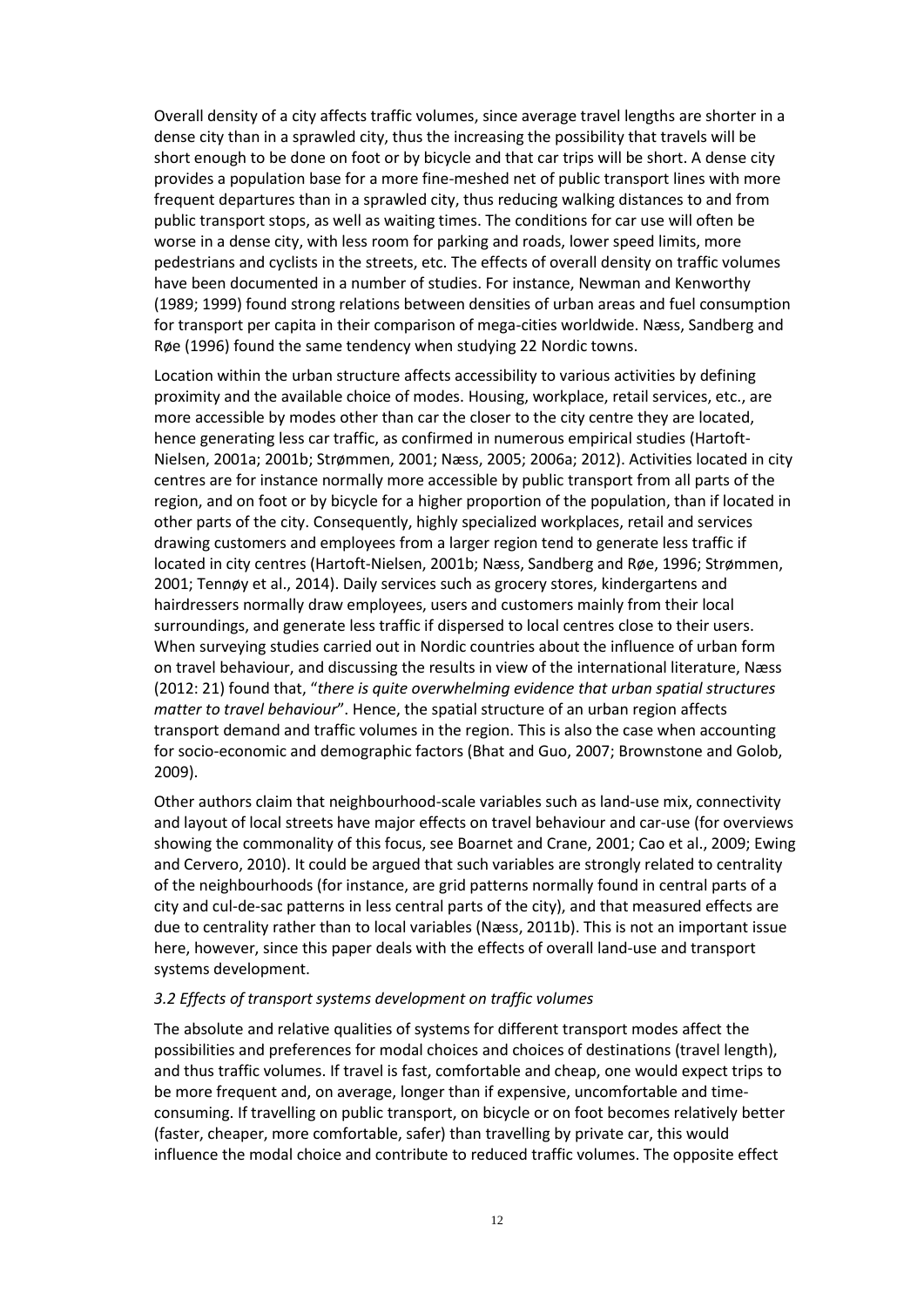would be expected if travel by car became relatively faster, cheaper, and so on (Banister, 2005). Based on a review of numerous studies worldwide, Kenworthy (2003) concluded that qualities of public transport services and facilitation for private car-use (urban freeways, levels of parking) strongly influence travel behaviour and energy use of transport in cities. Several studies have demonstrated that increased urban road capacity in itself contributes to increased car-use and traffic volumes (Downs, 1962; Goodwin, 1996; Mogridge, 1997; Noland and Lem, 2002; SACTRA, 1994). Cairns et al. (1998) found that reduced road capacity resulted in reduced car-use and road traffic on specific roads, as well as in the area as a whole.

How transport systems are developed affects land-use. Transport infrastructure and traffic take up space, and hence contribute to sprawl. New road capacity reduces congestion and the relative travel time by car, at least in the short-term perspective. This allows households, businesses and workplaces to locate in ways contributing to more sprawl and car-dependence, thereby contributing to increased traffic volumes (Cervero, 2003; Johnston and Ceerla, 1996). If land-use developments occur as sprawl, new transport infrastructure and services are needed to serve new areas. If new developments require new public transport lines and the budgets for public transport services are not increased, this implies a weakening of public transport services at other places in the urban structure and contributes to an overall increase in traffic volumes. Finally, increased traffic volumes in inner and central parts of the city may reduce the attractiveness of these areas, sprawling developments and activities outwards in a transport-demanding pattern.

## *3.3 Multiple mechanisms*

Consequently, multiple mechanisms are involved when land-use and transport systems development affect traffic volumes. These mechanisms may reinforce each other, counteract each other or not affect each other. This means that even if traffic-reducing measures and strategies are implemented, such as improving public transport services, increased traffic volumes may still be experienced if other simultaneously working mechanisms (such as urban sprawl) contributing to traffic growth outweigh this effect, so that the observable effect is traffic growth. This does not mean that the improved quality of public transport services did not contribute to reduce traffic volumes, but rather that other simultaneously occurring changes triggered other mechanisms, thus contributing to increases in traffic volumes that were greater.

## *3.4 Recommendations*

Based on the above-mentioned and a number of similar studies, there seems to be relatively widespread agreement in the scientific literature on how land-use and transport systems ought to be developed if urban road traffic volumes are to be reduced (Downs, 1962; Banister, 2011;2012; EEA, 2013; Hull, 2011; Kenworthy, 1990; Newman and Kenworthy, 1989; 1999; Næss, 2006a; 2012; Owens, 1986; Strømmen, 2001; Tennøy, 2012). This can be summarized and simplified as to implement the following strategies, preferably in concert:

- Developing land-use as urban densification close to city centres, as 'car-independent' location of new activities, and with daily services within walking distance of residential areas (density, centrality, accessibility)
- Improving public transport services (frequency, coverage, speed, comfort, prices) and conditions for walking and cycling (infrastructure, maintenance, land-use)
- Imposing physical and fiscal restrictions on road traffic (road tolls, road capacity reductions, reduced access to parking or increased parking prices)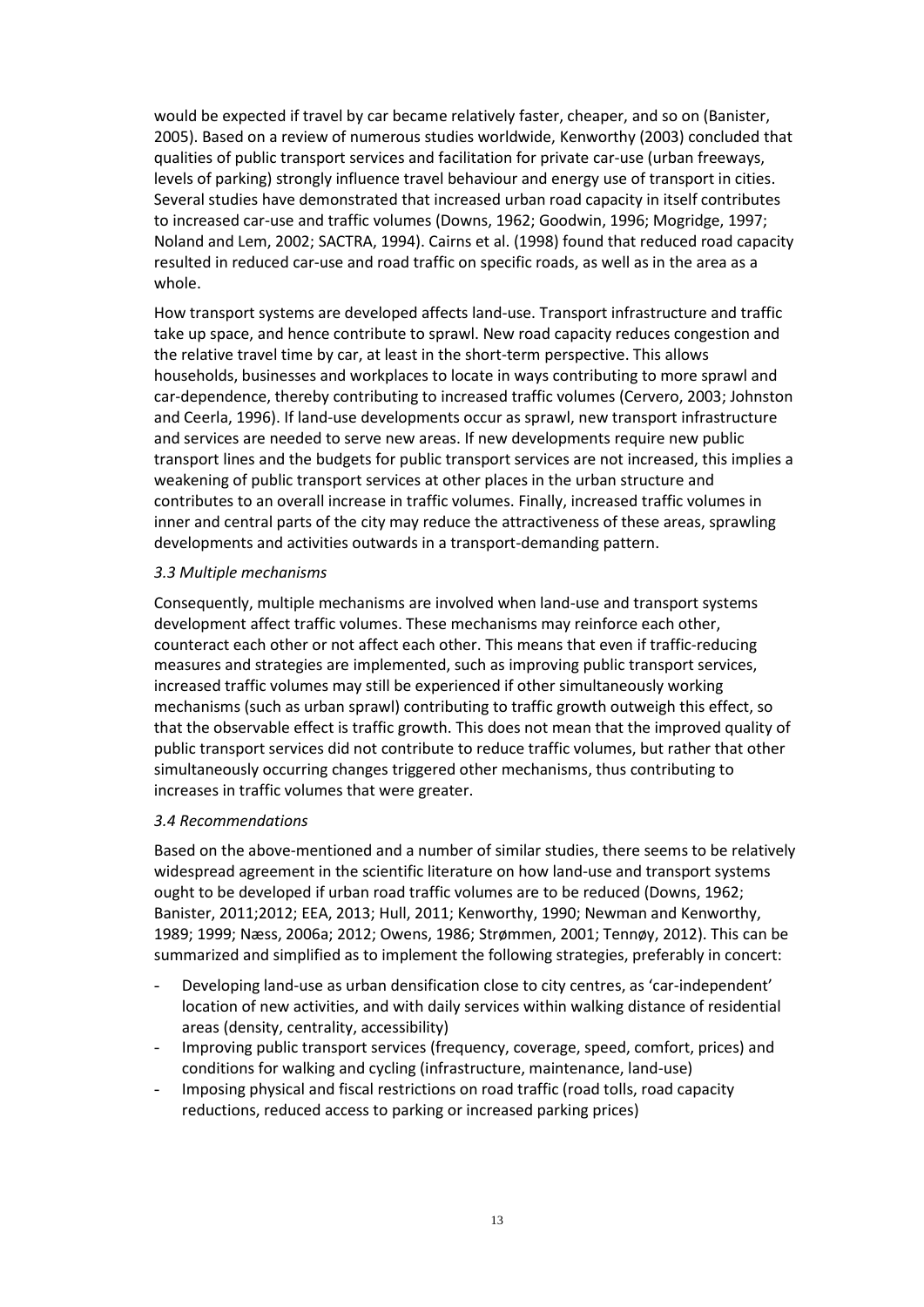Numerous policy and planning documents recommend similar strategies (e.g. Norwegian Ministry of Transport and Communications, 2013; Norwegian Ministry of the Environment, 2012; Municipality of Trondheim, 2008; UN Habitat, 2009; 2013).

## *3.5 Planning methods*

The literature is less than helpful when turning to the *methods* planners use while producing traffic-reducing plans, and when assessing whether a concrete plan will contribute to increased or decreased traffic volumes. Because of the multi-causality and complexity of this system, it is difficult to predict accurately and quantitatively what will happen when certain changes in land-use or transport systems are implemented within a system (Næss, 2004; Næss and Strand, 2012; Tennøy, 2012). What actually happens will be context-dependent (affected by other mechanisms), and the future context cannot fully be known or controlled. This poses challenges for planning practitioners using the knowledge described above when attempting to make plans contributing to reduce traffic volumes. They need to analyse the context and the alternatives for developments in order to arrive at recommendations (plans) for developments contributing to goal achievement. The main task is to analyse which conditions need to be in place in order to trigger certain mechanisms that contribute to the reduction of traffic volumes, while at the same time *not* triggering mechanisms contributing to *increase* traffic volumes. This means that they aim to facilitate for the triggering certain combinations of mechanisms by affecting relevant and impressionable factors of the context. This is often termed *coordinated strategies*. The planners will then (or are supposed to) analyse whether the strategies will actually produce the sought-after effects. This is required by the planning legislation in many countries, as environmental impact assessments (EIA) and strategic impact assessments (SEA).

Describing methods leading to such coordinated strategies is not easy. Tennøy (2012) found that rarely could the planners she interviewed explain which methods they used when making plans and conducting analyses, nor could they refer to any written descriptions of their methods (transport model analyses and the like were not understood as methods for planning analyses). It therefore seems that method knowledge is tacit knowledge learned through education and experience. Furthermore, Tennøy (*ibid.*) found that these methods are barely described in the planning literature, leading her to the conclusion that the planning community has yet to come up with defined and systematic descriptions of methods for analysing the complex problems and contexts described here. This is problematic, among other reasons, because: planners are not provided with good tools; the situation hampers the planning community's ability to examine methods critically; it contributes to less useful methods being used; and it makes the planners' methods and analyses less transparent. Taken together, it reduces the methods' usability, use and validity. Næss and Strand's (2012) discussions of what they term 'soft prediction', and Tennøy's (2012) discussions of what she terms 'professional reasoning', could be understood as ways of describing methods for planning analysis.

We use this brief description of state-of-the-art expert knowledge for land-use and transport planning for reduced traffic volumes when analysing the goal achievement potentials of the plans in the case studies.

## **4. Theoretical framework – use and influence of expert knowledge in planning**

In developing the theoretical framework for structuring, analysing and interpreting the case studies, we combine structural and causal analyses with literature studies. We searched for insights concerning mechanisms through which expert knowledge is introduced in planning processes, how planners use this knowledge when making plans, and how their use of it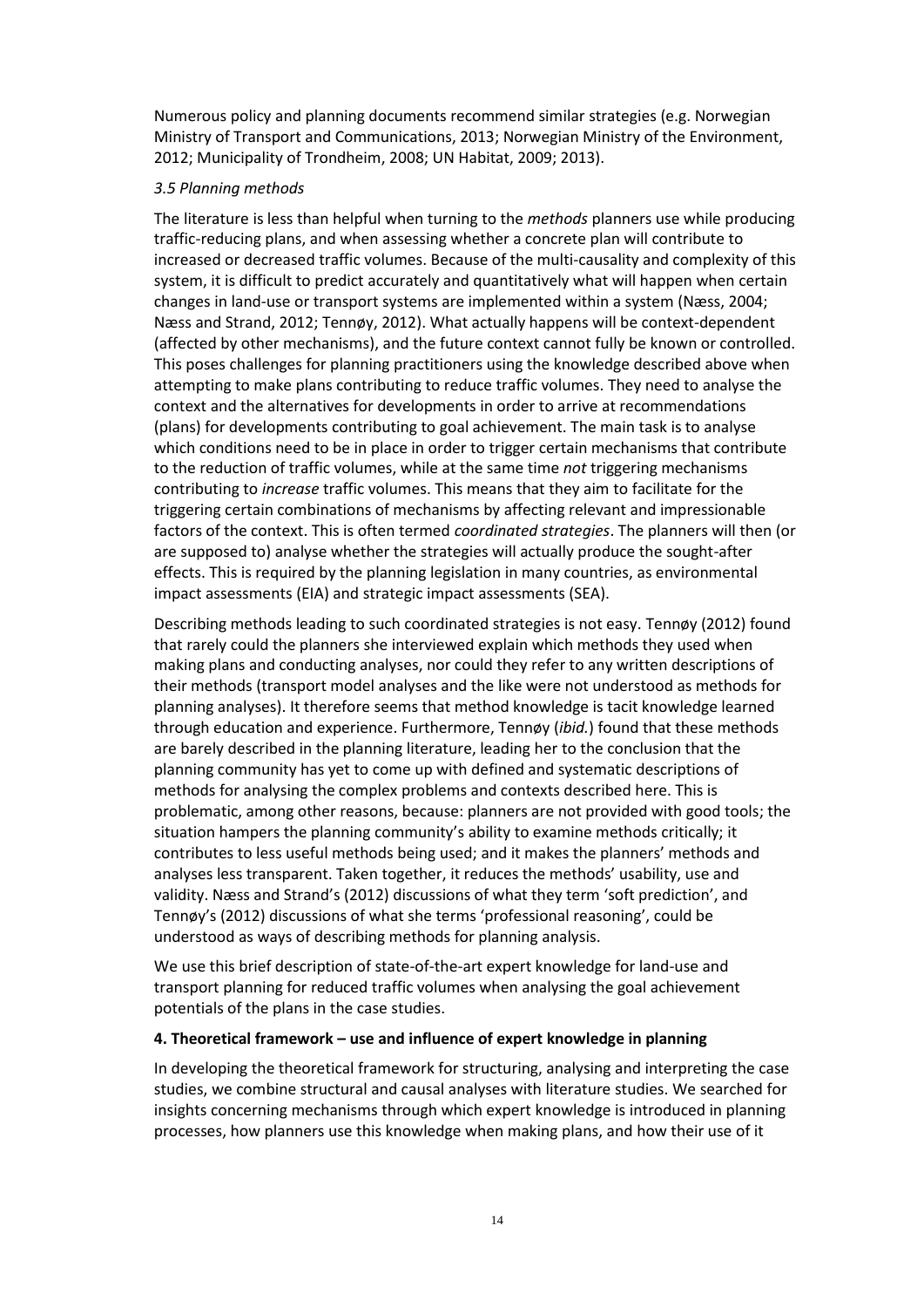affects the contents of plans. This included mechanisms through which counteracting measures are included.

## **4.1 Mechanisms through which expert knowledge may be introduced in planning processes**

The first set of mechanisms concerns how expert knowledge may be introduced to planning processes. Krizek et al. (2009) discuss planners' use of what they term 'research-generated evidence' in planning practice. Their discussions revolve around practitioners' *direct use* of research-generated knowledge, without going into detail on how this could happen. One might reason that it involves planners searching for relevant literature when facing a planning problem and using this knowledge to better understand the problem, finding useful alternatives or assessing the consequences of proposed plans or projects. Another way could be to invite relevant researchers to contribute with their research findings and their research-based knowledge in planning processes. Krizek et al. (*ibid*) conclude that planning practice is minimally affected by research, and they find this to be problematic. This is in line with Tennøy's (2012) findings in interviews, where very few planners could list any references to written sources for the knowledge they used when making plans.

Krizek et al. (2009: 474) find that planners instead *"practice what they learnt at school, what their predecessors practiced, or replicate what are considered to be best practices".* Planners learn through their own experiences, through cooperation and discussions with other planners, through evaluations and best practice descriptions of plans and projects, and from listening to particularly knowledgeable and respected planners. Planners also read good practice guides, planning guidelines and research summaries. This could be understood as planners forming a *community of practice* (Wenger, 1998), where persons within a domain of knowledge form a social fabric of learning through their shared practices.

Owens et al. (2006) argue that rather than limiting the discussions to short term and instrumental use of research-based knowledge or 'direct hits', more nuanced and sophisticated understandings of knowledge-transfer to policy should be developed. They refer to Radaelli's (1995) understanding of knowledge transfer as 'knowledge creep', *"whereby research gradually infiltrates policy",* and to Weiss's (1977; 1979) understanding of 'enlightenment', *"involving slow changes in vocabulary and mindset"* (Owens et al., 2006: 640). This concerns the shaping of ideas about which means can contribute to achieving certain objectives, and – perhaps more importantly – the shaping of what is understood as problems and challenges. Owens et al. (ibid.) find *that, "it is perhaps most helpful to think in terms of a continuum of influence and utility, ranging from clear and immediate impacts to long-term subtle processes in which problem definitions and modes of thinking change"*. They conclude that when studying use of research-based knowledge in policy-making, we need to be conscious of the many mechanisms of knowledge transfer from research to practice, although Owens et al. do not specifically describe them.

This could happen through *knowledge diffusion* (Ibert, 2007; Shipan and Volden, 2008), where knowledge spreads among people in different ways. Based on our own experiences as planners and researchers, relevant mechanisms for knowledge diffusion can be deduced within planning practice. Planners and the planning community could gradually learn from research and knowledge development through the education of planning students, at conferences, in commissioned works acquired from research institutions and specialized consultants, or from readings of popular science or scientific articles. When new knowledge, ideas and framings diffuse to forerunners among practitioners, they may be reflected in overall planning documents such as municipal plans and in government white papers and guidelines. Following from this, the new knowledge may be used in operational plans and concrete projects, and in the evaluations of implemented projects. The wider planning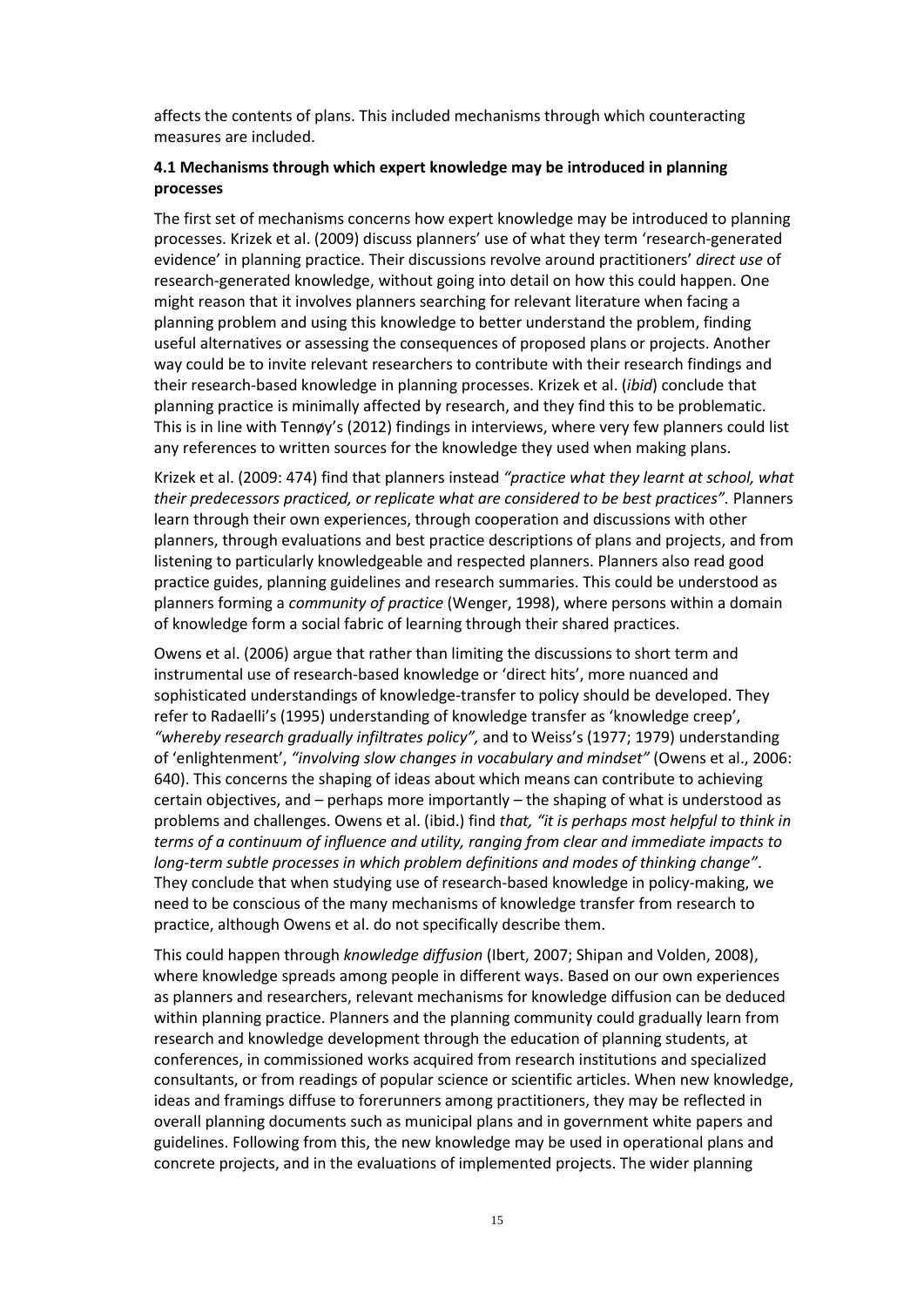community may learn from this, contributing to more planners bringing such knowledge into planning discussions and processes. Adopted plans, implemented projects and evaluations often constitute stronger references and arguments than research articles for planning practitioners, and not least for political decision-makers. In this way, the expert knowledge could diffuse to the planning community, and affect how planners *frame* objectives, problems, alternatives and relevant consequences (Schön, 1983; Tennøy, 2010). Eventually, the knowledge becomes *embedded in planners*, who bring it into planning processes through the ways they act, explain and argue. Over time, this can spread to the wider community. Forerunner politicians, NGOs and others may pick up new research and expert knowledge and bring it into planning processes.

Based on these discussions, seven partially overlapping mechanisms through which the expert knowledge in question could be introduced in the planning process are the following. The *first* concerns planners searching for expert knowledge in scientific papers and research syntheses and bringing it to the planning process. The *second* is researchers or consultants bringing the expert knowledge into the planning process. The *third* is planners learning from other planners through discussion, previous plans, what has been done elsewhere, popular science journals, and attending conferences. The *fourth* mechanism is knowledge creep and enlightenment, where the framing of problems, objectives, alternatives, etc., change over time due to the influence of expert knowledge through fine-grained and iterative processes. What planners 'learn at school' could be included here. The *fifth* is planners learning from government white papers, planning guidelines, etc. The *sixth* is the knowledge embedded in knowledgeable planners taking part in the process. The *seventh* is politicians, NGOs and others bringing such knowledge into the planning process. The case studies critically examine whether these and other mechanisms are important in introducing expert knowledge to the examined plan-making processes.

## **4.2 Mechanisms through which use of the expert knowledge may contribute to coordination and to inclusion of traffic-reducing measures**

We now turn to mechanisms through which expert knowledge may be applied in planning processes in ways contributing to coordination of land-use and transport planning, as well as to inclusion of strategies, measures and projects that contribute to a reduction in traffic volumes (discussed in section 3). When searching the literature for descriptions and discussions of how expert knowledge is used or is supposed to be used by practitioners in concrete plan-making in ways influencing the contents of the plans, findings are scarce.

The institutional and organizational settings of a planning process define the rules of the game. This regards which procedures to follow, as well as the roles, powers and duties of the numerous and different actors involved. Within these frames, Tennøy (2012) found that the objectives, knowledge and powers of the planning practitioners involved in a planmaking process (working for various private and public employers) affect how the planners can and do act and interact, and hence how the various tasks in the plan-making process are carried out (as illustrated in Figure 3). These are fine-grained and complex processes in which the different actors pursue their objectives and concerns and use expert knowledge and other kinds of knowledge in a constant power struggle. What become the prominent objectives and what knowledge becomes more influential are shaped in these processes (Flyvbjerg, 2004; Hajer, 1995 and Richardson, 2005). This eventually defines the contents of the resulting plans.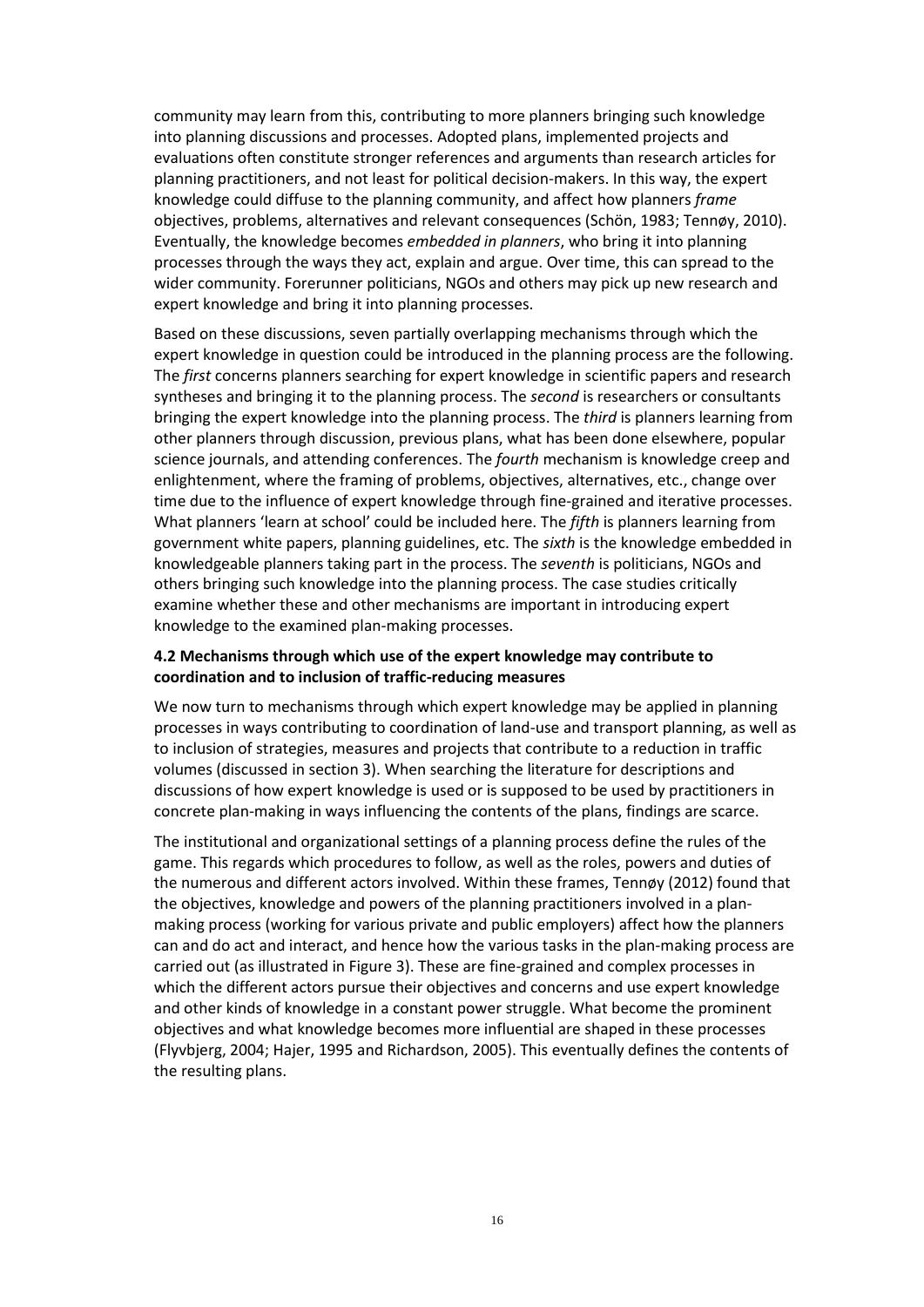

**Figure 3:** The objectives, knowledge and powers of the actors define how they act and interact in planning processes, and hence which objectives and knowledge become prominent, and eventually the contents of the plans (figure based on Tennøy, 2012).

These struggles take place in the various tasks carried out as parts of a planning process. Through the shifting discussions regarding planning, those that seem to *define* planning and to be unavoidable in a practice defined as planning (Friedmann, 1987; Banfield, 1959) may be listed as:

- Situation analysis and problem definition
- Formulation of goals and objectives
- Identification and design of alternatives
- Identification, prediction and assessment of impacts and consequences of each alternative (impact assessments)
- Comparison of alternatives with respect to consequences in relation to desired objectives and other values
- Making planning proposals and recommendations

Planning processes will not normally follow a direct course of action from situation analysis to recommendations. Rather, they are iterative and deliberative processes, more to be understood as continuous discussions regarding where we want to go, and how to get there.

The question is then how planners can and do use expert knowledge when carrying out these tasks, and how their use of this knowledge can lead to coordination of land-use and transport planning and to selection of traffic-reducing measures and strategies. Rein and Schön (1993) explain how practitioners' professional knowledge is the main basis for their knowing and acting. It provides them with the tools and understandings guiding (translated by us to planning practice): the issues they focus on when describing the situation; how they formulate problems; the alternatives they consider; the measures they include in alternatives; the methods they choose for analysis; how they carry out the analyses; how they interpret and respond to results; how they compare alternatives; and how they select the measures and combinations of measures they include in a planning proposal. This means that the kinds of knowledge planners possess, together with the objectives they give priority to, strongly affects the kind of plans they can and do make. For instance, a traditional transport planner struggling with a congestion problem would probably arrive at increasing road capacity as a measure for solving the problem. A land-use and transport planner possessing the expert knowledge in question would know that this would only solve the problem in the short term. Instead, she would seek ways of reducing traffic loads and hence congestion through improving public transport services, regulating parking access, developing local centres, steering new land-use developments to central areas, etc. An important mechanism through which the expert knowledge in question comes to be used, and contributes to coordination of land-use and transport developments and inclusion of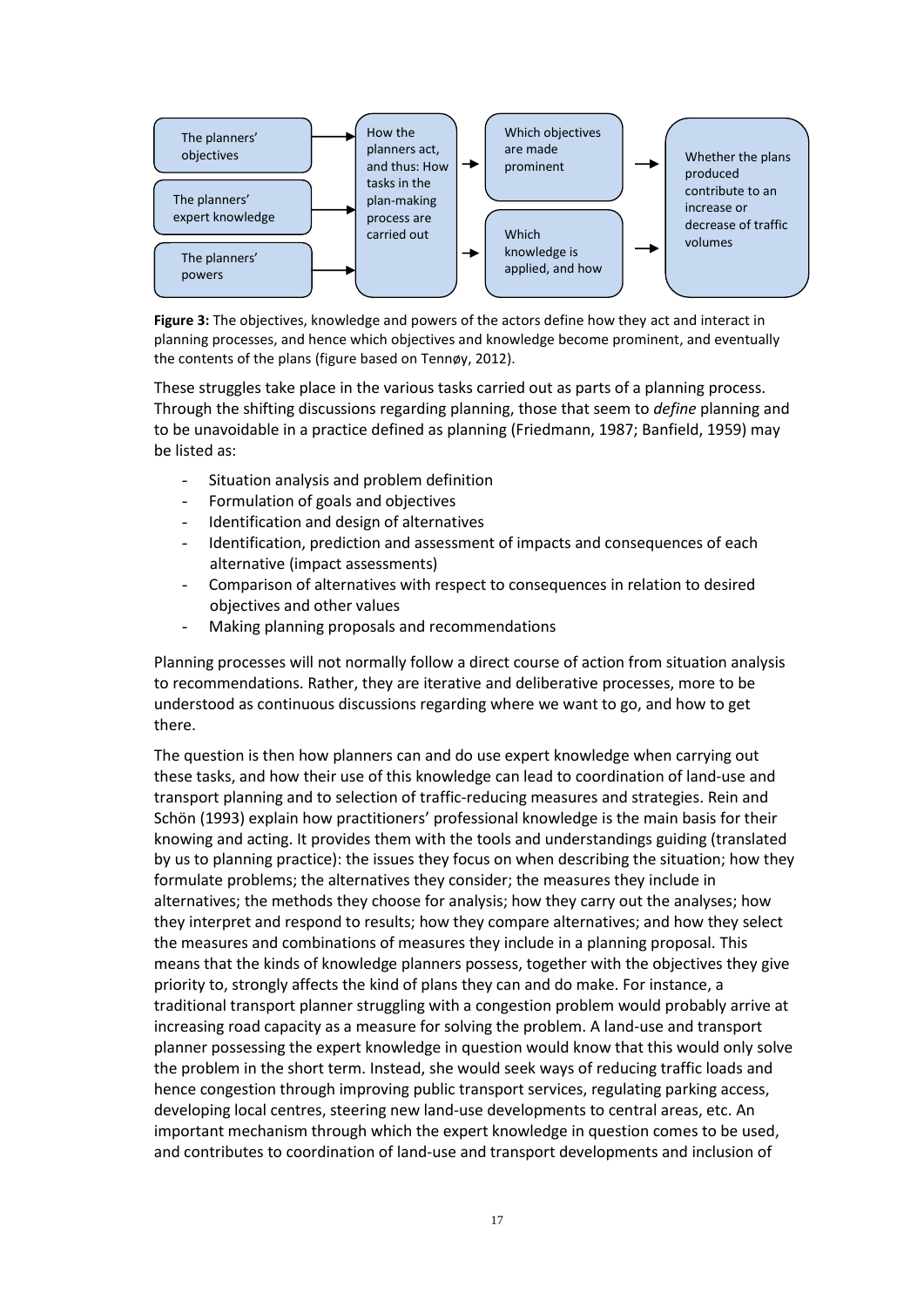traffic-reducing strategies, may therefore be as constituting *a basis for knowing and acting* that allows for coordinating land-use and transport planning, and for selecting trafficreducing measures.

A second mechanism may be that planners turn to research-based sources or to knowledgeable individuals for the knowledge they need to solve specific planning problems, *and use this to understand cause–effect relations better or to find new ways of solving planning problems*. Moreover, they can *use empirical knowledge in their analyses* of effects of a certain measure in a certain type of context, and they can *seek advice about which methods are suitable for certain analyses*. In order to make other planners, politicians and others understand and accept their knowledge claims, planners need to be able to present rational explanations for how and why certain measures and strategies are likely to contribute to the achievement of certain goals, while others are not (see Rydin (2007: 58) for elaborate reflections on rationality). A *third* mechanism could hence be that planners use theoretical explanations from the expert knowledge in question when *presenting rational and trustworthy knowledge claims* concerning why coordination of land-use and transport systems development, as well as selection of certain measures rather than others, are ways towards achieving defined objectives. *Fourth*, planners may use theoretical or empirical expert knowledge as *convincing arguments* in discussions and struggles in planning processes. *Fifth*, planners can also refer to the body of knowledge as *references*, preferably in the form of written documents accepted as trustworthy and valid by decisionmakers. This could demonstrate that their understandings, analyses and judgments are anchored in a larger knowledge base and add to the legitimacy of their knowledge claims, thus strengthening the impact of their arguments. These mechanisms, or ways of using expert knowledge in planning, partly overlap. The case studies critically examine whether these are relevant mechanisms through which planners use the expert knowledge in ways contributing to coordination of land-use and transport planning, and to inclusion of trafficreducing measures.

## **4.3 Mechanisms through which counteracting measures may be included in plans**

It is interesting to investigate how and why counteracting measures and strategies with respect to this objective are included in plans, especially in cases where reduced (growth in) traffic volumes is explicitly stated as an objective. The primary focus in our discussions is whether and how planners use expert knowledge when making plans, and how this affects the contents of plans. However, as previously discussed, planners do not make plans in a vacuum, far from it: property developers and political decision-makers, for example, influence planning and the contents of plans in several ways. When investigating mechanisms through which counteracting measures are included in plans aiming at reducing traffic volumes, the interplay between planning practitioners and other actors needs to be considered. Through theoretical and empirical investigations, Tennøy (2012) identified five overall mechanisms through which planners arrive at traffic-increasing rather than trafficreducing plans*: i)* objectives concerning reduction of traffic volumes are not introduced in the planning process, or *ii)* they are ousted by other objectives. Furthermore, *iii)* relevant expert knowledge is not introduced to, *iv)* or is ousted from the plan-making process, or *v)* it is applied wrongly. These mechanisms are interrelated in several ways (see also discussions in section 4.2 and Figure 3).

If reducing traffic volumes is *not introduced as a prominent objective* in a planning process, traffic-increasing measures may be included in order to achieve other goals, and without consideration as to whether this contributes to increase traffic volumes. If, as in all three cases studied here, reducing (growth in) traffic volumes is stated as a prominent objective, this *objective could anyhow be ousted by other objectives* understood as more important,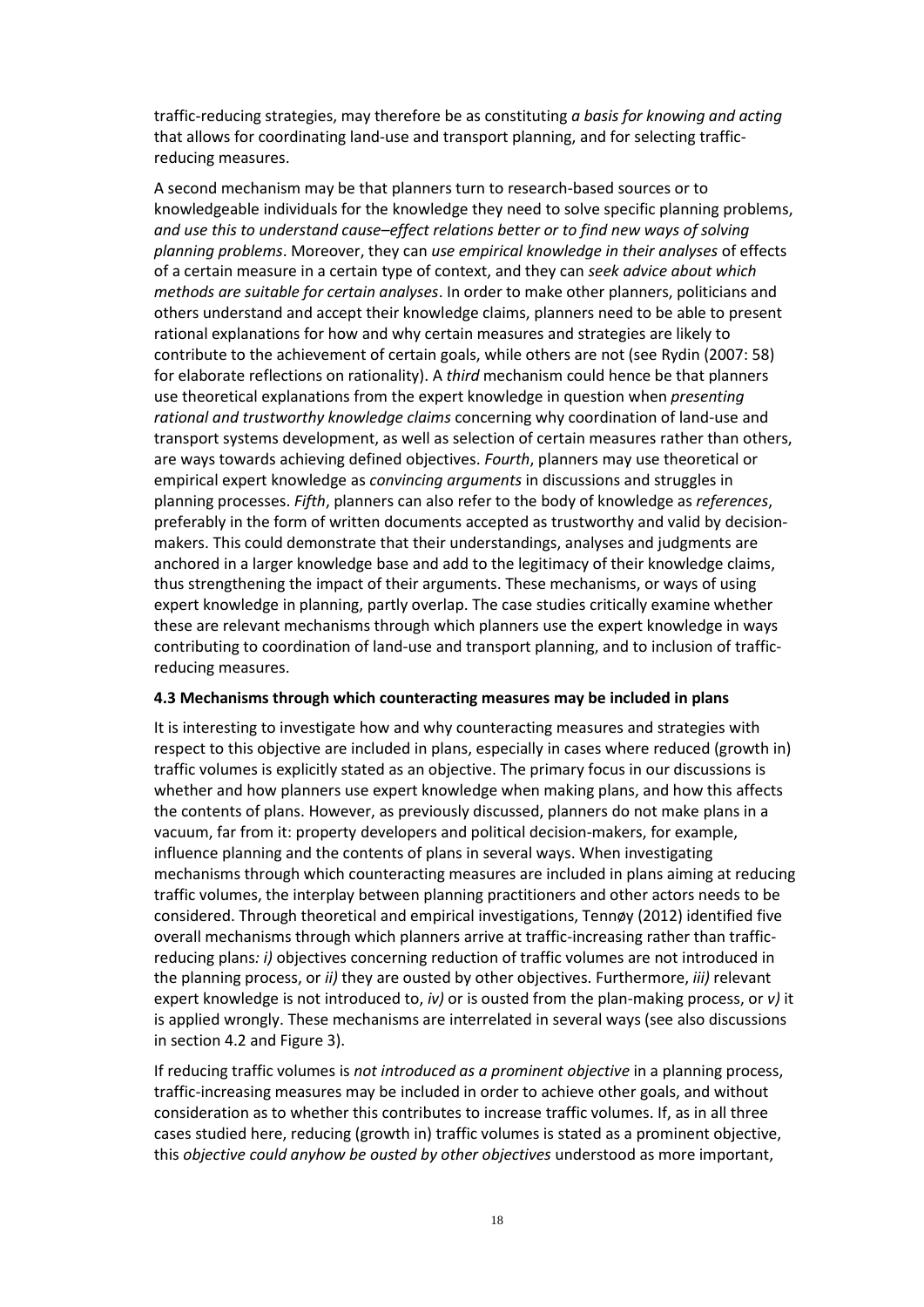and which require inclusion of traffic-increasing measures. This could happen for instance if political decision-makers signal that implementation or non-implementation of certain measures is politically unacceptable, and planners obey these signals (see, e.g., Flyvbjerg, 1998 or Healey, 2009 for interesting discussions). In such cases, planners could meet political signals by presenting knowledge-based analyses and arguments explaining why these measures are counter-productive in relation to prominent political goals, or they may ask researchers to present research-based knowledge concerning the issue. If *planners or others do not present knowledge, analyses or arguments explaining the counteracting effects*, politicians may not be aware of this. Politicians may be unwilling to listen to such knowledge or arguments (Flyvbjerg, 1998; Sager and Ravlum, 2005). Owens et al. (2006) point to problems related to communication and timeliness. Among other things, this means that policy (and hence sometimes planning practitioners) demands uncomplicated messages, which research often neither would nor could offer. It may also be a problem that research lags behind actual problems, and hence cannot provide good answers to policy problems. Often, research is instead "*uncomfortably ahead of contemporary policy agendas*" (Owens et al., 2006: 637). In such cases, knowledge can be understood as threatening if it calls for strategies and measures that do not support the dominant policy agendas.

*Properties of the planners* may mean that they are unwilling or unable to explain how and why certain strategies or measures are counter-productive. If planners are to speak up to decisions-makers about counter-productive measures, their understanding of their role must allow them to do so. This is not always the case. As explained by Lukes' (2005) third dimension of power, it could be that planners obey the decision-makers because they understand this as 'their role in the existing order of things'. Furthermore, if they are to speak up, the planners would need to be knowledgeable with respect to the issues in question, which is not necessarily the case. There are variations as to how skilful and experienced planners are within different issues of planning. If it is assumed that specialized, skilful, knowledgeable and experienced planners are better at making plans with high goal achievement potentials than other planners (Dreyfus and Dreyfus, 1986; Flyvbjerg, 2001), a lack of skilfulness or knowledge among the planners involved could be an explanation when measures and strategies counteracting the goal achievement potential are included in the plans.

There has been  $-$  at least in part  $-$  a paradigm shift in this field over the past few decades (Owens, 1995), and planning is a multi-disciplinary profession. Planners are educated within various disciplines (for instance, land-use planning and transportation planning) and at different times. They may therefore have various degrees of insight and different understandings of how land-use and transport system developments affect travel behaviour and traffic volumes. Tennøy (2012) found in her empirical studies that most planners deeply involved in the planning processes she studied *knew of* the expert knowledge in question. Nonetheless, few knew and understood it well enough to be able to make traffic-reducing plans in complex contexts such as cities, to assess the traffic-generating potential of proposed plans, or to present convincing arguments based on such knowledge in tough discussions. Shortcomings in planners' competencies may also include that they rely on outdated knowledge or undocumented 'planning myths', as discussed by Næss et al. (2013). Here, 'planning myths' refers to undocumented ideas and beliefs concerning cause–effect relations that are not in accordance with state-of-the-art scientific knowledge. Myths and outdated knowledge could be parts of the planners' framing of objectives, alternatives, assessments, etc. Hence, properties of the planners may cause that they are not aware of or disagree that these are counter-productive strategies, measures and projects. For a variety of reasons, planners may also favour traffic-increasing strategies and measures.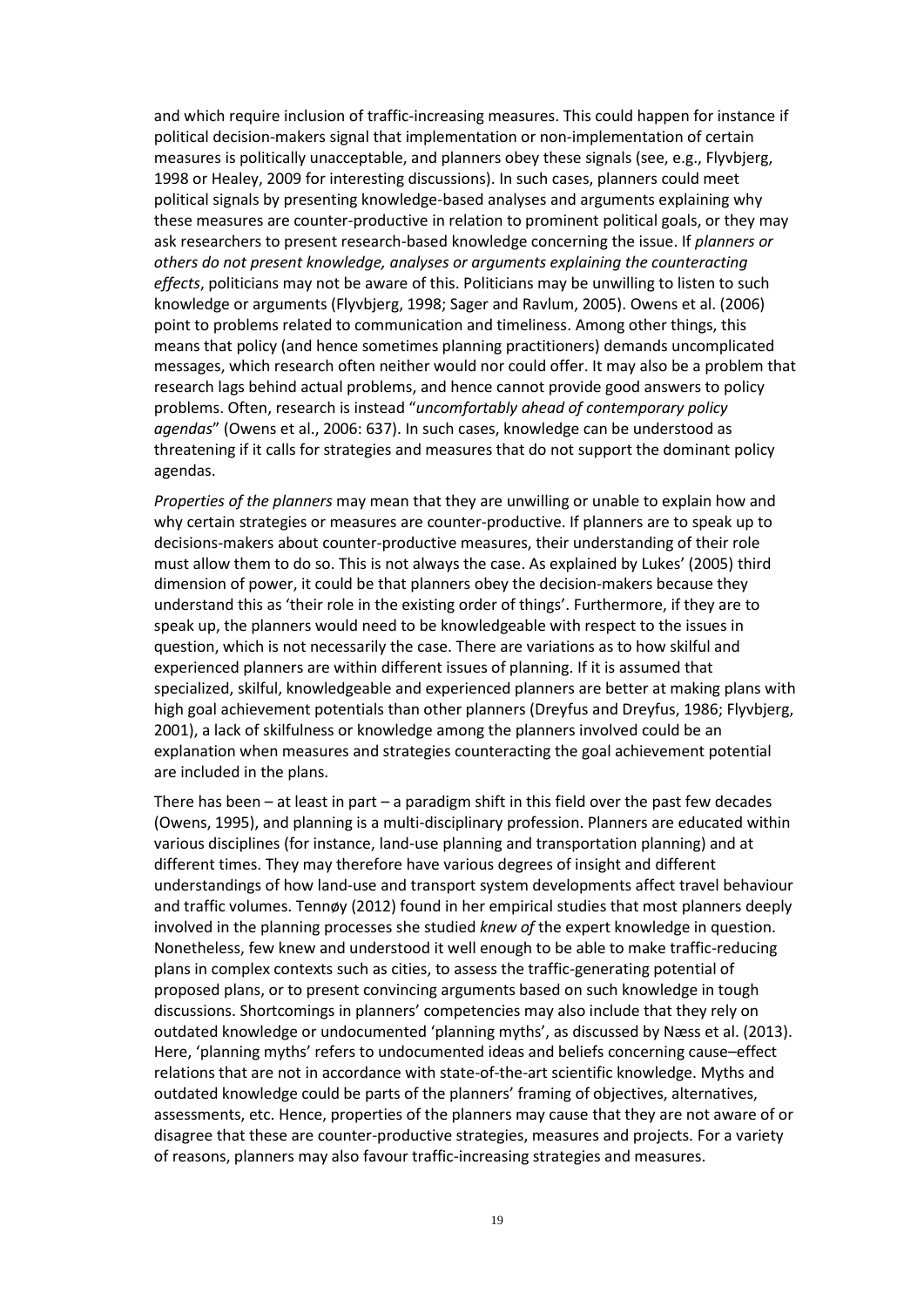Other explanations could be related to *characteristics of the knowledge itself*. Krizek et al. (2009) found that one inhibitor preventing the use of research-based evidence in planning practice is that the evidence is poor within some topics. They also found that planners often lack the resources to seek out and critically read research findings, and to translate and introduce it in the concrete context. Good research summaries could help overcome this problem, but they claim that research summaries are often unavailable. Tennøy (2012) found that expert knowledge needs to represent reality relatively correctly, be scientifically sound and usable if it is to be used in and influence plan-making. She found that the expert knowledge in question mostly meets these criteria, but has certain shortcomings. These are mainly a lack of accessible, usable and referable (for planning practice) descriptions of theoretical understandings of 'how the system works', which is underpinned by relevant empirical knowledge. Furthermore, the effects of some cause–effect relations are not well documented, and the strengths of some effects are barely studied empirically in certain contexts (such as smaller cities), or in combination. Additionally, she found that the planners' main method of analysis, which she termed 'professional reasoning', is described inadequately and hence probably poorly evaluated and developed (as discussed in section 3).

Taken together, this could cause that planners do not possess or understand the expert knowledge in question, and hence that they *do not introduce it in planning processes*. If introduced, *the expert knowledge may anyhow be ousted by other knowledge*. More inclusion of lay knowledge may increase the difficulties of distinguishing what is valid knowledge from less substantiated knowledge claims (Rydin, 2007). Another imaginable explanation could be that planners involved relate to *other research-based knowledge*, concluding that the assumed traffic-increasing measures and strategies (as described in section 3) would not have such an effect. We do not know of any actual examples of such relevant competing and contradicting research-based knowledge. If it were presented, it would call for a rewriting or updating of current state-of-the-art knowledge.

Furthermore, *expert knowledge may be wrongly applied,* consciously or otherwise. Wachs (1989; 1990) and Flyvbjerg et al. (2002) disclosed how planners may be *'lying with numbers'.*  Research may be used selectively and strategically, and unwelcome findings may be downplayed or excluded (Krizek et al., 2009; Owens, 2005; Næss, 2011a; Tennøy, 2012), or it may be used symbolically to legitimise and sustain predetermined positions (Amara et al., 2004). Another concern is that issues can be framed in ways that reduce complexity and lead to "*simple, but potentially misleading, policy prescriptions as result*" (Owens et al., 2006: 637).

All the above-listed issues are considered here as mechanisms through which strategies, measures and projects contributing to reducing their goal achievement potential may be included in plans. We have investigated how this acts out in three concrete cases.

## **5. Analyses of three case studies**

In this section, we present and analyse our studies of strategic planning processes in Trondheim (Norway), Lund (Sweden) and Aarhus (Denmark). We critically analyse the mechanisms defined in section 4 in the concrete contexts of the cases, and answer the four sub-questions defined in section 1 for each case. This allows us to develop context-related explanations. We also carry out cross-case analyses to distinguish important structures, causal powers and mechanisms across cases, in this way arriving at more general explanations of the phenomena we study, and use this to expand the theoretical understandings of these phenomena.

## **5.1 Trondheim Environmental Package for Transport, Norway**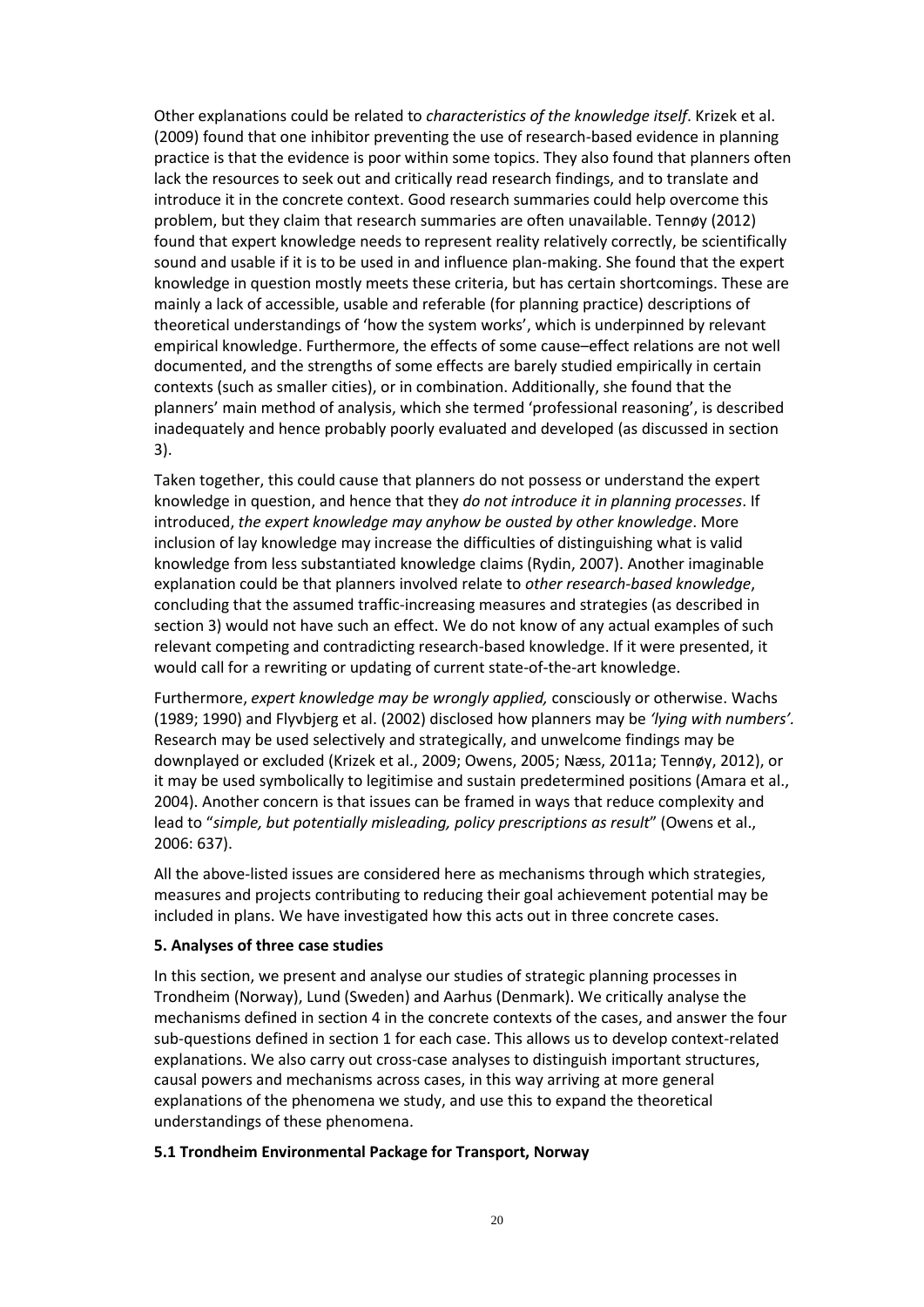#### *5.1.1 Introducing the Trondheim case*

The Trondheim case concerns the planning processes leading to the land-use and transport systems development package *Trondheim Environmental Package for Transportii* (referred to below as the Trondheim Package). Trondheim is the third largest municipality in Norway with 180,000 inhabitants (the fourth largest city if defined as an 'urban settlement'), and is experiencing population growth. It is the main city in the region, and the home of the Norwegian University of Science and Technology (22,000 students, 5,000 employees).

The analyses are based on document studies and interviews with eight planners, the majority of whom are highly skilled and have a long and broad experience in urban planning as practitioners and consultants; some as university researchers and lecturers. They had major roles in the Trondheim Package or in planning processes underpinning it. At the time of the interviews, three planners worked for the municipal planning authorities, two for the Norwegian Public Roads Administration (NPRA), one for the County Governor's office, one for the County Administration, and one for the Public Transport Administration.

The main documents examined were: the political document *Trondheim Environmental Package for Transport* (MoT, 2008a); a working paper assessing the expected effects of suggested measures in the package presented by the Chief Municipal Executive to the Municipal Climate Committee (MoT, 2008b); the municipal *Transport Plan for Trondheim 2006–2015* (MoT, 2007a); and the overall *Municipal Land Use Plan 2006–2018* (MoT, 2007b). These are interrelated and refer to each other, and they are to a high degree produced in a cooperation of several of the same planners. They are overall and strategic plans influencing land-use and transport systems developments in Trondheim. We also read a number of other documents as background material.

Trondheim experienced steady traffic growth in the years before the Trondheim Package discussions started, a total of 12 percent between 2002 and 2006 according to Jean-Hansen et al. (2009). Owing to population growth and people changing from other modes to car, traffic growth was expected to continue, causing with increasing  $CO<sub>2</sub>$  emissions, local environmental problems and congestions (MoT, 2007a; 2008a). The toll cordon, which had financed transport system developments for 15 years, was closed down at the end of 2005. The National transport plan discussions signalled that Trondheim would be granted virtually no funding for transport infrastructure. Hence, the municipal transport plan presented a future situation characterized by increasing traffic volumes, environmental problems, congestion and inadequate tools by which to improve the situation (MoT, 2007a). Strong governmental signals concerning the need to curb  $CO<sub>2</sub>$  emissions from road traffic intensified the local focus on the issue.

In dealing with the situation, the City Council of Trondheim initiated and adopted the Trondheim Package in 2008 (MoT, 2008a). This is a strategic, coordinated land-use and transport plan. The first of its 10 main goals is to reduce  $CO<sub>2</sub>$  emissions from transport by at least 20 percent before 2018. The second objective is to reduce travel by private car from 58 percent of all trips in 2008 to 50 percent in 2018. The share of trips made using public transport on foot or bicycle should increase from 42 percent to 50 percent. The 20 percent  $CO<sub>2</sub>$  emission reduction target is to be achieved through reduced traffic volumes (reducing  $CO<sub>2</sub>$  emission by 12 percent) and a transition to less polluting engines, fuels, etc. (reducing  $CO<sub>2</sub>$  emission by 8 percent). The remaining eight objectives concern concrete measures towards achieving the main objectives (such as increasing average speed for public transport) and local environmental objectives (reducing the number of people exposed to noise above certain levels).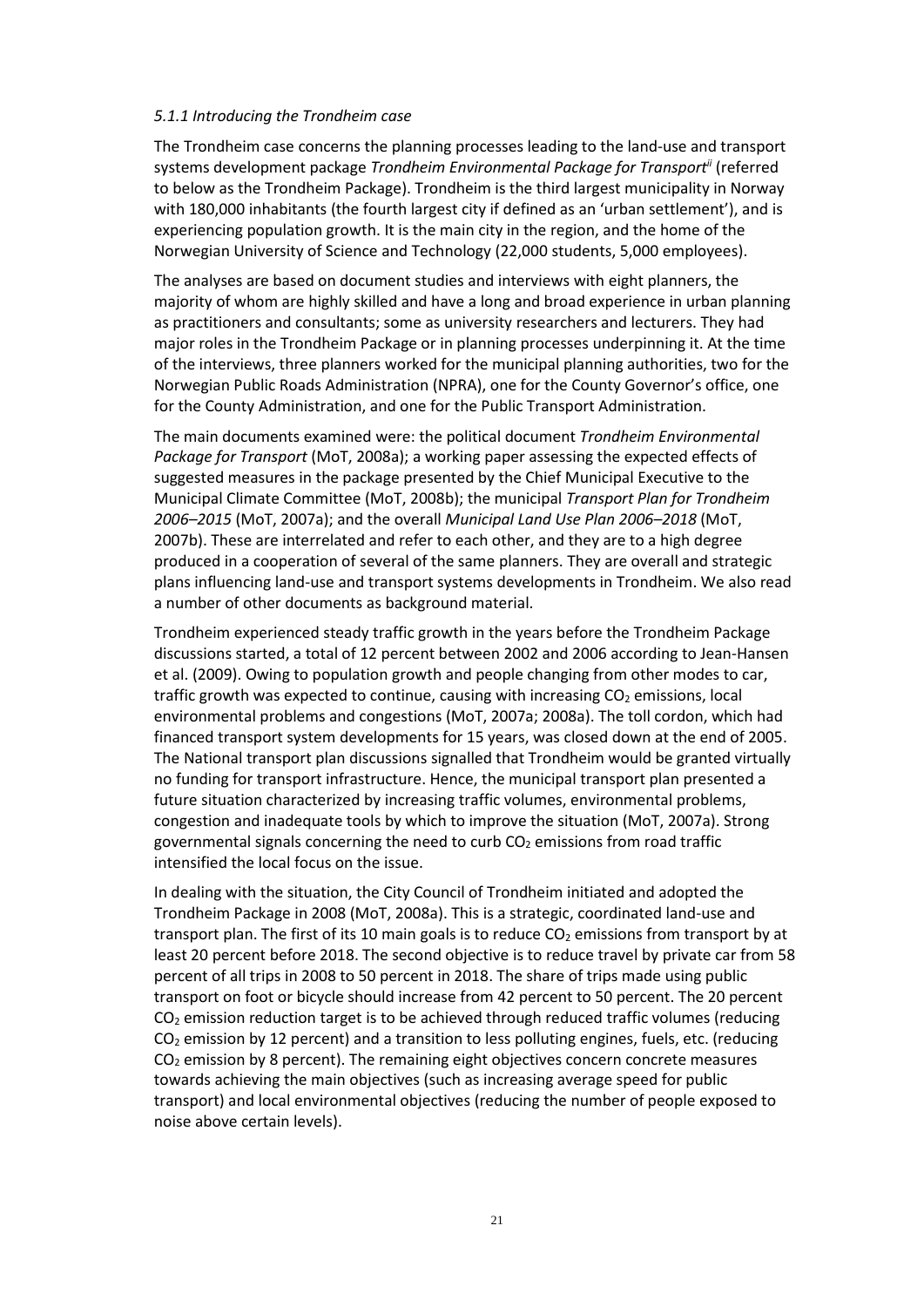The planners explained that the Trondheim Package was a truly political initiative. Several political parties discussed various initiatives, and the Trondheim Labour Party presented a proposal at their 2008 annual meeting. This developed into the Trondheim Package through a political process, and was adopted with the support of six political parties a few months later. The politicians put together the package, but in strong interaction with the planning authorities. All strategies and measures included in the package were already analysed in previous planning processes, most recently in the municipal transport plan (MoT, 2007a). These plans and analyses were produced in collaboration among several planners working for different actors in more or less open planning processes, and adopted by the relevant political bodies. The strong political involvement, and the fact that several political parties supported the package, ensured a stronger political anchoring than for most packages of this type. According to planners interviewed, the measures and strategies selected for inclusion in the Trondheim Package were therefore a result of compromises among different political priorities. What was politically acceptable was an important determinant for what was included in the package, but the more expert-driven plans and analyses made up the menu from which the politicians selected the measures and projects they included.

## *5.1.2 The goal achievement potential of the Trondheim Package*

The Trondheim Package includes several measures that, according to state-of-the-art knowledge (as presented in section 3), will contribute to reducing traffic volumes. This includes: completing a comprehensive bicycle network; reducing parking access; improving frequencies, speed and coverage of the public transport system; traffic regulations and traffic capacity reductions in the city centre; and reintroduction of the toll cordon<sup>ii</sup>. The toll cordon is the main source of income financing other measures. The package includes major road expansion projects, and more than 50 percent of the funding will be used for road construction (MoT, 2008a). Furthermore, there is a densification strategy for land-use development, where 80 percent of new residences are to be located within the existing urban area demarcations and 60 percent of new labour-intensive workplaces in close proximity to the main public transport corridor. This is probably a much stronger densification strategy than in many other cities. However, the strategy allows 20 percent of new housing to be built on new land outside the urban demarcation area, and 40 percent of workplace and visitor-intensive workplaces built in areas not well covered by public transport, and with few people living within walking and cycling distance. This means that substantial parts of new developments may take place in mainly car-based locations, thereby contributing to increasing traffic volumes and reducing the goal achievement potential of the package. This was pointed out by local planners in interviews. Our assessments are summarized in Table 1.

**Table 1: Measures included in the Trondheim Package and our assessments of whether they contribute to or counteract the goal achievement potential of the plan (focusing on reducing traffic volumes and GHG emissions from transport).**

| Element included in the plan                                                                                 | How it affects goal achievement potential                 |
|--------------------------------------------------------------------------------------------------------------|-----------------------------------------------------------|
| Reintroducing toll cordon                                                                                    | Contributes to reducing traffic volumes                   |
| Improving bicycle infrastructure and the winter<br>maintenance for cycling                                   | Contributes to reducing traffic volumes                   |
| Substantially improving public transport services, reducing<br>prices                                        | Contributes to reducing traffic volumes                   |
| Reducing parking access and increasing parking fees in the<br>city centre                                    | Contributes to reducing traffic volumes                   |
| Land-use densification strategy, but 20 percent of new<br>dwellings allowed to be located on new land and 40 | In total contributes to <i>increasing</i> traffic volumes |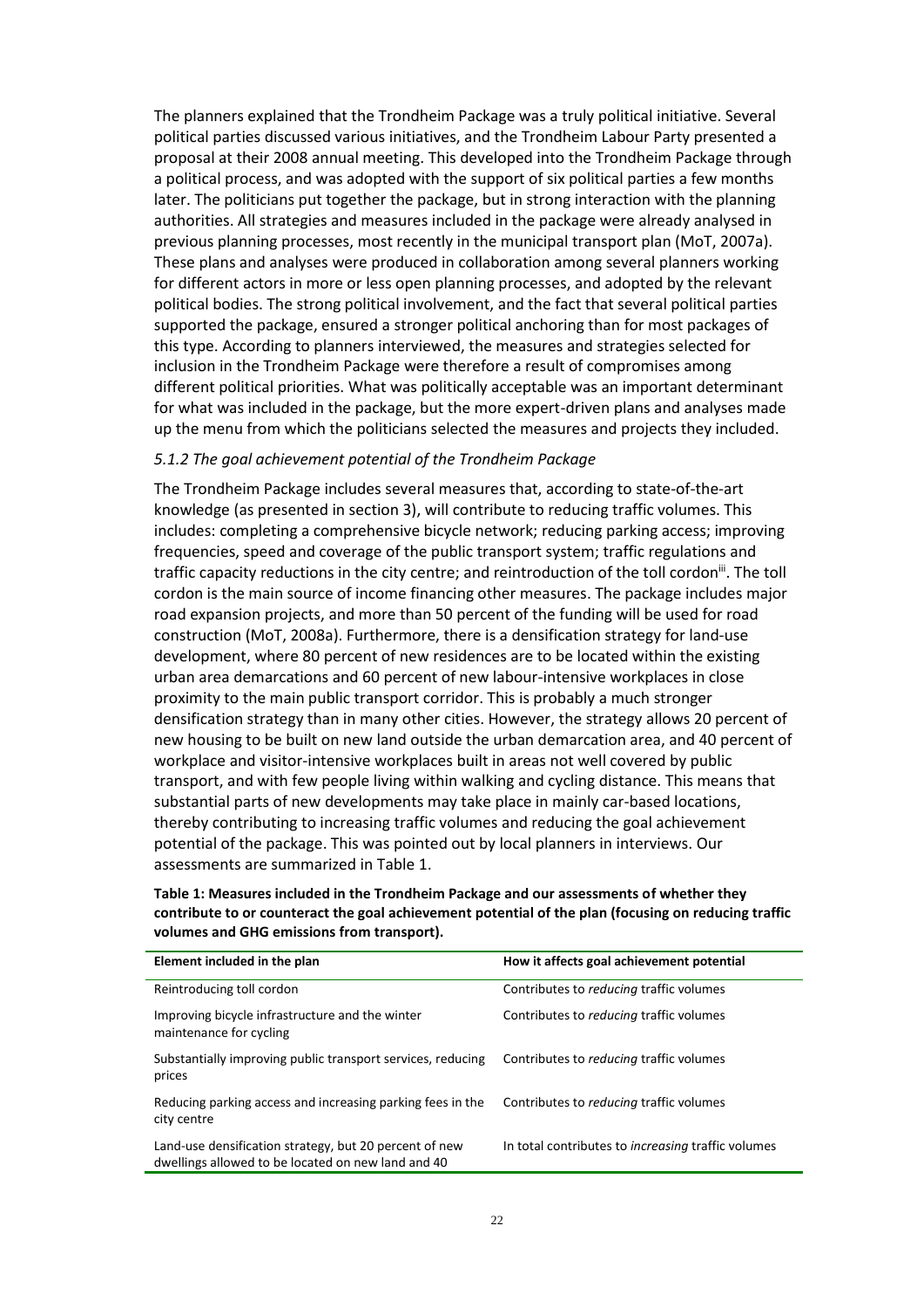percent of new workplace-intensive workplaces are allowed to be located with low public transport access

Substantially increasing urban road capacity Allows and contributes to *increasing* traffic volumes

Since 2008, public transport services have substantially improved and the bicycle network has been extended. The toll cordon was reintroduced in 2010. According to state-of-the-art knowledge, as discussed in section 3, this should contribute to reducing traffic volumes. From the homepages of the Trondheim Package, we learn that this has indeed occurred. The number of public transport passengers increased by 23 percent from 2010 to 2012, while the number of car trips decreased by an impressive 10 percent (some uncertainties) (MoT et al., 2013). So far, the road projects have not been implemented.

### *5.1.3 Mechanisms through which the expert knowledge was introduced*

Planning documents and interviews with planners clearly demonstrate that several sources of knowledge were used by planners when compiling the Trondheim Package and the underlying plans and analyses. They refer to governmental documents, previous municipal plans and other plans relevant to the issues discussed. They also refer to numerous sources in describing the context as current states, trends and challenges: travel surveys, national statistics and indicators, various registers, mapping of specific issues, as well as other plans and policy documents at governmental, municipal and project levels. Most of the planners interviewed demonstrated comprehensive knowledge regarding their city – its history, planning history, state, developments, physical layout, challenges, etc. – even though they were often unable to pinpoint the sources for this knowledge. Several planners also demonstrated their knowledge of what was politically acceptable in the specific context. The main sources for this knowledge were policy documents, public statements and politicians' actions in previous cases, as well as direct exchanges between planners and politicians.

When asked how the expert knowledge in question was introduced in the planning processes, the planners explained that *people* were knowledge carriers. They referred to the competencies and work of the other named planners involved. When asked, for instance, how public transport knowledge was brought into the Trondheim Package discussions, three local planners were mentioned, while a public transport analysis by external experts in the previous year was not. In order to attain the necessary competence in concrete planning processes, they ensured that persons with complementary knowledge are included. It therefore seems that a main mechanism through which the expert knowledge in question is brought into the planning processes is as *embedded in the planners involved*.

Planning documents, as well as interviewees, make frequent reference to other and previous plans for the Trondheim area. The planners explained that they use experiencebased knowledge obtained through working with various projects and individuals over time. This indicates that *learning from other planners* is an important mechanism.

There are clear indications that a *knowledge creep* has taken place in Trondheim. This is confirmed by planners saying that some central politicians also relate to the expert knowledge in question. The planners explained that a road link planned with six lanes 10 to 20 years previously had now actually been built, but with two lanes. The reduced capacity was due to some planners arguing for years as to why this was altogether better, and to a gradual mutual understanding (*enlightenment*) of this among planners and politicians. Our understanding that knowledge creep has taken place is not compromised by the fact that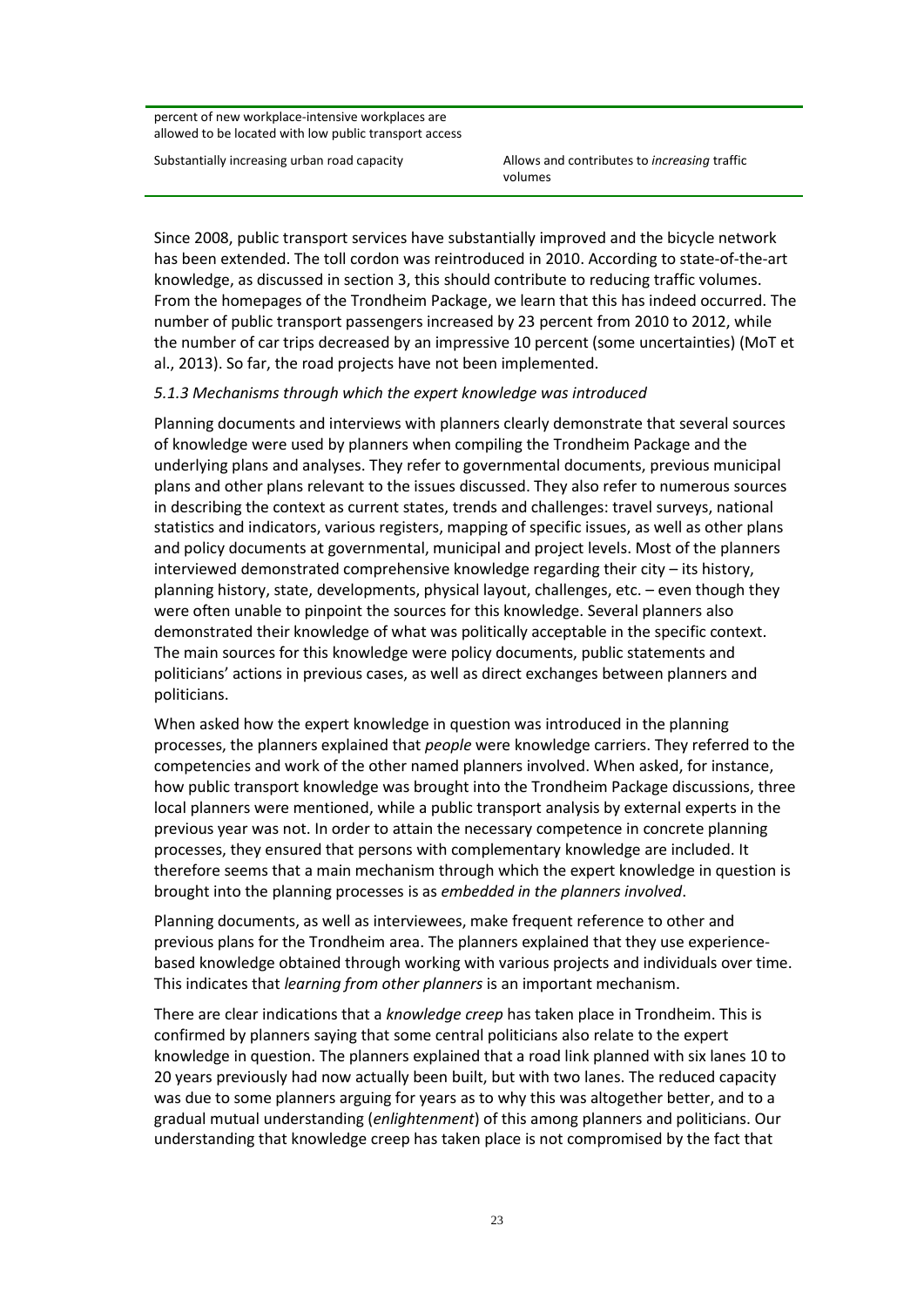some planners clearly indicated that they did not possess or relate to the expert knowledge in question.

There are few references to *readings of scientific works* in documents or interviews. One interviewee explained that they rarely turn to academic or scientific literature. Instead, they refer to strategies and objectives in government, county and municipal policy documents, since these are stronger references in dialogue with politicians. Several documents and planners referred to two locally well-known scientific studies with Trondheim as case area (Meland, 2002; Strømmen, 2001). The assessment of the Trondheim Package compiled for the Climate Committee (MoT, 2008b) referred to a few more and less scientific works and research syntheses. Hence, readings of scientific literature seem to be one mechanism by which expert knowledge is brought into the plan-making processes, though not an important one.

## *5.1.4 Mechanisms through which use of expert knowledge contributed to coordination and inclusion of traffic-reducing measures*

The planning documents defining and analysing the Trondheim Package, along with the underlying planning documents and analyses, are steeped in the expert knowledge in question. There are references to land-use developments, developments of different parts of the transport system, city centre development, parking, etc., in all the examined documents, and the necessity of seeing these elements as integrated parts of urban development is highlighted. There are, however, few references to specific sources. The reference practice is generally poor.

When we asked five of the planners about which factors they saw as most important for changes of modal splits and traffic volumes in Trondheim, all mentioned land-use as well as development of various parts of the transport system, and explained how these are interrelated. The political document describing the Trondheim Package lists the strategies and measures included, and states simply that they will have traffic-reducing effects (MoT, 2008a). All other examined documents discuss (to varying degrees) *how* the different elements affect: each other, accessibility, traffic volumes, the environment, living conditions in the city and other relevant outcome categories. These findings clearly indicate that the expert knowledge in question was *the main basis for planners' knowing and acting* when producing the Trondheim Package. This contributed to founding the understanding that coordinated efforts were necessary, as well as which measures had to be included, if the goal achievement potential of the package was to be improved with respect to reduced traffic volumes.

Knowledge claims deriving from the expert knowledge in question are used *for explaining interrelations* between land-use, transport system developments and traffic volumes in plans and analyses. For instance, the introduction to the chapter on public transport in the Municipal Transport Plan states: *"A competitive public transport system is decisive for a denser and less resource demanding urban structure to work"* (MoT, 2007a: 22). A model explains how improved public transport services contribute to reducing car-use through several mechanisms. The analyses are conducted as simplified 'professional reasoning', with the expert knowledge in question used to explain how and why, for instance, parking restrictions and densification are important strategies for keeping traffic volumes down (MoT, 2007a).

In the working document prepared for the municipality's climate committee (MoT, 2008b), which we understand as the impact assessment of the Trondheim Package, the planner writing it quantified the effects of the measures and strategies included in order to arrive at quantitative answers as to whether the package would ensure that the defined goals were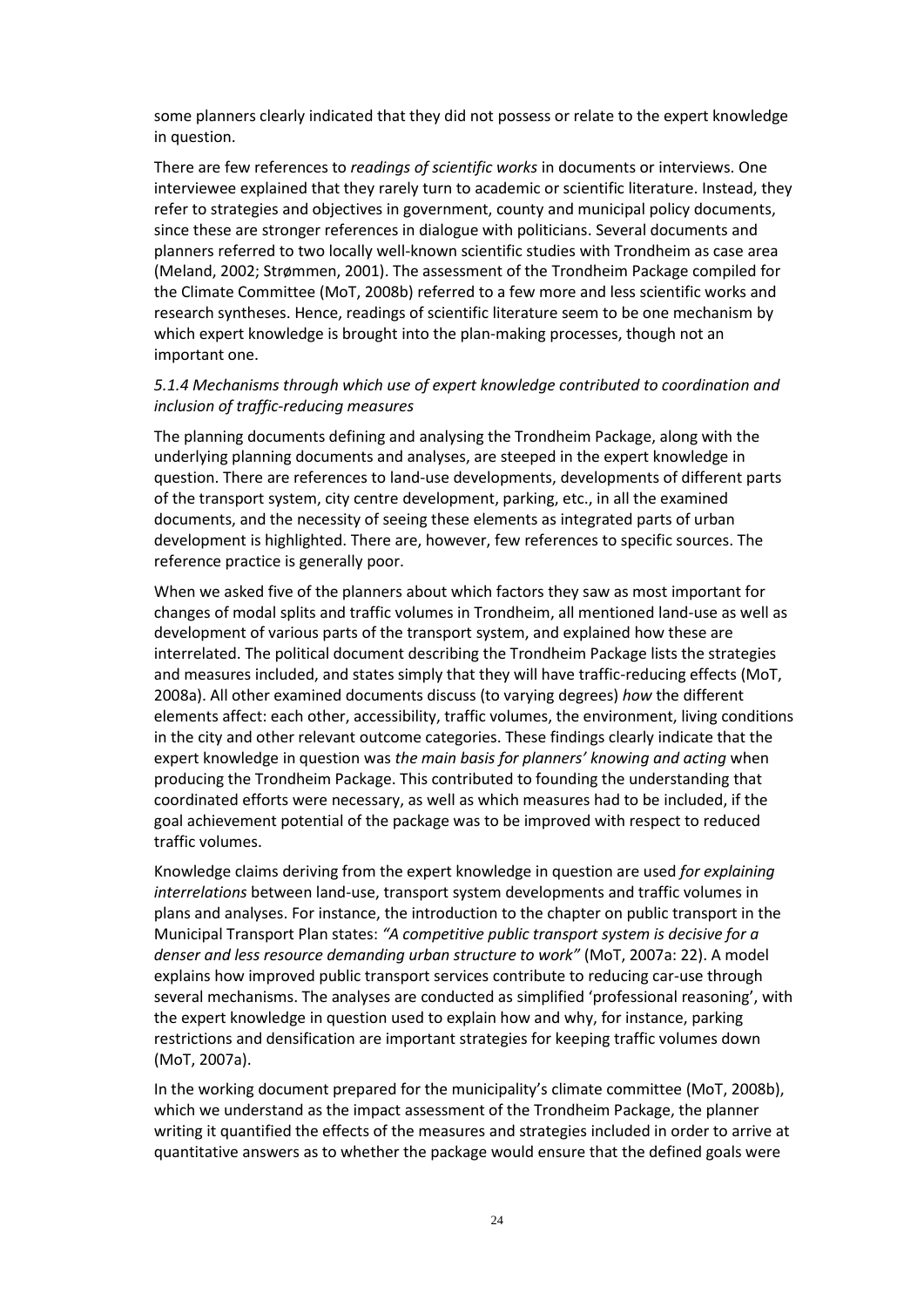achieved. For this, he explained, he *turned to the expert knowledge for help.* He looked up research summaries concerning, for example, average elasticities,<sup>iv</sup> for changes in price, frequency, speed, etc. of public transport on passenger growth (references to Norheim and Ruud, 2007) and for effects of the toll cordon on road traffic. Based on such data, he made rough estimates of the expected reduction in car driver trips per year. The document emphasizes that these are rough estimates. The calculations showed that the measures and strategies included in the package, implemented with the assumed strength, would not ensure goal achievement, and that stronger measures were indeed necessary. In this case, the planner hence turned to the expert knowledge for empirical data, while he already knew the cause–effect relations between the measures suggested and the expected effects. He expressed the view that he saw these elasticities as rules of thumbs rather than as scientific knowledge, hence demonstrating his ability to question and judge knowledge. Other interviewees also did this when explaining their scepticism to the validity of model-based transport analyses conducted in relation to overall planning analyses as well as for concrete projects.

Planners also used research-based data and knowledge *as arguments.* For instance, restricting parking access in general, it was argued: "*experiences from Norway and other countries show that, on average, a 10 percent reduction of parking capacity in the city centre will result in 1.5 percent fewer car trips and 1.4 percent more public transport trips*", with reference to the Institute of Transport Economics (but with no reference to any specific document or author) (MoT, 2007a: 70). When preparing the municipal transport plan the planners demonstrated, with the help of the expert knowledge in question, the limited room for meeting future problems if politicians were not willing to include restrictive means to keeping traffic volumes down and to reintroducing the toll cordon.

One interviewee said that the County Governor's office had recently filed a formal complaint about a zoning plan allowing workplace developments in a specific area not well supported by public transport, this in order to force the planning authorities to get to grips with development in the area. The County Governor's office used cause–effect relations from the expert knowledge in question in explaining how and why the ongoing development was not in accordance with the overall planning objectives, and as an argument for stopping this development. This spurred the planning authorities into mapping the ongoing development, which they found was less desirable than expected. In the proposal for the new municipal plan, the rules for development in this area are clearer and stricter. This is an example of how planners *using* the expert knowledge in question – by *explaining* and as an *argument* – succeeded in achieving shifts contributing to less traffic-increasing planning and development.

We found no examples in documents or interviews of references to expert knowledge as a 'body of knowledge' in order to strengthen arguments, nor to any document where this knowledge is explained or documented.

### *5.1.5 Mechanisms through which counter-productive measures were included*

We understand particularly two elements in the Trondheim Package as reducing its goal achievement potential (as discussed in section 5.1.2): urban road capacity expansion and the land-use strategy allowing new developments in car-dependent locations.

Most of the planners interviewed agreed that increasing road capacity and otherwise facilitating private car use would cause and allow growth in traffic volumes; this is mentioned in the policy document for the Trondheim Package (MoT, 2008a). In interviews, several planners volunteered the main mechanisms causing increased road capacity to contribute to growth in traffic volumes, but without reference to written professional or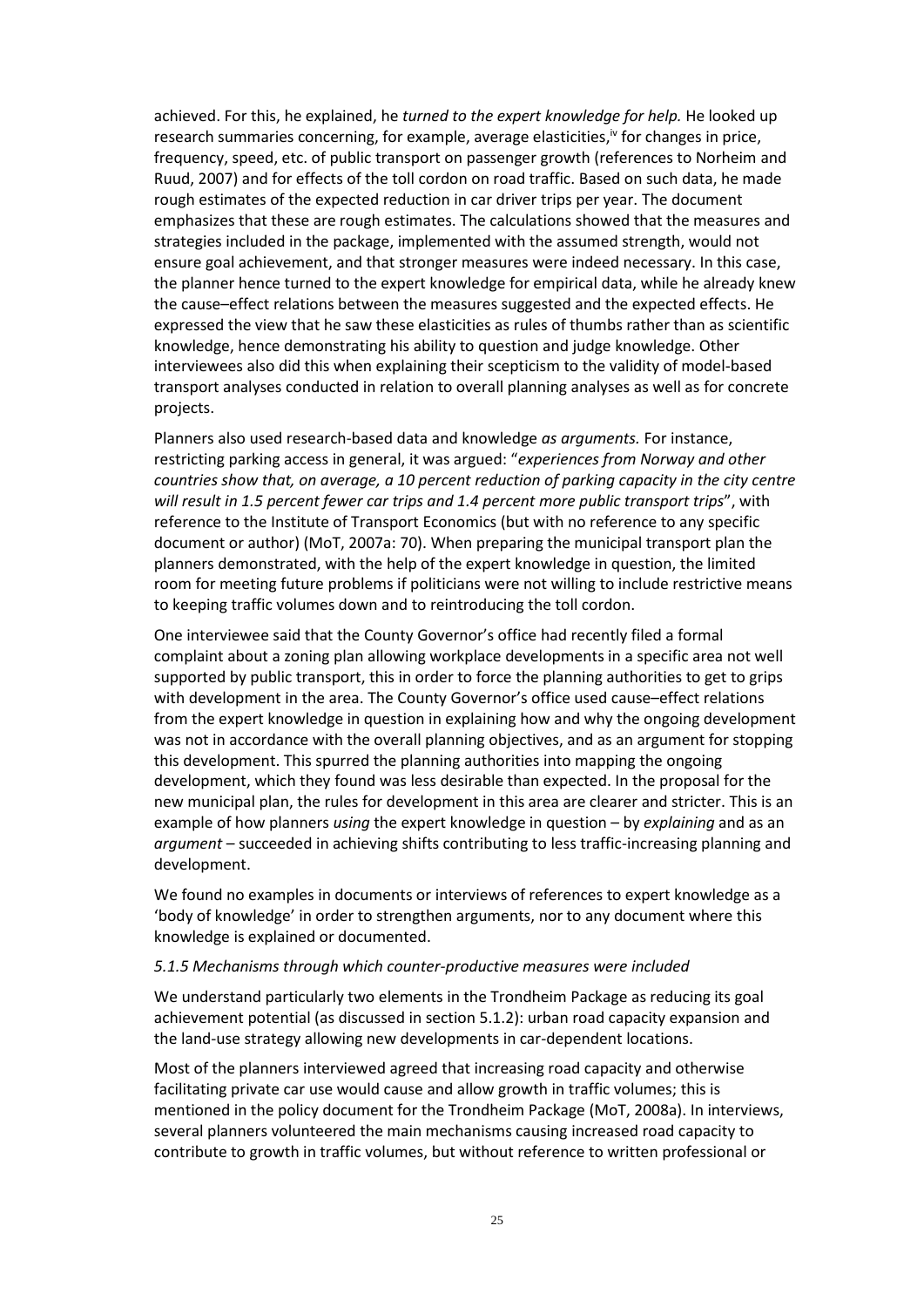academic knowledge. One planner questioned the sense in expanding road capacity if a main objective was to reduce traffic volumes and thus– causing less need for road capacity in the future. Planners are therefore aware of this mechanism. There were, however, no signs in planning documents or in interviews of *planners meeting proposals for road capacity expansions by knowledge-based arguments or analyses* in order to explain to politicians that road expansions would reduce the goal achievement potential of the Trondheim Package.

Instead, two planners working closely on the Trondheim Package came up with a number of arguments as to why increased road capacity would *not* cause growth in traffic volumes in this particular case. They described the road construction projects as completion of the ring road system in Trondheim, meant to drain road traffic from the city centre, central areas and residential areas. Since there were few or even no delays on the roads at the time, they argued, increased road capacity did not mean actual improvement for road traffic. They also explained that counteracting measures would keep the traffic down. Furthermore, there will be yearly evaluations of goal achievements and, if the results are not satisfactory, road tolls will be increased and access to parking further reduced. A transport planner working for the NPRA saw this differently. He explained that road capacity expansions were necessary to allow changes to the local street network that would reduce current congestion, as well as prevent future congestion on the trunk roads.

In response to a direct question concerning why induced traffic caused by new road capacity was not included in estimations of the effects of the total package (MoT, 2008b), one planner explained this as due to uncertainties related to effects of the combination of measures included in the Trondheim Package. There is no documented knowledge of the probable effects of this combination of measures, he claimed. Hence, it cannot be said with any certainty that increased road capacity would cause growth in road traffic volumes in this particular case. This could be understood as an example of *characteristics of the expert knowledge* in question contributing to measures being introduced that reduce the goal achievement potential of the plan. Effects of measures are context dependent, and empirical evidence is not available for all combinations in all contexts. Planners can therefore claim that the effects of a particular combination of measures in a particular context are uncertain. This is reinforced by the lack of good methods for ex-ante assessments of combinations of measures.

When pushed, planners working on the Trondheim Package explained that local politicians were convinced the planned roads were necessary and desirable if objectives other than reducing traffic volumes were to be achieved, and that there would be no point in trying to persuade them otherwise. Furthermore, income from the toll cordon was a basis for the Trondheim Package; without new roads in the package there could be no political agreement on a toll cordon. The planners aimed at producing the best possible package within these frames, bringing about as much reduction in traffic and GHG emissions as feasible. Two planners explaining that the Trondheim Package developed from discussions on how two large-scale road projects could be implemented felt that the process had led to substantial improvements. In the previous transport package, 75 percent of the income was used for roads, so using 50 percent of this package for roads was an improvement.

Several planners were sceptical about whether the densification strategies were ambitious enough to contribute to reducing traffic volumes. The same planners claimed that the politicians had shown little willingness in ensuring implementation of the densification strategies in concrete zoning plans, mainly because this could hamper growth and development in the city. They hoped that including the densification strategy in the Trondheim Package would help contribute to changing this, but commented that it had not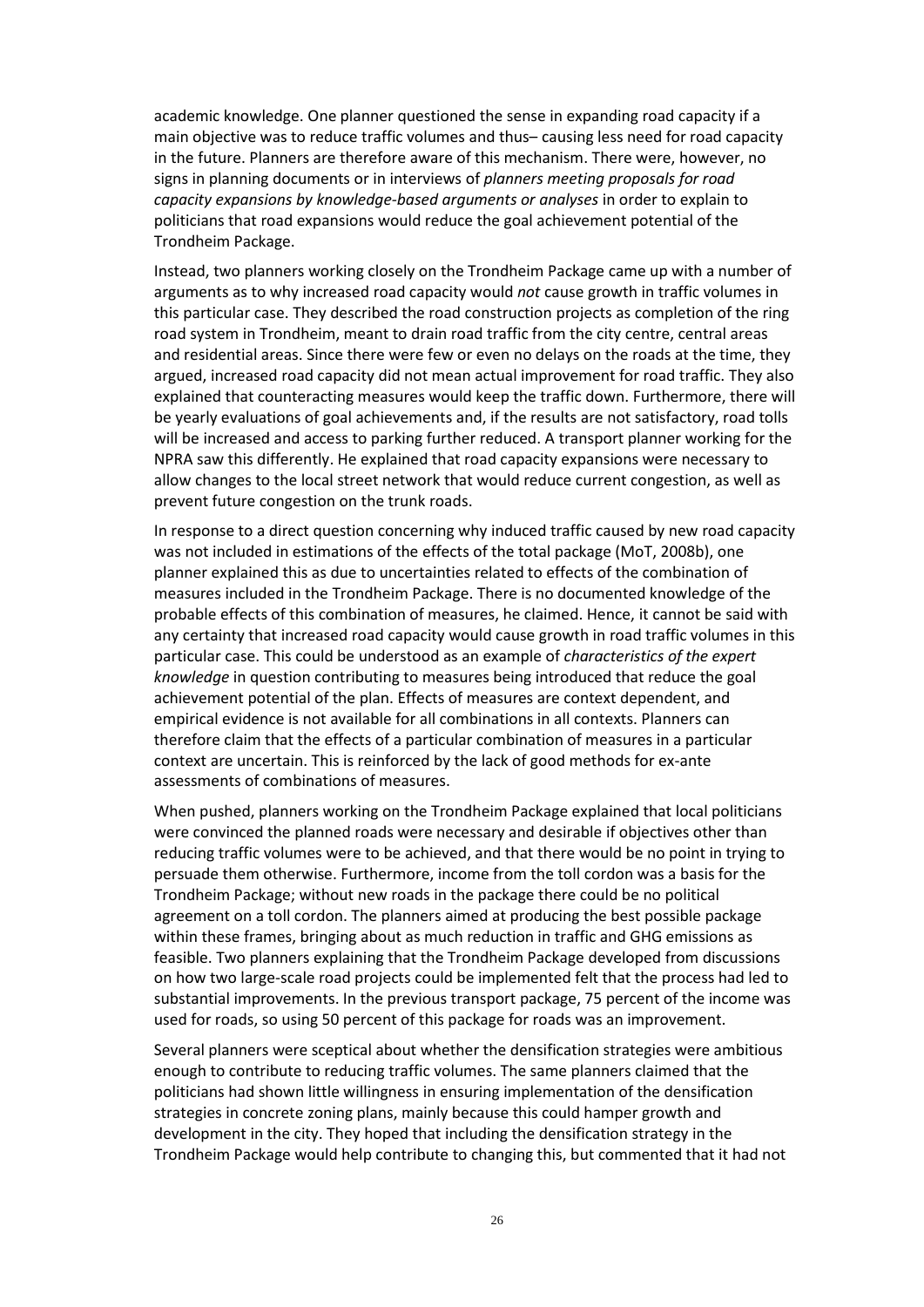happened so far. There were no signs that planners had made any effort to *use the expert knowledge in question to explain* to the politicians that a stricter densification strategy would benefit the goal achievement potential of the Trondheim Package. On self-reflection, planners at the planning authorities realized that they could have been more pro-active by, for instance, analysing and demonstrating the densification potential in the public transport corridor.

Almost all planners emphasized that they need to adjust the solutions they propose to politicians and politics. When deciding which strategies and measures to suggest in the Trondheim Package, they based their assessments on a mix of the expert knowledge in question and their knowledge of local politics. One understanding of why traffic-increasing road expansions and land-use developments were included in the Trondheim Package could hence be that the *main goal was partly ousted by other objectives*. The *expert knowledge in question was ousted* when planners exercised self-censorship because they understood that this knowledge did not supported measures and strategies that political decision-makers prioritized. There were no indications of actors explicitly rejecting or disagreeing with the expert knowledge in question.

## *5.1.6 Whether and how use and non-use of the expert knowledge affected the goal achievement potential of the Trondheim Package*

The Trondheim Package states ambitious and clear goals concerning reductions in traffic volumes and GHG emission from transport. A number of measures are included contributing positively to the goal achievement potential of the package as well as strategies and measures contributing negatively.

The expert knowledge was introduced in the plan-making processes mainly as embedded in the planners making the plans. There are clear indications that knowledge creep or an enlightenment process has taken place over decades seems strongly related to the fact that planners learn from each other in various ways. To some degree, knowledge has also been introduced through planners reading scientific and popular scientific literature, and through their readings of government policy documents and planning guidelines.

There are clear indications that planners' use of the expert knowledge in question influenced the plan-making processes in ways contributing to coordination of land-use and transport planning, and to inclusion of traffic-reducing measures. The main mechanism through which this occurred was that this expert knowledge was the main basis for planners' knowing and acting. Moreover, the planners actively used the expert knowledge when explaining cause–effect relations in various documents, and as arguments for restrictive measures being included. On a few occasions, the planners turned to the expert knowledge for help in solving their planning problem, primarily by searching for empirical data.

When counter-productive measures were included in the package, this was due not to the planners not understanding that these would reduce the goal achievement potential of the plan, but rather to their understanding that political decision-makers, for various reasons, were convinced that including these measures was necessary. The planners found it pointless to explain or argue that this would negatively affect the goal achievement potential of the package, and therefore did not meet the proposals with knowledge-based analyses, arguments or explanations. It might therefore be concluded that the expert knowledge in question was ousted when planners understood that the implications were not acceptable in – or threatening to – the local political context. Another way of expressing this is that the objective 'reducing traffic volumes' was ousted by other objectives (completing the ring road system, draining traffic from the city centre). Furthermore,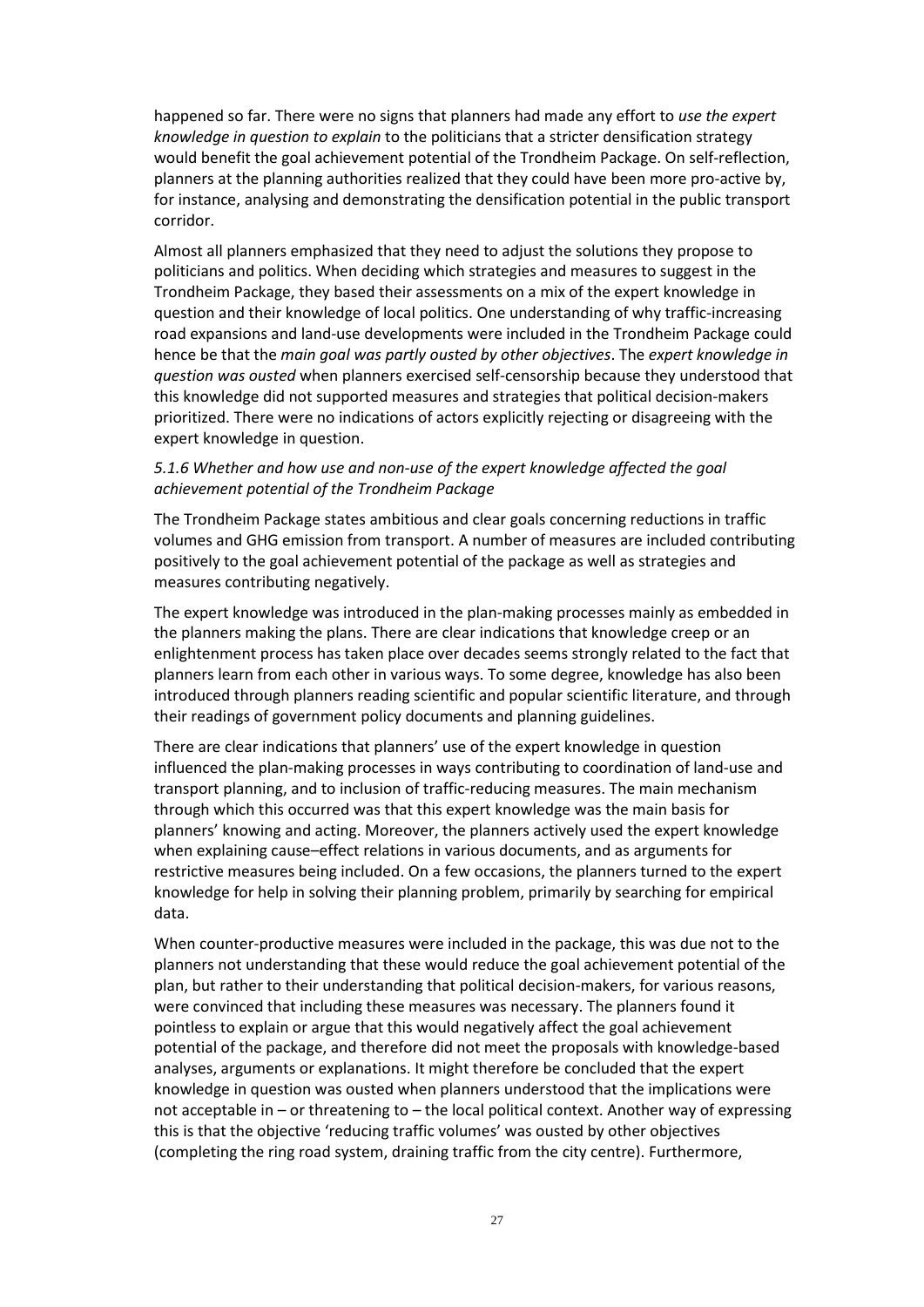aspects of the expert knowledge allowed planners to argue that road expansion would not necessarily contribute to increasing traffic volumes, and this weakens their foundations for convincingly explaining the traffic-increasing effects to decision-makers.

## **5.2 The Master Plan for Lund, Sweden**

## *5.2.1 Introducing the Lund case*

This case regards the overall planning processes for the Master Plan in Lund in Sweden. Lund is located in the largest populated region in the Nordic countries, close to Malmö in Sweden and Copenhagen in Denmark. The municipality has a growing population of 110,000 inhabitants and the city is home to Lund University, which is the largest in the Nordic countries (47,000 students and 7,200 employees).

Analyses of the Lund case are based on document analyses, analyses of previous research, and interviews with planners specialised in traffic planning and architectural city planning, two of whom specifically for this paper. We also draw on interviews conducted in relation to other research projects covering similar topics.

Two complementary planning documents have been taken into account in the analyses, the main one being the municipal *Master Plan* (later we use the term "Master Plan" for short) (Municipality of Lund (MoL), 2010). LundaMaTs II (strategy for a sustainable transport system in Lund 2030) is included as background material (termed *Transport Strategy* in the discussions) (Rydèn et al., 2005). It was developed for, and in cooperation with, Lund municipality by a consultancy firm and has had a central role in transport development in Lund, and to a certain degree in land-use development, over a long period of time (Holmberg, 2008).

## *5.2.2 The goal achievement potential of the Master Plan for Lund*

The planners claim that there is consensus among the political parties to strive towards sustainability. This is important, since political colours can shift after elections. Planners believe that politicians, regardless of which parties are in power, have a stated goal that Lund should change in more sustainable directions, and that plans should be designed in ways that contribute to this. According to the planners, these intentions have existed for the past 30 years.

The vision of the Master Plan for Lund is *"sustainable development based on the Brundtland Commission's definition of sustainable development, which is development that meets present needs without compromising the ability of future generations to meet their own needs. The Master Plan will contribute to a sustainable society economically, socially, environmentally and culturally*" (MoL, 2010: 13, our translation). The Master Plan states that development of Lund and its satellites should contribute to reducing  $CO<sub>2</sub>$  emissions in the municipality by 85 percent before 2050; however, no quantified goals have been set for reducing traffic volumes. The Master Plan refers to an underlying climate analysis finding that traffic volumes need to be reduced by 50 percent if the 85 percent  $CO<sub>2</sub>$  reduction is to be reached. The plan presents 134 statements about what needs to be achieved to contribute to the vision setting the directions for planning and development. Some of the statements could be understood as sub-goals of the Master Plan, others as measures or strategies by which the defined goals can be achieved. Land-use is to be developed preferably as densification in locations well covered by public transport, and with densities high enough to sustain local shopping and service facilities. New workplace and visitorintensive workplaces should be located at sites with good public transport access, and the municipality will be strict in its attitude to the external and semi-external location of groceries and other shopping facilities. Public transport would be the backbone of new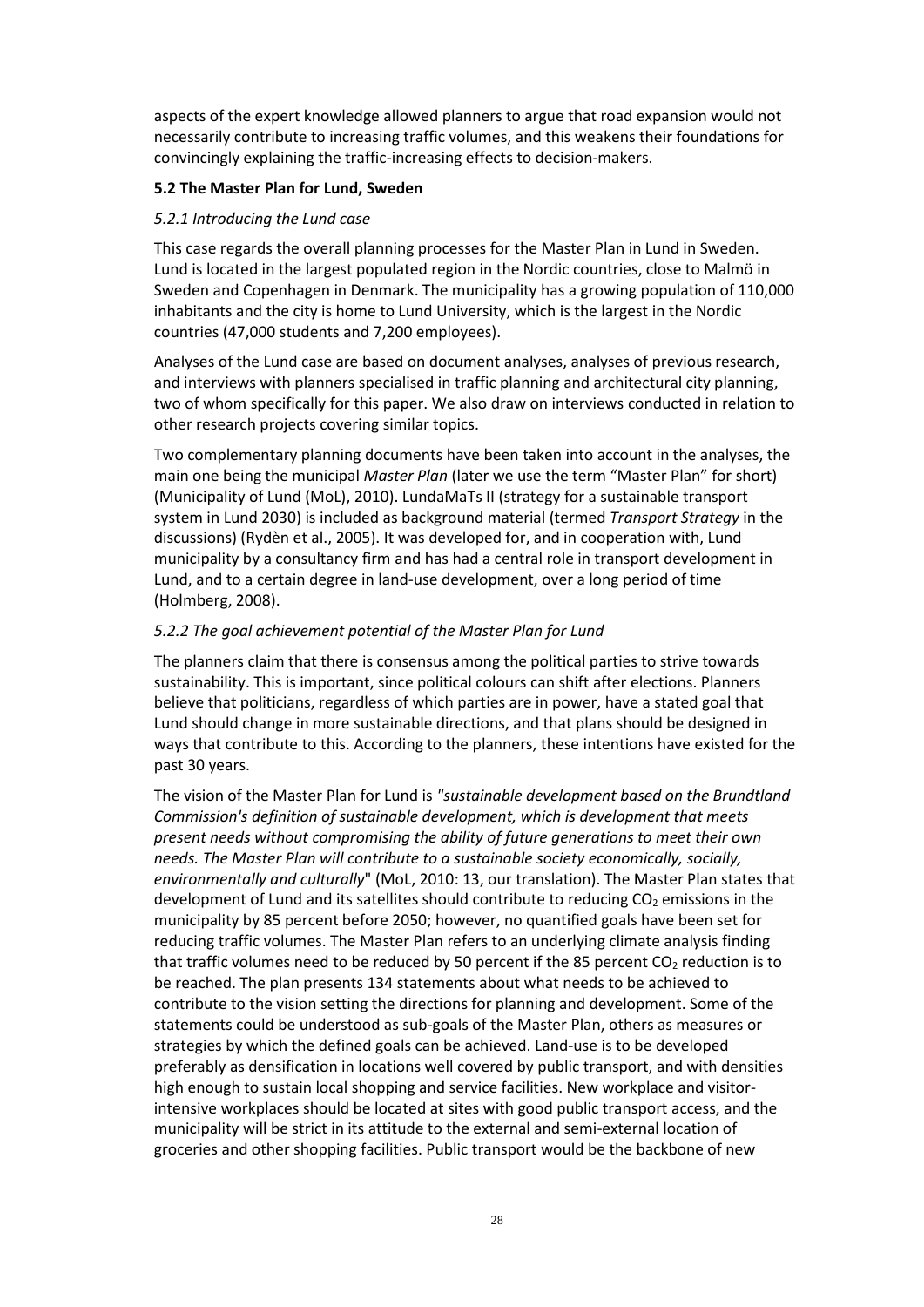urban developments. Before construction of new transport infrastructure is considered, traffic-reducing measures or measures improving the efficiency of the existing infrastructure have to be considered. The main bicycle network should be given priority, and a new policy on car parking drawn up.

On examining the Master Plan and planning map, one may question the densification strategy. For instance, when concretising housing development strategies, the figures show that only 200 out of 780 new housing units per year are planned as densification in Lund itself and its larger satellites (the closest satellites are located about 6, 7 and 14 kilometres, respectively, from the periphery of Lund city) (MoL, 2010: 24). This means that almost 75 percent of new housing is planned on undeveloped land as what we would term "sprawl", even though it is emphasized that new developments are to be dense. It is argued that in order to reduce transport demands new workplaces should be developed in a similar pattern. The plan sums up the need for new land for developments at 1,730 hectares over the next 20 years (MoL, 2010: 25).

A light rail link (Lundalänken) is under construction, improving public transport accessibility within the city and eventually to some of the satellites. A new railway line is planned, connecting at least two of the satellites with the main city centre. Several minor and one major road-building project are shown on the planning map, as well as several road improvements.

An impact assessment was conducted as part of the Master Plan (MoL, 2010). Three alternatives were assessed and compared: continue as before (the zero or do-nothing alternative), traffic reduction, and the Master Plan proposal. The impact assessment concluded that the Master Plan proposal contributed least to achievement of the  $CO<sub>2</sub>$ reduction goal, this among other reasons because of more car-dependent land-use development. Mitigating measures proposed are introduction of a stricter parking policy and development of the least car-dependent areas first.

As summarized in Table 2, our assessment of the Master Plan is in line with the impact assessment. In total, it cannot be expected that implementation of the plan will contribute to reducing traffic volumes and  $CO<sub>2</sub>$  emissions; rather, it is more likely to increase them. It therefore seems that the goal achievement potential of the plan is low if the focus is  $CO<sub>2</sub>$ reduction.

| Elements included in the plan                                                                                                                      | How this affects the goal achievement potential |
|----------------------------------------------------------------------------------------------------------------------------------------------------|-------------------------------------------------|
| 75 percent of housing development planned on new<br>land outside the main city's borders; new workplaces<br>are to be located in a similar pattern | Contributes to increasing traffic volumes       |
| Developing local centres and the city centre, strict<br>policies towards external and semi-external locations of<br>new retail development         | Contributes to reducing traffic volumes         |
| New public transport infrastructure, improving public<br>transport services                                                                        | Contributes to reducing traffic volumes         |
| Improving the bicycle network                                                                                                                      | Contributes to reducing traffic volumes         |
| New roads, increased road capacity                                                                                                                 | Contributes to increasing traffic volumes       |

**Table 2:** Measures included in the Master Plan for Lund and our assessments of whether they contribute to or counteract the goal achievement potential of the plan (focusing on reducing GHG emissions from transport).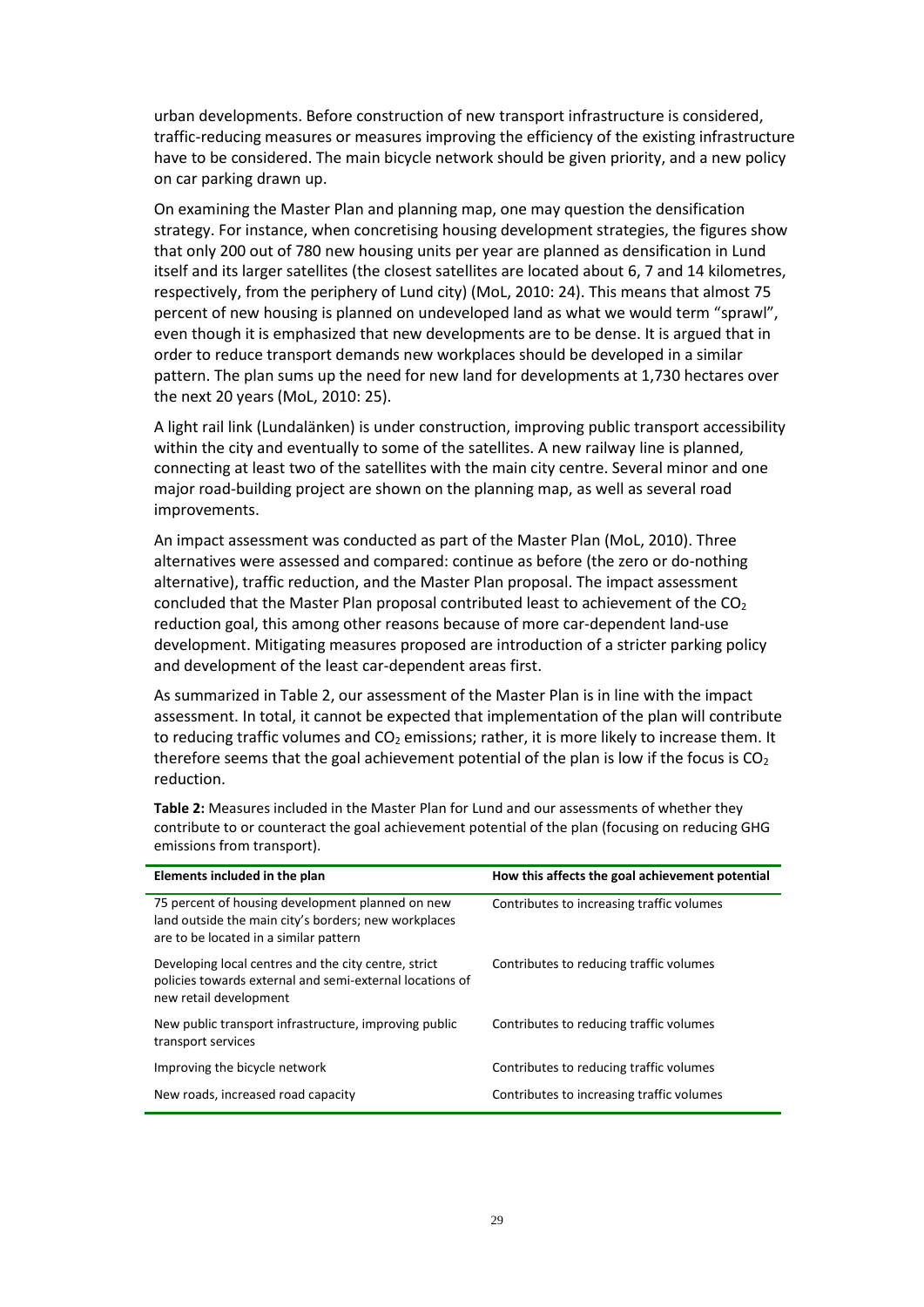The Transport Strategy includes a number of indicators keeping track of goal achievements. The 2011 report shows good figures with respect to several of the indicators (MoL, 2011) and that road traffic distance *per person* is unchanged (compared to 2004), while there has been a 1 percent increase in the municipal network. Since the population of Lund is growing, the total traffic volumes are increasing as well.

### *5.2.3 Mechanisms through which the expert knowledge was introduced*

The planning processes in Lund are characterized by the use of different kinds of knowledge from a number of sources. In taking account of context, the planners explained that they used various methods and sources such as forecasts, population statistics, surveys and meetings with citizens. They referred to national and international policy documents in the Master Plan, for instance the '2 degree goal' and the 'Brundtland Report'. Furthermore, the Master Plan refers extensively to earlier municipal plans.

The expert knowledge in question is important as well. Interviewees said that planners in Lund had long been taking an integrated sustainability approach and that this had affected politicians' ways of thinking (see also Hrelja and Nyberg, 2012). Knowledge and methods of integrated land-use and transport planning are used right from the very beginning of planning processes. Planners rely on academic knowledge from their university education, and they learn from each other. One central method facilitating knowledge-sharing has been the mixing together of planners with different academic backgrounds and specialties. In this way, land-use planners have learned to consider issues related to transport systems development and traffic when planning land-use, and vice versa. As an efficient way of sharing knowledge, the municipality produces handbooks, such as the *Handbook for Traffic Reducing Societal Planning* (MoL, 2004), and has carried out self-assessments with external evaluators analysing their ongoing work. Hence, an important way in which the expert knowledge in question is brought into planning processes is *through being embedded in planners involved*. They possess this knowledge, it seems, through knowledge-sharing and knowledge creep over the years.

There are few, if any, references in the Master Plan to *written academic literature* on the expert knowledge in question, but there are references to the handbook 'Traffic for Attractive Cities' published by the National Transport Agency (2007). The examined plan has a proper reference list of non-academic literature and data, although not for all knowledge claims, in particular for statistical data regarding context, state and current development.

The planners actively gain new knowledge from *experts from the outside.* One interviewee explained that researchers at Lund University were invited to make specific evaluations in the early stages of plan-making. Furthermore, the municipality hired consultants to assess specific issues where they lacked expertise, or where they wanted external opinions. Planners also gain new knowledge by participating at conferences and workshops, making field trips to other countries and analysing evaluations of similar projects in municipalities worldwide (Rydén et al., 2005). The planners believe that Lund is at the forefront when it comes to integrated land-use and transport planning in Sweden, and therefore find it necessary to look abroad for good examples and new knowledge.

## *5.2.4 Mechanisms through which use of expert knowledge contributed to coordination and inclusion of traffic-reducing measures*

The expert knowledge in question is apparent in various ways in the planning documents examined. Both the Transport Strategy and the Master Plan discuss land-use, development of transport systems, and how these affect each other and developments of traffic volumes and/or GHG emissions from traffic. For instance, the first of 18 indicators listed in the Transport Strategy concerns the location of new residences in the municipality. The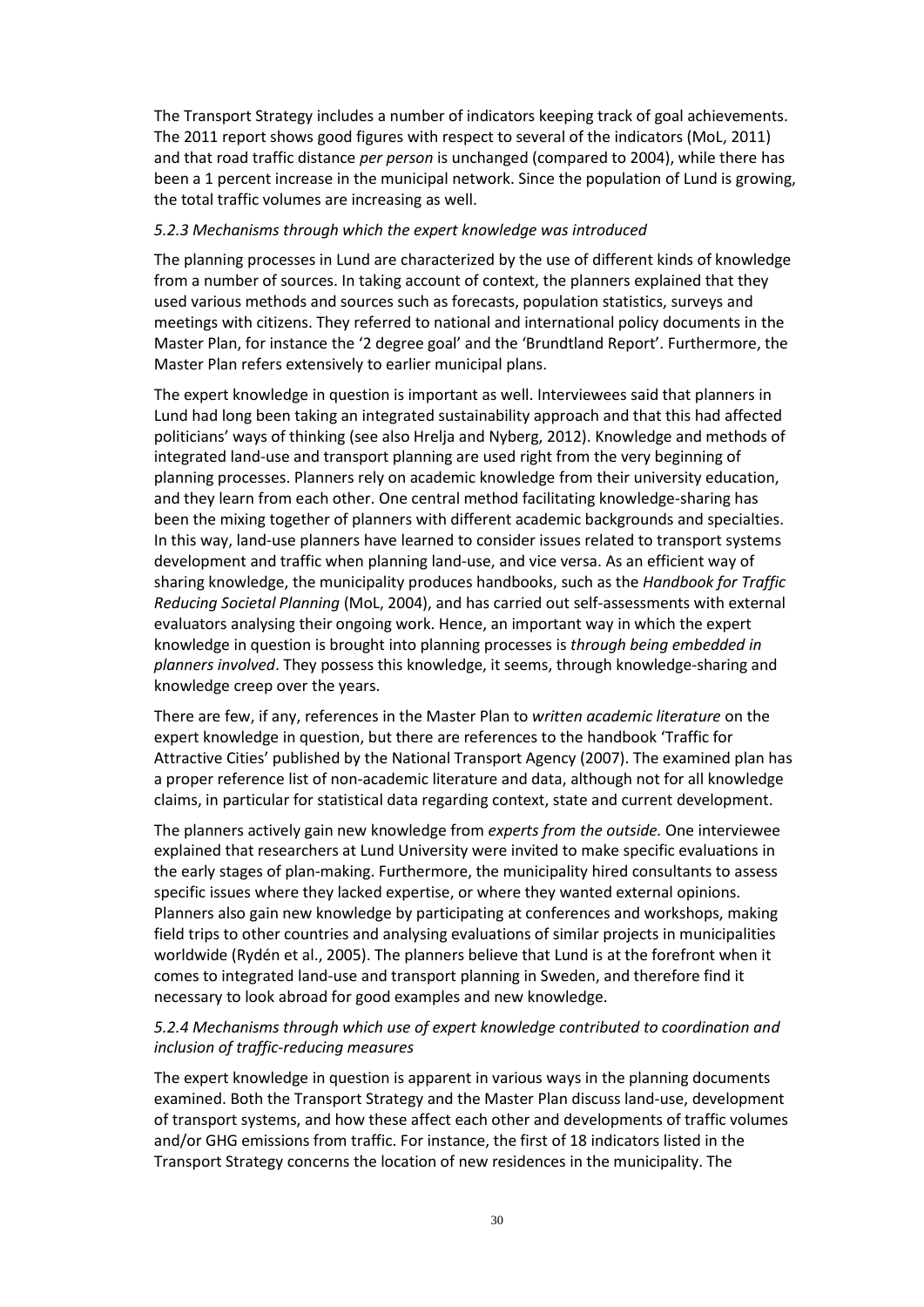planners readily discuss these issues in interviews, which might indicate that this knowledge is *a main basis for the planners' knowing and acting*.

In the impact assessment of the Master Plan, theoretical knowledge claims as well as empirical knowledge embedded in the expert knowledge in question were used in explaining how and why the proposed plan has negative effects with respect to the  $CO<sub>2</sub>$ reduction goal. The main method in the impact assessment is professional reasoning, supplemented by quantitative calculations. There are few, if any, examples of planners *referencing more actively to the expert knowledge* in question. The impact assessment in the Master Plan can be understood as an example of the expert knowledge used as *an argument*. This is because the assessment, based on the expert knowledge in question, argues that the proposed plan counteracts achievement of the stated main objective.

*5.2.5 Mechanisms through which counter-productive measures were included*  It is clear from the planning documents that the  $CO<sub>2</sub>$  emissions reduction target includes reducing traffic volumes. An underlying analysis had suggested that a 50 percent reduction in total traffic volumes would be necessary if the  $CO<sub>2</sub>$  emissions target was to be achieved. Hence, when the plan proposes land-use development and urban road capacity expansions clearly contributing to growth in traffic volumes, it is not due to an absence of objectives concerning this issue.

A more obvious explanation is that this *objective was ousted by other objectives*. The preface of the Master Plan states: "*In order to achieve a socially sustainable society, the Master Plan is to facilitate for the construction of 900 housing units per year"* (MoL, 2010: 3). The impact assessment of the Master Plan explains that there is conflict between the  $CO<sub>2</sub>$ reduction objective and objectives concerning the conservation of land for food production. It is concluded: *"this goal conflict requires that measures in other sectors are necessary to achieve the CO2 emission reduction target*" (MoL, 2010: 42). The combination of high demand for new housing, combined with strict conservation regulations, might explain why the plan proposes this land-use development.

The impact assessment could be understood as a way of *using expert knowledge to explain* to politicians how the proposed plan does not contribute to achieving the defined objectives. Nonetheless, the assessment does not refer to empirical studies demonstrating that the proposed land-use development would cause increased transport demand and caruse. Furthermore, the suggestions for mitigating measures do not include alternatives offered by the expert knowledge in question. This could be to intensify the densification strategy and reduce land-take, or to give priority to the location of specialized workplaces in more central locations. However, it did suggest development of the least car-dependent areas first.

It could hardly be argued that lack of empirical evidence in the expert knowledge might help explain the introduction of counter-effective measures with respect to reduced traffic volumes and GHG emissions. Interrelations between spatial urban structures and traffic volumes have been investigated over decades and in numerous locations and contexts, and the evidence is compelling. In this case, the planners may be influenced by planning myths (as discussed in section 4.3). One could claim that one such planning myth is that employees at suburban workplaces have on average shorter commuting distances than employees of centrally located workplaces because people live close to where they work. Even though several authors argue that this is the case (Crane and Chatman, 2003; Gordon and Richardson, 1989; Giuliano and Small, 1993), there is little evidence in the Nordic countries of any such overall tendency. Several Nordic studies have instead found that workplaces and housing located in the periphery of cities, even if located close to public transport stops, generate more traffic than centrally located workplaces (e.g. Hartoft-Nielsen, 2001a, 2001b;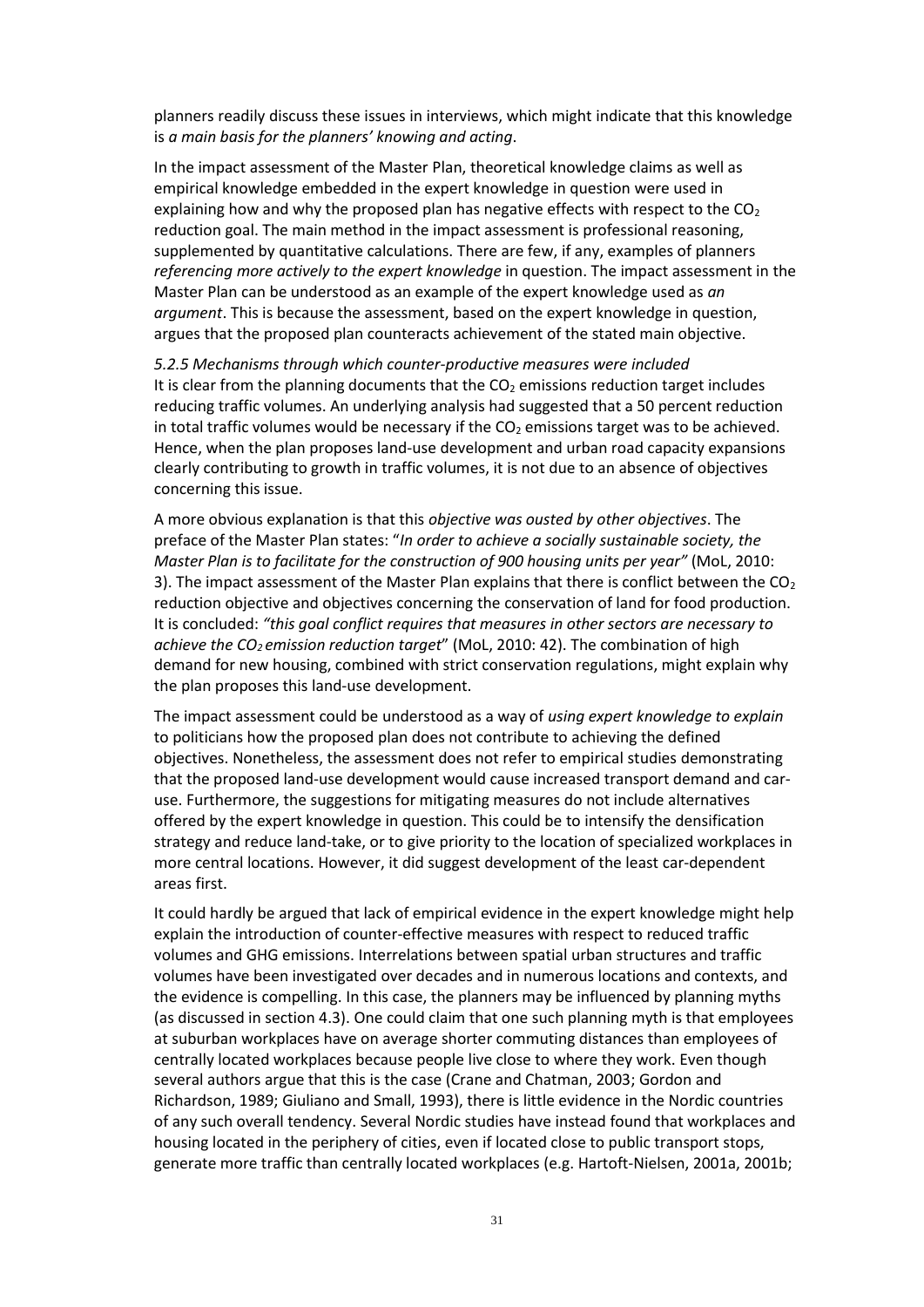Næss, 2006a, 2012; Strømmen, 2001). It seems that this myth is a basis for knowing and acting in the Lund Master Plan, since new housing and workplaces are planned in all satellites. Furthermore, it could be taken from explanations in the plan that planners believe they can achieve low car shares in suburban areas if they improve public transport and other local services. The planners were surprised when analyses demonstrated that this may not be the case, even in the highly profiled Brunnshög area, which is the development area closest to the city centre. These findings could be interpreted as *the expert knowledge in question was ousted by other knowledge* (myths). Furthermore, there are no discussions in the Master Plan concerning the traffic-inducing effect of road capacity expansions.

The planners argued that the overall strategies of the Master Plan are not counterproductive with respect to the GHG emissions objectives, and that it strives towards sustainability. This could be understood as if *properties of the planners caused that they were not able to understand* that the proposed land-use development was counterproductive to the  $CO<sub>2</sub>$  reduction objective. However, the planners also explain that population growth requires development in the outer parts of the municipality, which increases the transport demand and possibly also car usage. The municipality aims at mitigating the traffic increase by strengthening public transport, among others ways by building the new light rail line, and by developing services and workplaces in the satellites. Hence, while planners argue that the strategies contribute to goal achievement, they are at the same time aware of the contradictions in the planning documents. The planners emphasize that plans are not produced by planners alone, but involve political and democratic processes with other stakeholders.

One way of dealing with conflicting goals and counter-productive measures is to develop different alternatives, and three were included in the impact assessment in the Master Plan (as described above). One planner argued that this allows decision-makers to understand the consequences of the plans before they adopt them, to vote for the less traffic-increasing plan if they found this to be an important objective, or to ask the planners to come up with better alternatives if none were acceptable.

## *5.2.6 Whether and how the use and non-use of the expert knowledge affected the goal achievement potential of the Master Plan for Lund*

The Lund Master Plan states clear objectives concerning to reduce GHG emissions from transport, and acknowledges that this includes curbing traffic growth. The plan does, however, present land-use and transport systems developments strategies contributing to increase car-use and traffic volumes and thus the goal achievement potential with respect to the  $CO<sub>2</sub>$  emissions reduction goal is low.

When analysing whether and how use and non-use of the expert knowledge in question affected the goal achievement potential of the examined plans, the findings are contradictory. Planners' explanations concerning cause–effect relations in the plan are in many ways in accordance with the expert knowledge, and are a basis for coordinating landuse and transport planning and for including traffic-reducing measures. Still, their explanations for including counteracting measures in the plan are more in accordance with the planning myth that employees at suburban workplaces on average generate less traffic than employees at centrally located workplaces. It seems as if this planning myth has ousted the expert knowledge in question and been used as part of the basis for knowing and acting when making the plan. Furthermore, the Master Plan raises no concerns about the trafficinducing effects of road capacity expansions.

During interviews the planners explained that planning processes are politically driven and involve actors other than planners. Furthermore, they explained that the Master Plan states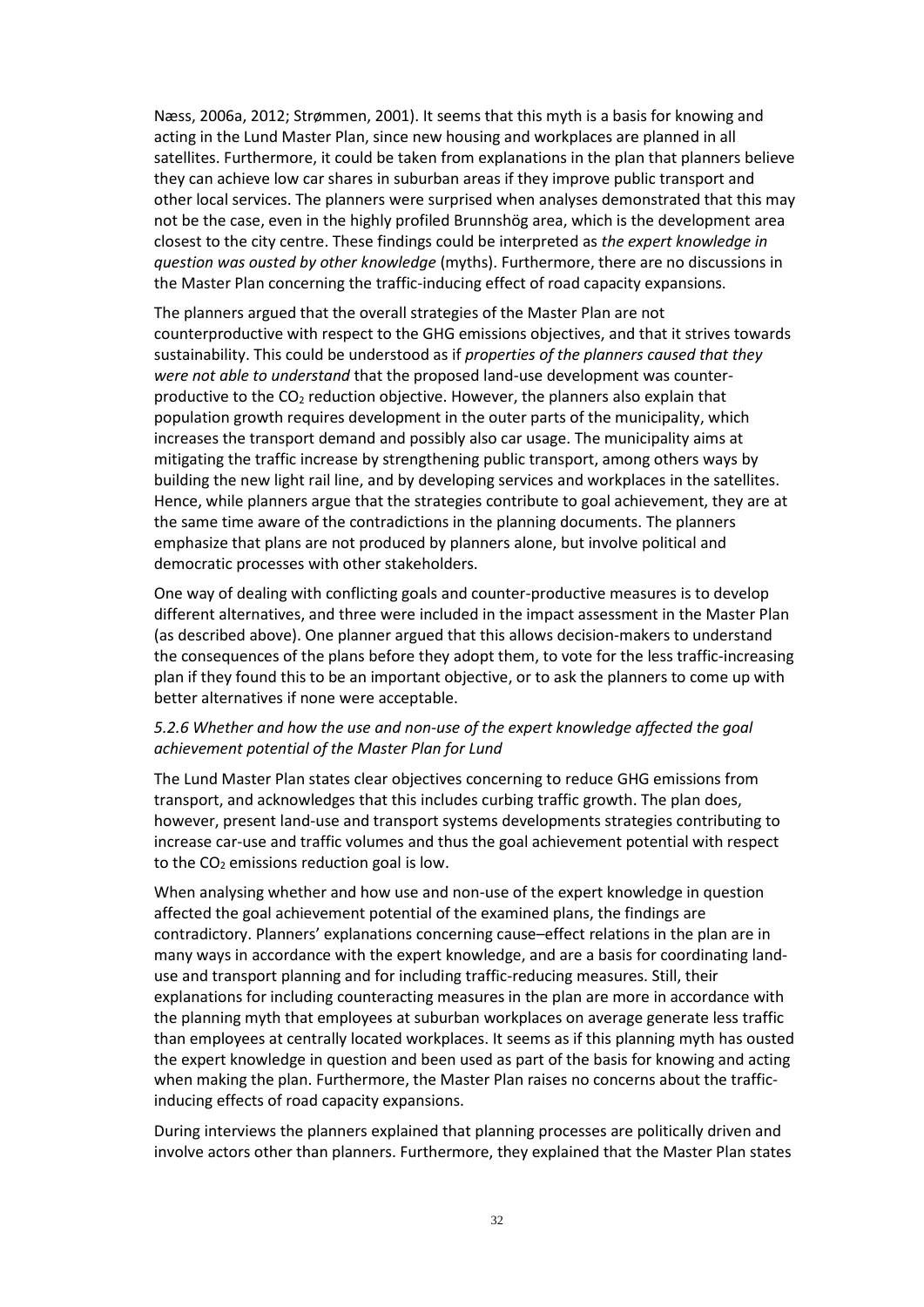several objectives – some contradictory. However, the planners did not feel that they were overruled by politicians on the matter of the land-use development strategy.

## **5.3 The Master Plan for Aarhus, Denmark**

## *5.3.1 Introducing the Aarhus case*

The Aarhus case is the planning process relating to the 2009 Master Plan. With more than 300,000 inhabitants in the municipality, Aarhus is the second largest city in Denmark and is capital of the Middle Jutland Region. It is a university city with about 40,000 students and 11,000 university employees. The polycentric East Jutland region, where Aarhus is the biggest city, has about 1.2 million inhabitants.

The case description and analyses are based on document studies and interviews with municipal and public transport planners engaged in the planning process. The documents examined as part of the case study are the *Aarhus Municipal Master Plan 2009* (Municipality of Aarhus (MoA), 2009) (hereafter termed Master Plan) and the *Environmental Impact Assessment of the Master Plan 2009* (COWI, 2008) (hereafter termed EIA). In this last document, a consultancy agency was engaged to assess whether the formulated strategies in the Master Plan would minimize road-based traffic and GHG emissions as well as other consequences of the plan.

The 2009 Master Plan process was the first Danish planning process following the 2007 Regional reform in the Danish Government. It resulted in increased spatial planning responsibilities for the municipalities. The 2009 Master Plan is also the first Danish planning process where urban and regional land-use planning were integrated with planning of a public transport project (a light rail infrastructure).

Aarhus has high ambitions regarding  $CO<sub>2</sub>$  reductions. The City Council has signed the *Covenant of Mayors*, by which about 500 European cities voluntarily committed to reducing their energy consumption by 20 percent by 2020. In 2009, the City Council signed an EUfounded agreement on a *Sustainable Energy Action Plan* for Aarhus to become a CO<sub>2</sub> neutral city by 2030. The Master Plan refers to this goal several times, stating that spatial development of Aarhus and development of the transport systems should be planned in accordance with this objective (MoA, 2009: 12, 146). It is stated that strategies in the plan would actually contribute to minimizing transport demands. At present, 25 percent of the CO<sup>2</sup> emissions in Aarhus municipality are produced by transport (MoA, 2009: 13).

The process of formulating the Master Plan 2009 was undertaken by a steering group constituted by the heads of departments of Urban Planning and Construction, Nature and Environment and Traffic and Roads. Several public hearings took place during the planning process, and arenas were set up to facilitate the participation of private stakeholders central to financing and to the realization of various projects.

# *5.3.2 The goal achievement potential of the Master Plan for Aarhus*

For the past few decades, the main trends in Aarhus have been growth in the number of workplaces in the city centre, and increasing prices for housing in the proximity of the city centre (MoA, 2009). These trends, together with objectives related to minimizing traffic volumes, have stressed the need for a new planning strategy for coordinating land-use and transport development. In the 2009 Master Plan, this has been translated to high density, mixed-use 'new towns' located 9 to 24 km outside the city centre, and transformation of already urbanized areas to high-density and multi-purpose areas. This is integrated with planning of a new light rail as the new public transport artery reorganizing the future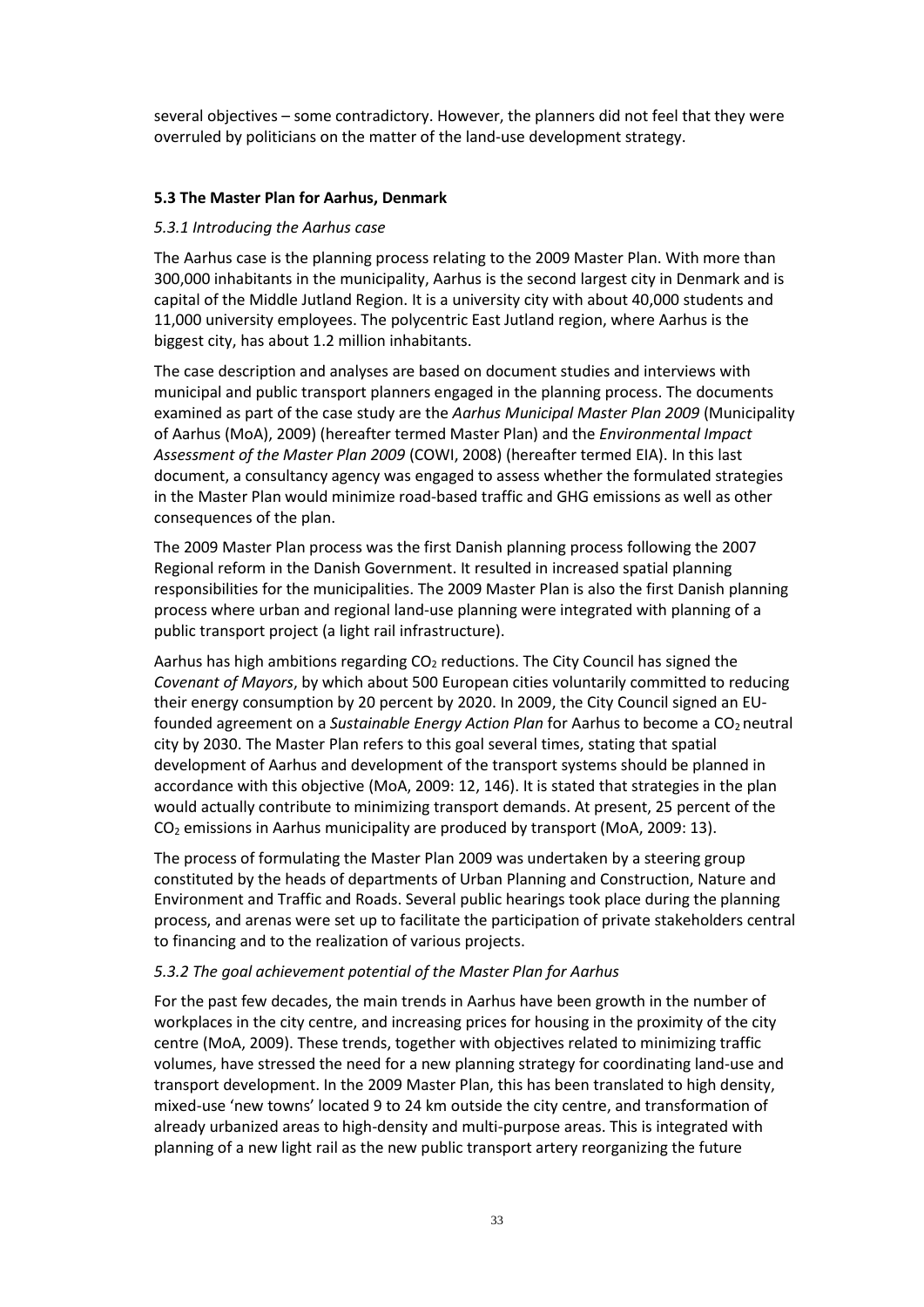metropolitan development of the Aarhus city region. The new towns will have excellent access to the main road system, and several road construction projects expanding urban road capacity are included in the plan. The Master Plan argues that this is necessary in order to accommodate the expected growth in traffic volumes. There are no suggestions concerning reduction of parking accessibility, or any other restrictive measures. The Master Plan stresses that the combination of high-density neighbourhoods, mixed-use and accessibility to the future light rail stops will favour non-motorized travel behaviour and public transport, hence limiting road traffic.

The Master Plan states that urban transformation, mainly on brownfield areas (harbour front) and as infill, has potential corresponding to 35 percent of residential developments and 70 percent of business developments in the plan (MoA, 2009). This means that about 65 percent of new residences and 30 percent of new workplaces are planned for development on new land, most of it fairly distant from the city centre. The urbanized areas in the municipality will increase by 20 percent (1,030 hectares) if the Master Plan is realised.

These planning strategies were assessed in the EIA, and compared to a zero-alternative with concentric urban expansion (COWI, 2008). The EIA concluded that the Master Plan could be understood as producing a little less traffic than the zero-alternative, but that this would depend on a number of uncertain factors. The EIA consultants discussed whether the two alternatives would contribute to the  $CO<sub>2</sub>$  emissions reduction referred to in the Master Plan. Their analyses, mainly conducted as professional reasoning, concluded that both alternatives would probably contribute to increasing rather than reducing car traffic volumes.

When assessing the goal achievement potential of the Master Plan in light of the expert knowledge described in section 3, we agree with this conclusion. The main strategies concern development of most new residences and a substantial number of workplaces in new towns 9 to 24 km from the city centre, with no restrictions on road traffic suggested. Instead, the road capacity will be expanded to facilitate for an expected growth in traffic. Our assessments are summarized in Table 3.

**Table 3**: Main measures included in the Aarhus Master Plan 2009 and our assessments of whether they contribute to or counteract the goal achievement potential of the plan (with respect to reducing GHG emissions from transport).

| Elements included in the plan                                                                                                                                                                                        | How this affects goal achievement potential      |
|----------------------------------------------------------------------------------------------------------------------------------------------------------------------------------------------------------------------|--------------------------------------------------|
| High density, mixed use 'new towns' located $9 -$<br>24 km from the city centre and close to the<br>future light rail stops and the main road system<br>(65 percent of new housing, 30 percent of new<br>workplaces) | Contributes to <i>increasing</i> traffic volumes |
| Inner city densification and transformation                                                                                                                                                                          | Contributes to reducing traffic volumes          |
| The light rail project                                                                                                                                                                                               | Contributes to reducing traffic volumes          |
| Improve facilities for bicycling                                                                                                                                                                                     | Contributes to reducing traffic volumes          |
| Road capacity increasing projects                                                                                                                                                                                    | Contributes to <i>increasing</i> traffic volumes |
| Parking policies (if not changed)                                                                                                                                                                                    | Contributes to <i>increasing</i> traffic volumes |

*5.3.3 Mechanisms through which the expert knowledge was introduced*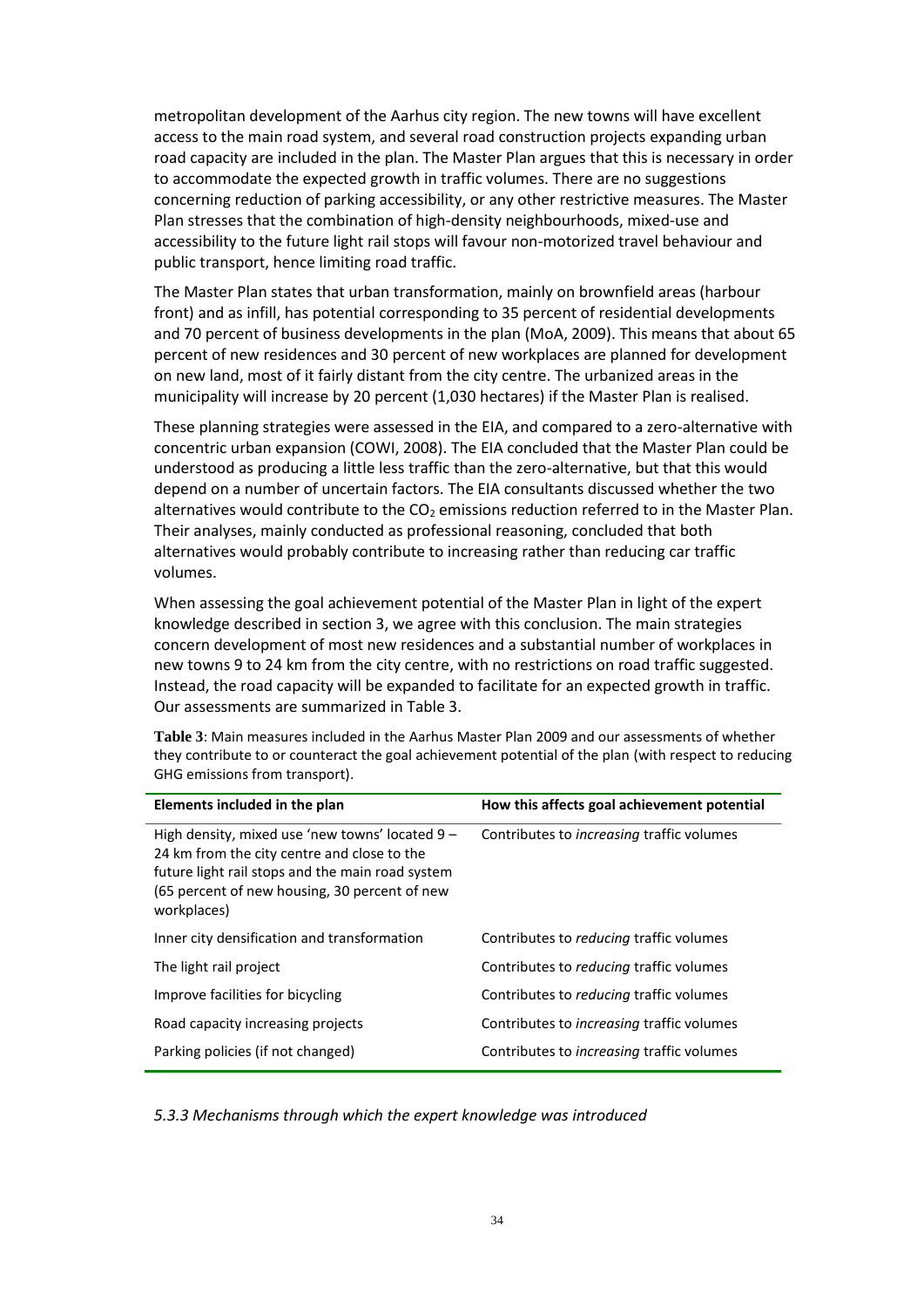Various kinds of knowledge, from different kinds of sources, were used when producing the Aarhus Master Plan. There are references to European political agreements, and to plans and policy documents at international, governmental, municipal and project level. The plan presents figures concerning current states and prognoses with respect to population, dwellings, public transport and GHG emissions, although rarely are there references to specific documents. In interviews, urban planners demonstrated local knowledge about the context and politics surrounding urban planning.

The expert knowledge in question was brought into the planning processes through different mechanisms. One was *learning from other planners* through direct exchanges. In interviews, planners explained that their knowledge developed through the long-term planning process, especially with respect to light rail, since this was the first light rail project in Denmark. The planners actively searched for knowledge concerning other cases of European provincial cities building light rail. They organized study trips and visited other planners and policy actors in German and French cities where light rail had been constructed in the previous decade, citing this as valuable experience. Important to urban planners, public transport planners, consultants, policy actors and politicians was the idea that light rail could become an artery for regional development in the Aarhus area. The understanding that land-use and transport planning needed to be integrated was a main basis for the design of the plan. This understanding, it seems, was brought into the planning process as *embedded in the planners involved*.

It seems that knowledge, particularly concerning how land-use and transport systems development affect travel distances and modal choices (the expert knowledge in question in this case), was introduced to the planning process mainly *by experts from outside*, namely the EIA consultants. The EIA analyses demonstrate that this kind of knowledge is embedded in the EIA consultants, and that this is their field of expertise. The consultants combine the expert knowledge in question with context knowledge extracted from the Master Plan proposal and other sources (COWI, 2008). They refer to previous plans, policy documents and statistics, as well as to research syntheses and a few scientific works – Hartoft-Nielsen's (2001a; 2001b) works in particular concerning how the location of activities in the spatial structure affects traffic volumes and GHG emissions. Aarhus was one of the cities examined in these works. Another example of scientific evidence brought into the planning process is empirical knowledge concerning the effects of car-use in other Danish cities that have carried out similar strategies as proposed in the Master Plan.

It seems that a *knowledge creep* was going on in municipal planning circles in Aarhus at the time the plan was made. Planners were learning from each other, from planners and planning elsewhere, as well as from specialists in various technical and specialized fields.

## *5.3.4 Mechanisms through which use of expert knowledge contributed to coordination and inclusion of traffic-reducing measures*

The Aarhus Master Plan 2009 focuses strongly on integration of land-use and public transport developments, and on minimizing transport demands and use of the private car, while at the same time facilitating mobility demands. The necessity of seeing these elements in relation to each other seems to be part of the planners' basis for knowing and acting. The expert knowledge in question is used for *explaining* cause–effect relations. The Master Plan explains how short distances to shopping and services, as well as improved public transport services and better facilitation for cycling, may increase the modal shares for other modes than the car. This forms strong *arguments* for implementing the light rail as a traffic-reducing measure.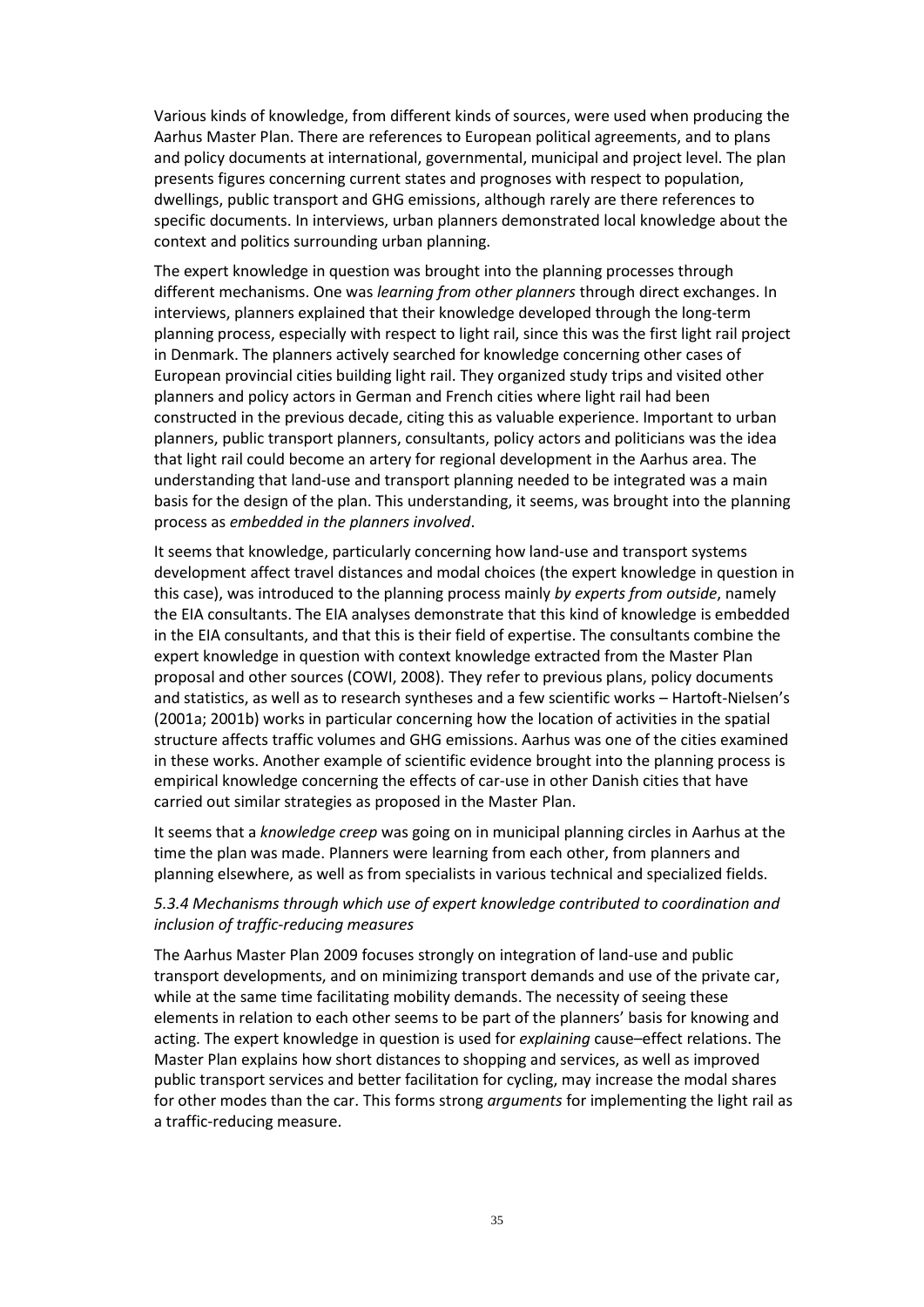As we read the document, the expert knowledge in question is the primary basis for the knowing and acting of the planners (consultants) producing the EIA. They make use of it to *explain* the main interrelations, as well as how and why some of the proposed strategies and measures will not contribute to minimizing road traffic and achieving the  $CO<sub>2</sub>$  emissions reduction goal. Furthermore, the EIA explains the interrelations between restrictive measures for car traffic and traffic volumes. The EIA could be understood as planners *arguing* that the strategies in the Master Plan will not contribute to achieving the defined objectives (even though this is not clearly expressed in the document). It could also be claimed that planners making the EIA used the expert knowledge as a *'body of reference'*, giving their knowledge claims, explanations and arguments extra weight.

*5.3.5 Mechanisms through which counter-productive measures were included*  Main strategies or measures reducing the goal achievement potential of the Master Plan for Aarhus are the extensive urban expansion on new land far from the city centre and the road capacity expansions included in the plan.

The Master Plan claims that development of new towns between 9 and 24 kilometres from Aarhus city centre would contribute to minimizing local transport demands. The plan mentions that housing and workplaces located this far from the city centre tend to generate more traffic than more central locations, but explains that good access to daily services, combined with light rail, would reduce this effect. These claims are partly anchored in the expert knowledge in question. However, they disregard the theoretical and empirical knowledge concerning that the location of activities this far from the city centre and the main city, as well as increased urban road capacity, contribute to increase transport demands and car-use (as discussed in section 3). The argumentation may be influenced by the planning myth that employees at suburban workplaces have shorter commuting distances than employees at centrally located workplaces because people live close to where they work, as discussed in the Lund case.

It is explained in the EIA how and why the land-use strategies proposed in the Master Plan would be counter-effective with respect to achieving the goals of minimizing traffic and reducing  $CO<sub>2</sub>$  emissions (MoA, 2010: 127). Moreover, differences between the assessed zero-alternative with an improved bus system and the proposed light rail are very small. Municipal and public transport planners find that the real benefits of light rail cannot be assessed in this way, but rather on how the combination of land-use and transport development bring long-term achievements such as quality of life and air quality. This cannot be calculated with any degree of certainty in a long-term perspective.

Municipal planners are aware of the understanding that new town developments generates more traffic, among other because of dialogues with Aalborg University and other experts on the case matter. One municipal planner explained during the interview that developments included in the plan facilitated the reduction of car traffic only to a certain degree. The light rail needs to be understood as a first step towards more sustainable mobility patterns in Aarhus. Municipal and public transport planners agree that measures other than those proposed in the 2009 Master Plan should be implemented to actually reduce car traffic in the city.

There seem to be no reflections in the Master Plan, or in the interviews, on the trafficinducing effects of expanding the road capacity, which could be interpreted as the municipal planners not being aware of this effect. The Master Plan does not introduce stricter regulations regarding parking access, but the planners pointed out in interviews that parking restrictions would probably be necessary if road traffic was to be minimized. They had not made any serious effort to get this included in the 2009 Master Plan, but found that parking restrictions would probably be introduced in future plans.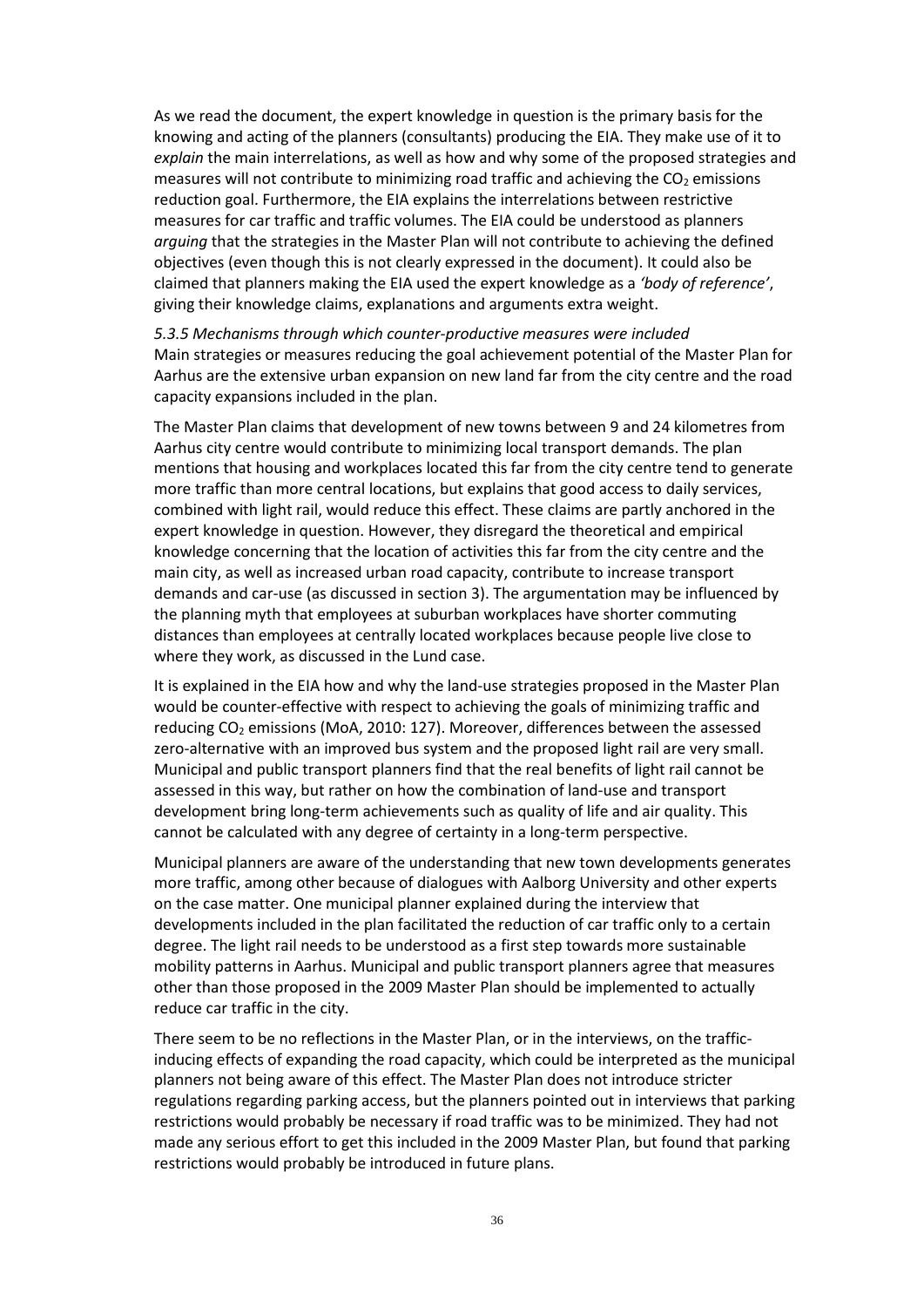The combining of light rail with new towns has been a compelling planning idea that has engaged municipal and public transport planners, as well as local politicians, in a common vision for urban development in Aarhus. This may have shaped new knowledge between two diverse planning sectors which over time has formed a new objective around the cityregional development of Aarhus, rather than of minimizing traffic and becoming a  $CO<sub>2</sub>$ neutral city by 2030. The expert knowledge in question may have been understood as threatening to the light rail project and may therefore have been disregarded.

Another explanation could be that the political decision-makers were not really concerned about the GHG emissions reduction objective. Decision-makers could have put more weight on other stated goals, and the planners may have been aware of this. If politicians found the proposed Master Plan to be contributing to the fulfilment of competing goals, or that introducing restrictive measures on road traffic would counteract such goals, this could be an explanation as to why the planners introduced traffic-increasing measures in the plan. The planners did not imply this in the interviews.

In this case, it seems more as if the planners have promoted what they understand as good principles for urban development in Aarhus, and have not really focused on traffic minimization or  $CO<sub>2</sub>$  reduction as a prominent planning objective. Consequently, the explanations and arguments in the EIA regarding traffic-increasing effects of the plan may not have been regarded as relevant. In that case, a primary mechanism through which counteracting measures have been included in the plan is that the objective of 'minimizing traffic' was ousted by other objectives and ideas.

## *5.3.6 Whether and how use and non-use of the expert knowledge affected the goal achievement potential of the Master Plan for Aarhus*

All the involved parties seemed to agree that the *integration* of land-use and transport planning was obvious and correct in this case, and that this is based on understandings in the expert knowledge in question. There are important elements in the plan that positively contribute to the goal achievement potential of the plan with respect to reducing traffic volumes and GHG emissions, but also strong elements contributing negatively to it (new towns, increased road capacity). The EIA explains these effects, but the municipal planners do not seem to have emphasized this.

One explanation could have been that the planners relied on other kinds of research-based knowledge when claiming that the new towns would generate less traffic. Neither the Master Plan nor the interviewees presented any empirical evidence or documented knowledge underpinning this assumption. Another explanation might be that the planners were influenced instead by planning myths, as discussed in the Lund case, and trusted these. There seems to have been low awareness that road capacity expansion contributes to increased traffic volumes, which leads to another explanation, namely that powerful planners are not specialized in coordinated land-use and transport planning for reducing traffic volumes, and hence are not highly skilled in this respect.

In this case it seems that the strongest mechanism is planners and decision-makers agreeing on the compelling idea of combining the light rail project with developing new towns, and saw this as a promising future for urban development in Aarhus. In this situation, elements of expert knowledge demonstrating that this would not contribute to achieving the overarching goal of reducing GHG emissions and minimizing traffic were unwelcome or understood as not relevant. Hence, it was disregarded. It seems there was low awareness that road capacity expansions contributed to increasing traffic volumes.

### **5.4 Some reflections on the cities' goal formulations**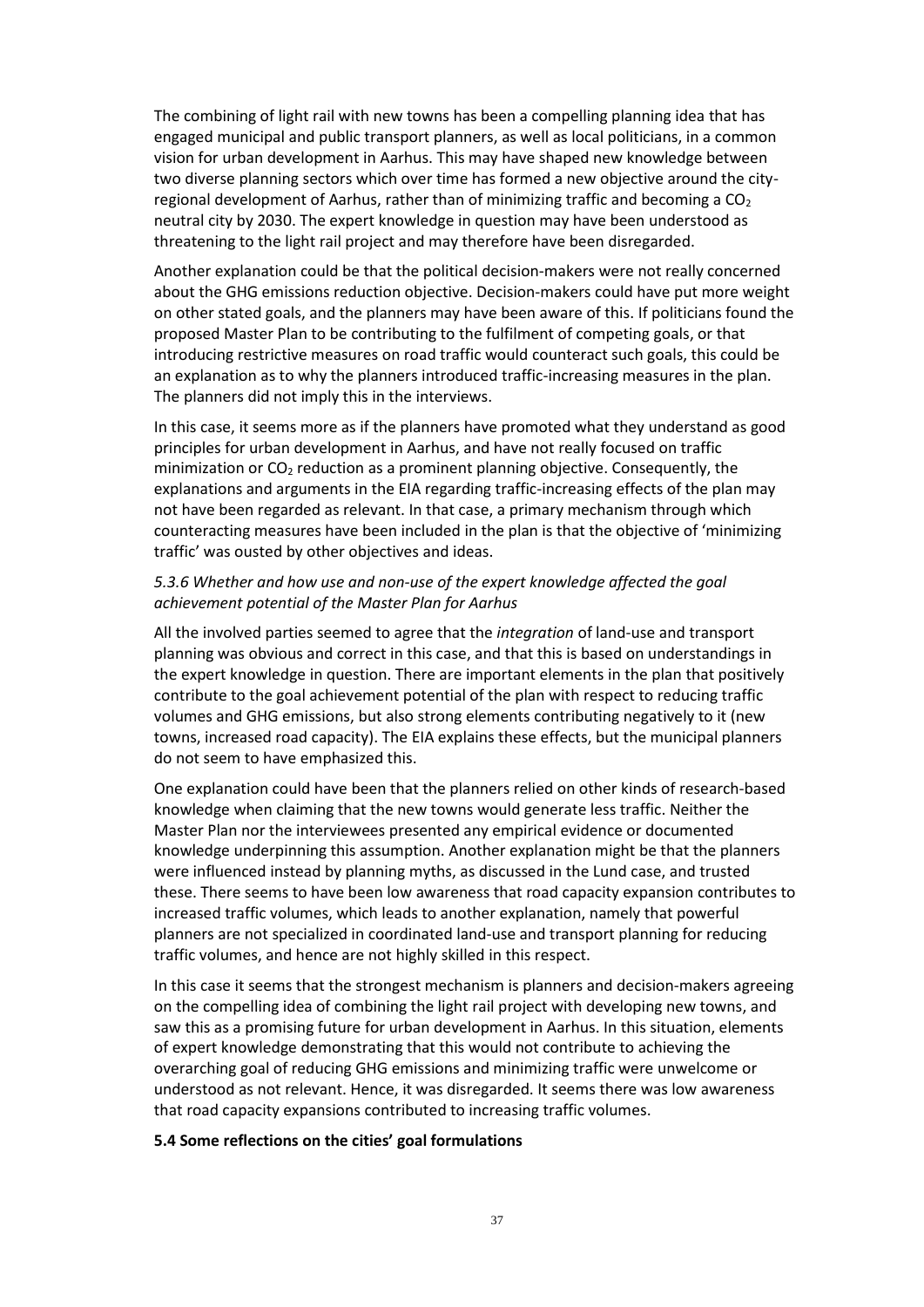The goal formulations in two of the three case cities are somewhat vague in terms of traffic volume reductions. Only Trondheim has an explicit goal. Aarhus has a goal of minimizing traffic volumes, but this is a very 'elastic' formulation. When can something be said to have been minimized? Obviously, minimizing does not mean reducing to zero; rather, it means reducing 'as much as possible'. But then, what is possible is a matter of judgment and tradeoff. In Lund, there is an ambitious long-term goal of reducing  $CO<sub>2</sub>$  emissions by 85 percent over the next four decades, but no adopted goal concerning traffic reduction. As mentioned earlier, there is instead reference to a background document stating that a 50 percent reduction in traffic volumes is necessary if this goal is to be reached. There is, however, no further indication of how much of this is to be achieved through changes in the modal split and/or by reduced mobility levels, or how large a contribution to any changes in mobility levels land-use development is supposed to bring about compared with other possible measures such as road pricing.

According to Sager (1991), goals can have different functions: steering, legitimating and propagandistic. In politics, goals are often not meant to be steering, but instead propagandistic (i.e. functioning mainly to brand the political regime as modern and responsible, environmentally aware, etc.) It should be noted that ambivalence can sometimes be conducive to transition towards sustainability, as it permits and facilitates forms of movement, change, flexibility and reinterpretation that such transitions will undoubtedly require (Walker and Shove, 2007: 223). According to Christensen et al. (2013), so-called "eco-talk" or aspirational talk might be understood as helping channelling practices to more sustainable actions.

Notwithstanding any inconsistency of the stated quantitative objectives with other adopted policies, or the vagueness of formulations like 'minimizing traffic volumes', it is still highly relevant to examine how planners' use and non-use of expert knowledge in plan-making affect the contents and goal achievement potentials of plans.

## **5.5 Comparative analyses and generalizations**

Based on the findings in internal analyses of the three cases, we now conduct analyses across cases in order to distinguish the more important mechanisms and explanations from the less important.

## *5.5.1 Mechanisms through which expert knowledge is introduced in plans*

Analyses of three cases revealed that the main mechanism through which the expert knowledge in question was introduced into planning processes was as embedded in knowledgeable planners involved (see table 4).

The planners had gained their insights in the expert knowledge in several ways (see table 4). In all cases, planners refer to how they learn from other planners in their daily work, and we found examples of deliberate institutional set-ups for knowledge-sharing in all three cases. Planning documents refer to previous plans and other relevant plans, which means that the planners learn from what others have done before them. In some cases, expert knowledge was introduced in the planning process through experts directly contributing to the planmaking, or conducting specific analyses, assessments and evaluations. Planners and planning documents make frequent reference to international, national, regional and local policy documents, especially when explaining how objectives are defined and given priority. A few planners referred to their scholarly education. These findings clearly indicate that planners form a community of practice (Wenger, 1998). Much learning occurs as knowledge diffusion (Shipan and Volden, 2008) internally in municipal planning processes and offices, but also across cities within countries and across borders, as described by planners in Lund and Aarhus.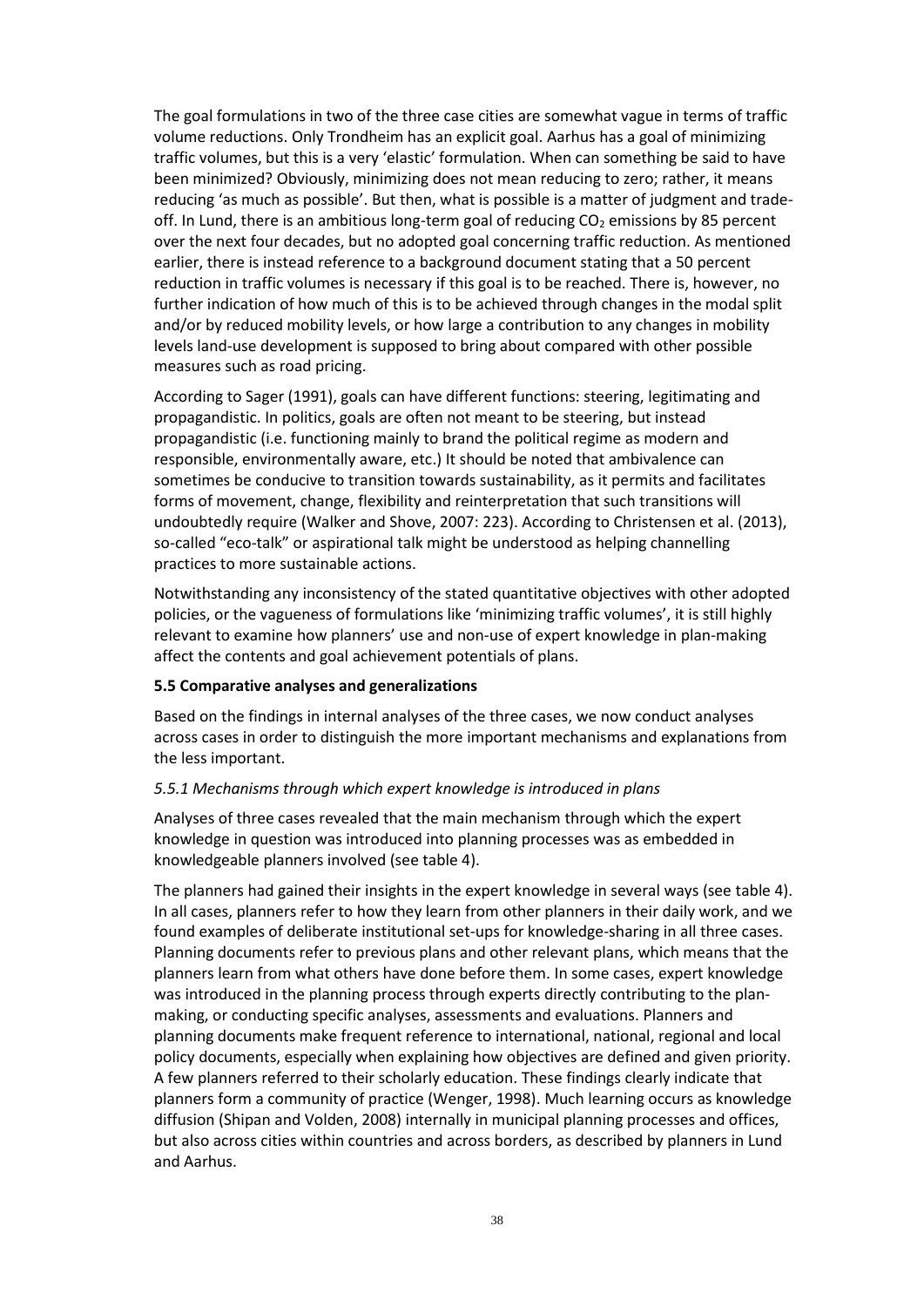Planners' stories of how their own and others' knowledge evolves over time indicate that *knowledge creep* (Radaelli, 1995) and *enlightenment* (Weiss, 1979) are important mechanisms diffusing research-based knowledge into planning practice. As far as the expert knowledge in question in this article is concerned, it seems that knowledge creep has evolved to a higher level in Trondheim than in the other cities. In all cases, planners stated that political decision-makers also learn over time and change their framing of problems and relevant solutions accordingly.

We found few references to research literature or to direct exchanges with researchers, and therefore conclude that in our cases this was not an important mechanism bringing the expert knowledge in question into planning processes. This is in line with findings in previous studies (Krizek et al., 2009; Owens, 2005; Tennøy, 2012). None of the planners referred to situations where politicians, NGOs or other non-professionals brought the expert knowledge in question into the processes.

| <b>Mechanisms</b>                                                        | <b>Trondheim</b>                                                                                                | Lund                                                                                   | <b>Aarhus</b>                                                                                                   |
|--------------------------------------------------------------------------|-----------------------------------------------------------------------------------------------------------------|----------------------------------------------------------------------------------------|-----------------------------------------------------------------------------------------------------------------|
| <b>Brought in as embedded</b><br>in planners involved                    | Yes, through highly<br>skilled and experienced<br>planners specialised in<br>land-use and transport<br>planning | Yes, planners claim to be<br>at the forefront in<br>Sweden on this issue               | Yes, to a certain extent<br>by municipal planners, to<br>a higher extent by the EIA<br>consultants              |
| Learning from other<br>planners in various ways                          | Clear indications that<br>planners learn from<br>previous plans, and from<br>working with other<br>planners     | Conscious facilitation of<br>knowledge-sharing and<br>learning from planners<br>abroad | Clear indications that<br>planners learn from each<br>other, locally as well as<br>from examples from<br>abroad |
| <b>Brought in by experts</b><br>from outside the<br>planning agency      | No references to this                                                                                           | Researchers and<br>consultants had been<br>hired to contribute with<br>analyses        | Yes, through consultants<br>making the EIA                                                                      |
| Knowledge creep<br>affecting basic<br>understandings                     | Clear indications that<br>knowledge creep has<br>taken place                                                    | Clear indication that<br>knowledge creep has<br>taken place                            | It seems that knowledge<br>creep was going on in<br>municipal planning circles                                  |
| <b>Readings of scientific</b><br>works and popular<br>science literature | References to two<br>academic works in<br>interviews and to some<br>research syntheses in<br>documents          | Some references to<br>popular science works in<br>documents                            | No such references in the<br>Master Plan, several<br>references in the EIA                                      |
| <b>Readings of</b><br>governmental white<br>papers, guidelines, etc.     | Several references to<br>such documents, but not<br>an important mechanism                                      | Several references to<br>such documents, but not<br>an important mechanism             | Some references to such<br>documents, but not an<br>important mechanism                                         |
| <b>Brought in by political</b><br>decision-makers, NGOs,<br>etc.         | No references to this                                                                                           | No references to this                                                                  | No references to this                                                                                           |

**Table 4:** Assessment of whether mechanisms defined in section 4 were important for the expert knowledge in question being introduced in the plan-making processes.

# *5.5.2 Mechanisms through which use of expert knowledge contributes to increasing the goal achievement potential of plans*

We turn now to the question of how use of the expert knowledge in question contributes to increasing the goal achievement potentials of plans. This is narrowed down to the questions of how planners use such expert knowledge in ways contributing to coordination of land-use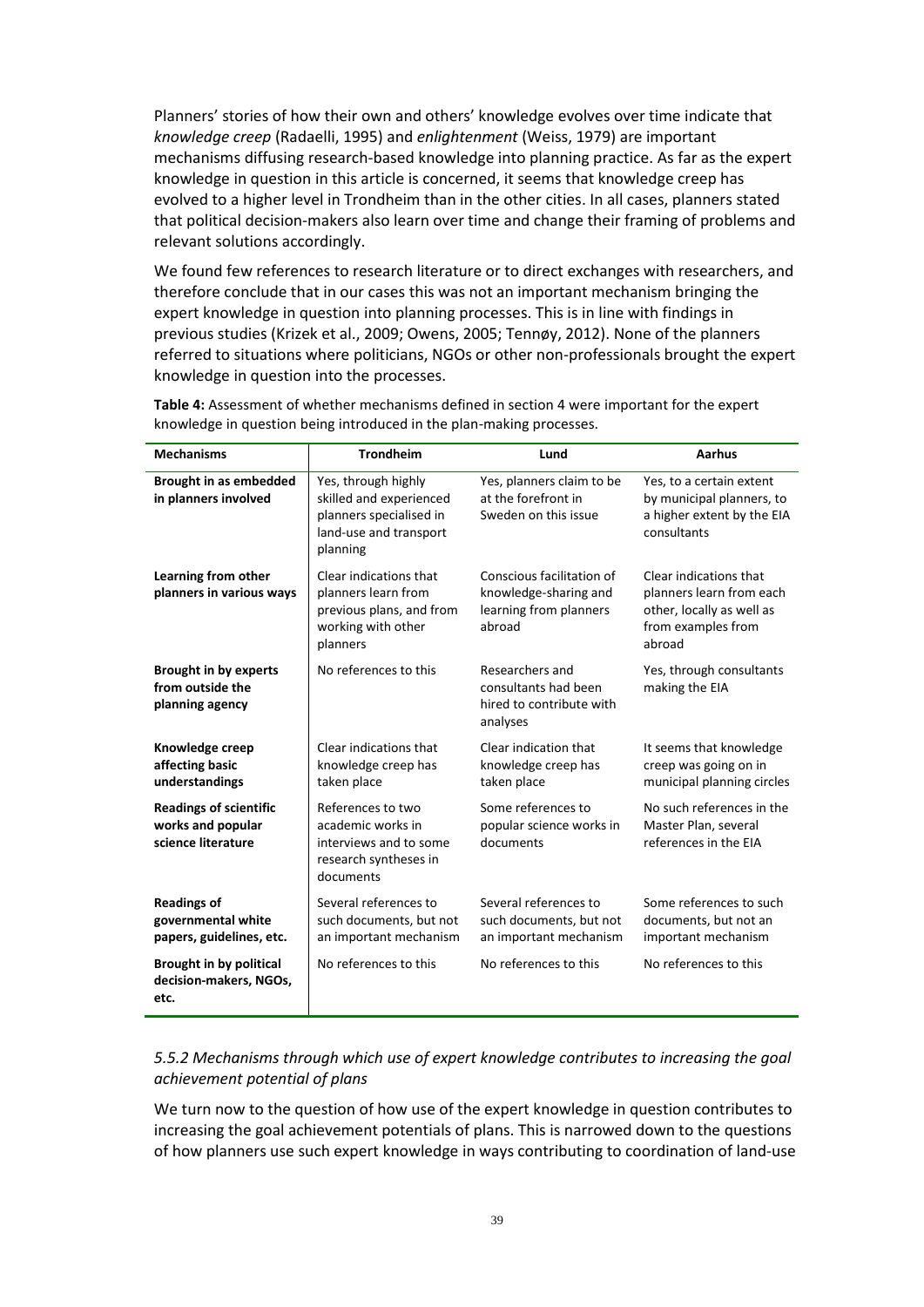and transport planning and to the inclusion of traffic-reducing measures and strategies in plans.

We found that the main mechanism through which the expert knowledge in question contributed to coordination and integration of land-use and transport planning in all three cases was by virtue of being the main basis for planners' knowing and acting. The idea that coordinating or integrating land-use and transport planning was necessary seems to be deeply embedded in the planners' professional knowledge, hence forming their *primary basis for knowing and acting* (Schön, 1983). This is a fundamental and stated understanding in the plans and analyses examined, including sectorial documents such as transport strategies and land-use plans. The way most planners discuss various issues in interviews implies that they see land-use and transport developments as indivisible, also when analysing for instance how public transport services need to be developed if they are to achieve defined objectives. For other planners, expert knowledge concerning, for example, transport infrastructure developments is their main basis for knowing and acting. However, these planners also recognize that land-use and transport systems development are intimately related. The planners also used the expert knowledge more explicitly as *arguments* for coordination, in *explaining* how land-use developments and transport systems development are causally interrelated with each other and with transport demands and traffic generation.

Being the *basis for planners' knowing and acting* was also the main mechanism through which planners chose to propose traffic-reducing measures and strategies in the plans. Planners *know,* without much reflection, which measures can contribute to goal achievement. For instance, the measure 'improving conditions for bicycling' is included in all three plans, because planners know that enhancing the conditions for cycling increases the chances that people will cycle instead of using motorised transport.

When making plans and analyses, planners needed to justify why certain strategies and measures be included for certain objectives to be achieved. For this, they used the expert knowledge in question to *explain cause–effects relations*. These explanations formed strong *arguments* in planning processes. We saw for instance how planners in all our cases explained how and why improving public transport services would contribute to reduced car dependency and traffic volumes, and at the same time improve mobility. This was used as an argument for large infrastructure investments in Lund and Aarhus. Empirical research findings were used to some extent as evidence that certain measures would contribute to the desired effects, and hence strengthen explanation-based arguments, as was the case for instance when Trondheim planners argued for stricter parking regulations.

The knowledge was used in assessments of the expected effects of suggested measures and strategies in all three cases. In the impact assessments in Lund and Aarhus, we saw clear examples of planners using the expert knowledge when explaining causal relations, for instance how and why urban development far from the city centre contribute to higher transport demands and car-use than more centrally located developments. In the Aarhus case, consultants also used empirical research findings as evidence that the proposed landuse could contribute to increased car-use. In the Lund case, planners used this as an argument for suggesting mitigating measures.

There were few, if any, examples of planners actively turning to the expert knowledge in question for solving their planning problems. It could be that planners do this more than shows up in planning documents, but the interviews did not indicate that this was the case. There were also few, if any, findings in the case studies of planners using the expert knowledge *per se* as a reference for legitimizing and strengthening their knowledge claims.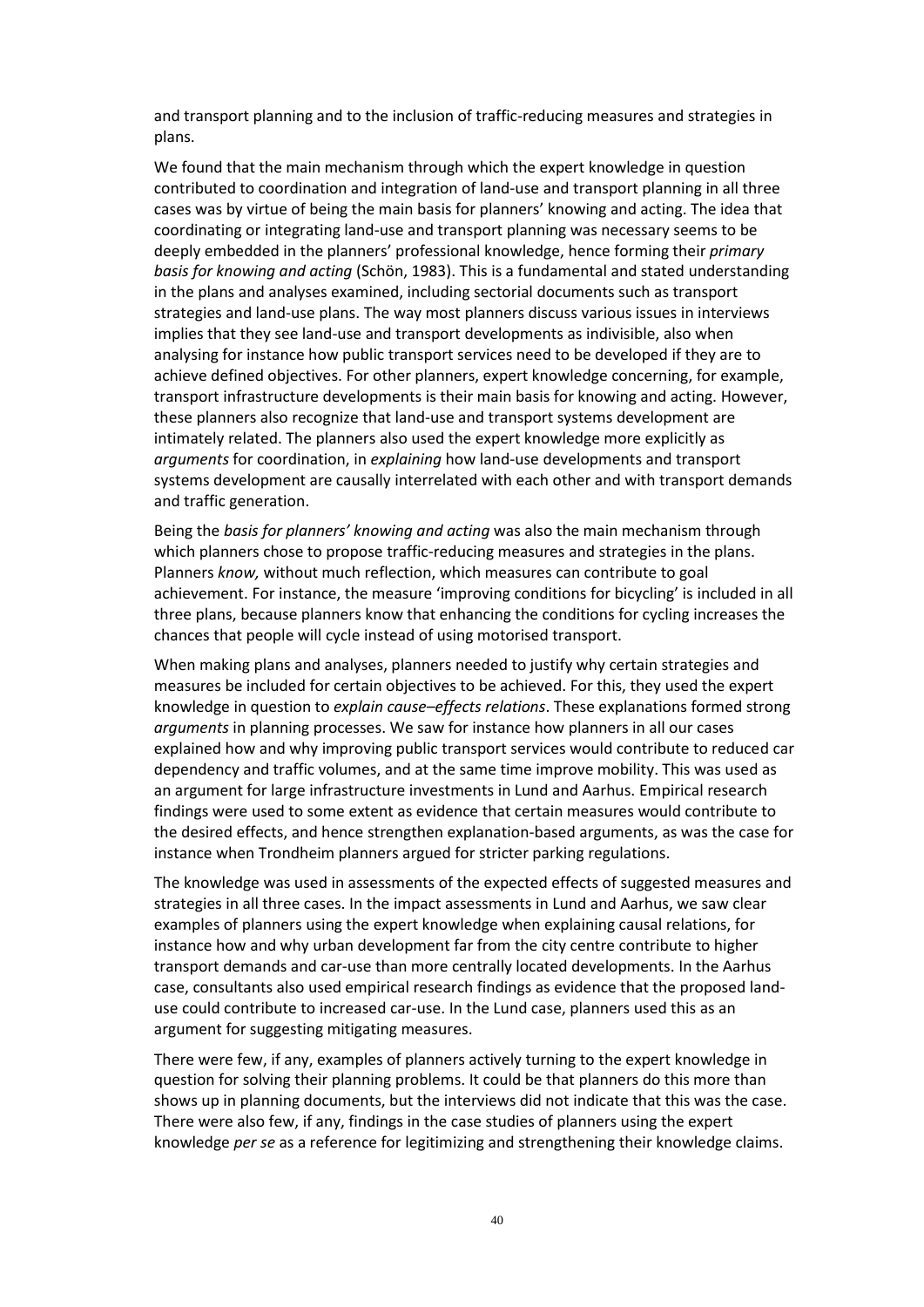One exception was the Aarhus consultants, who referred to 'the body of knowledge' as well as particular documents when making the EIA.

**Table 5:** Assessment of whether the mechanisms defined in section 4 were important for the expert knowledge in question affecting coordination taking place and traffic-reducing measures included in plans.

| <b>Mechanisms</b>                                                                                   | <b>Trondheim</b>                                                                                        | Lund                                                                                                                                                                                                                      | Aarhus                                                                                                                                                                                                      |
|-----------------------------------------------------------------------------------------------------|---------------------------------------------------------------------------------------------------------|---------------------------------------------------------------------------------------------------------------------------------------------------------------------------------------------------------------------------|-------------------------------------------------------------------------------------------------------------------------------------------------------------------------------------------------------------|
| The expert knowledge in<br>question was the basis<br>for planners' knowing<br>and acting            | Clear indication that this<br>was the case                                                              | It seems as if this was the<br>case                                                                                                                                                                                       | To a certain degree for<br>the municipal planners,<br>clearly so for the EIA<br>consultants                                                                                                                 |
| The expert knowledge<br>was used for explaining<br>cause-effect relations                           | Yes, in several of the<br>underlying plans and<br>analyses                                              | Yes, in all the examined<br>planning documents                                                                                                                                                                            | Yes, in the EIA, and to<br>some degree in the<br>Master Plan                                                                                                                                                |
| The expert knowledge<br>was used as arguments                                                       | Yes, for instance as<br>arguments that the toll<br>cordon and parking<br>restrictions were<br>necessary | Yes, for instance as an<br>argument for public<br>transport infrastructure<br>investments. The impact<br>assessment could be<br>seen as an argument<br>opposing the land-use<br>strategies proposed in<br>the Master Plan | Yes, for instance as an<br>argument why light rail is<br>a good investment. The<br>EIA could be seen as an<br>argument opposing the<br>claim that the Master<br>Plan contributes to<br>minimizing transport |
| <b>Planners turned to the</b><br>expert knowledge for<br>help in solving their<br>planning problems | Not for finding solutions,<br>but to some degree for<br>assessing suggested<br>measures                 | Not for finding solutions,<br>but in the impact<br>assessment                                                                                                                                                             | Not for finding solutions,<br>but in the EIA                                                                                                                                                                |
| The expert knowledge,<br>as 'a body of<br>knowledge', was used as<br>reference                      | No, references were not<br>made to either written<br>documents or to any<br>'body of knowledge'         | Not in the Master Plan,<br>neither to documents,<br>nor to any 'body of<br>knowledge'                                                                                                                                     | Yes, the EIA referred to<br>this as a 'body of<br>knowledge', as well as to<br>particular documents                                                                                                         |

## *5.5.3 Mechanisms through which counter-productive measures are included in plans*

Analysis of the three plans revealed that all include measures and strategies which, according to state-of-the-art knowledge, clearly reduce their goal achievement potential. This was not because the goal 'reducing or curbing traffic volumes' was absent in the processes. Rather, this was a stated and highlighted objective in all plans, and in particular in the Trondheim Package. Traffic-increasing measures and strategies were introduced in planning processes mainly as responses to other objectives or needs, more or less clearly stated in the planning documents. Examples of such objectives are to facilitate for population growth, to drain traffic from the city centre and housing areas, to meet mobility needs and to make the city more attractive. In our cases, the responses were suggestions for traffic-increasing measures and strategies, in particular urban road capacity increases and land-use expansions in non-central locations on new land. Hence, one way of explaining how and why traffic-increasing measures were included in the plans was that the objective 'reducing traffic volumes' was ousted by competing objectives.

As discussed in section 4, planners can meet seemingly competing objectives in ways other than by including traffic-increasing measures. As a minimum, they could ensure that political decision-makers are aware that including certain measures compromises the goal achievement potential of the plans. The impact assessments of the planning proposals in the three cases could be understood as examples of planners using the expert knowledge to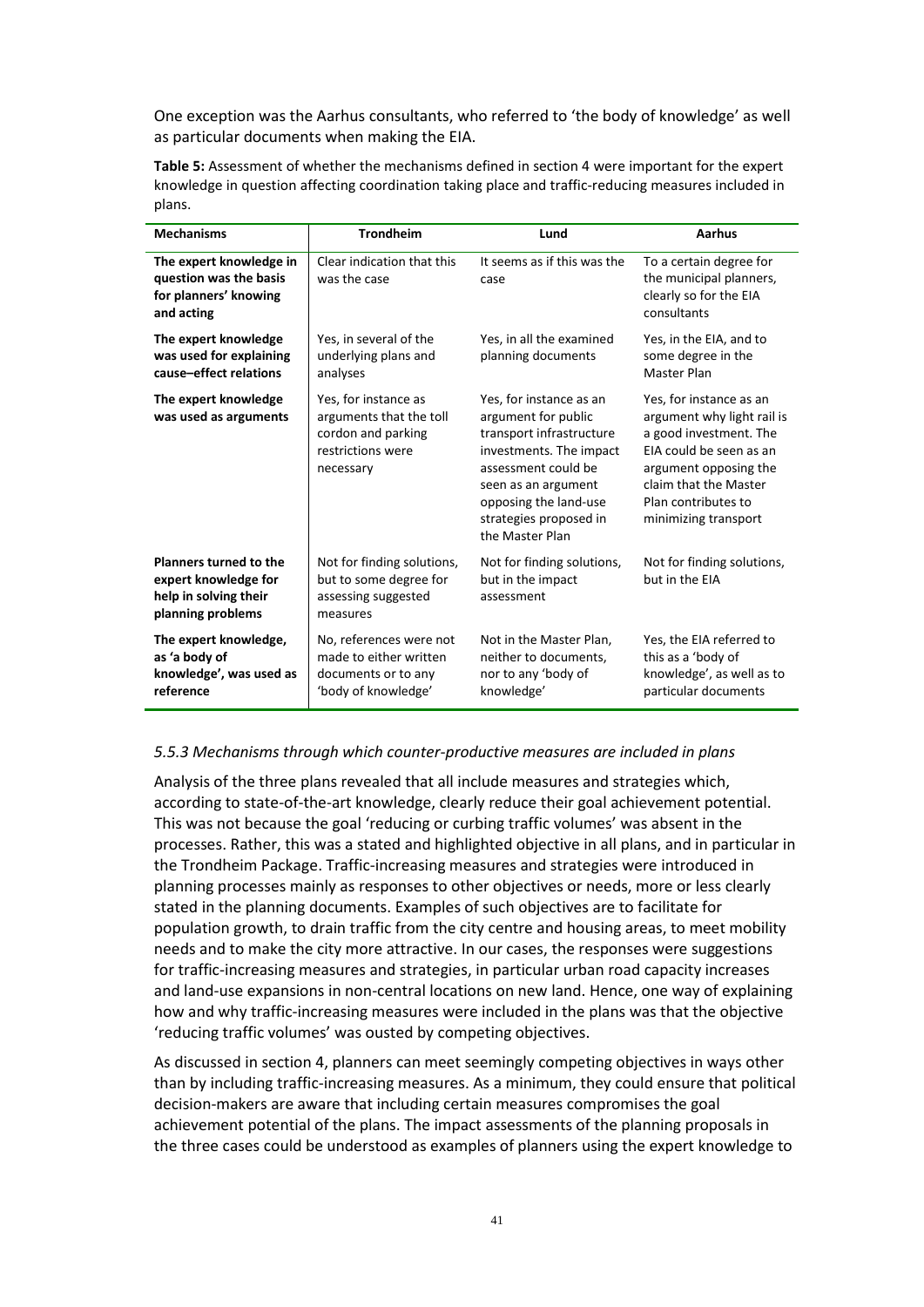explain how and why inclusion of certain measures and strategies could reduce the goal achievement potential of plans. Assessments of the Trondheim Package demonstrated that the proposed measures, implemented with the assumed strength, would not ensure goal achievement. Impact assessments for the Aarhus and Lund master plans showed that implementing the proposed plans would contribute to increased, rather that reduced, traffic volumes and GHG emissions. Hence, one could argue that planners did warn political decision-makers that certain measures and strategies would reduce the goal-achievement potentials of the plans.

The impact assessments, however, were conducted after the planning processes had got to the planning proposal stage. One can readily understand how this kind of knowledge may be unwelcome at this stage. Responding to it would, at least in the Lund and Aarhus cases, mean developing entirely new strategies and concepts for overall urban development. Surely the plans could have been amended; for instance, by removing road expansion projects, applying stricter parking restrictions, or removing development sites furthest from the city centre. As discussed in section 4.2, proposed plans are normally the results of longterm processes involving negotiations between numerous and different stakeholders with different objectives, knowledge and powers. Including or removing bits and parts after the actors have agreed on a plan can often be hard. Proposing totally new strategies or concepts is normally not an option.

What could contribute to plans with higher goal achievement potential is planners bringing insights from the expert knowledge in question into the deliberation on ongoing planmaking processes. The planners could use the expert knowledge as a basis for explaining why certain measures and strategies are counter-productive with respect to prominent objectives (such as reducing traffic volumes and GHG emissions), for arguing that these should not be included in the planning processes, and for introducing alternative solutions contributing to the achievement of multiple objectives, including traffic reductions. We found few, if any, examples of planners doing so in our cases.

Understanding why this is the case may be a key to understanding how and why measures and strategies counteracting goal achievement are included in plans. As discussed in sections 3 and 4.3, this could be due to properties of the expert knowledge. In the Trondheim case, planners explained that effects of measures were context-dependent, and empirical evidence concerning effects of measures is not available for all combinations in all contexts. Furthermore, good methods for *ex-ante* assessments of combinations of measures are lacking. Hence, the planners could claim that effects of the particular combination of measures in the particular context were uncertain. This allowed planners to disregard the expert knowledge in question when it did not fit the current political agenda. In the Aarhus and Lund cases, planners expressed knowledge claims concerning effects of new town developments located fairly distant from the city centre that were more in line with outdated knowledge or planning myths than with state-of-the-art expert knowledge. There were few, if any, references to the traffic-inducing effects of increased road capacity in the Lund and Aarhus cases.

However, the above examples cannot necessarily be explained by properties of the expert knowledge, since the theoretical and empirical knowledge concerning traffic-increasing effects of expanding road capacity in urban transport systems under pressure, as well as of urban developments at the urban fringes, are among the better documented issues in planning theory (as described in section 3). We found no examples of planners referring to other research-based knowledge demonstrating that the assumed (in section 3) trafficincreasing measures would not in fact have such an effect.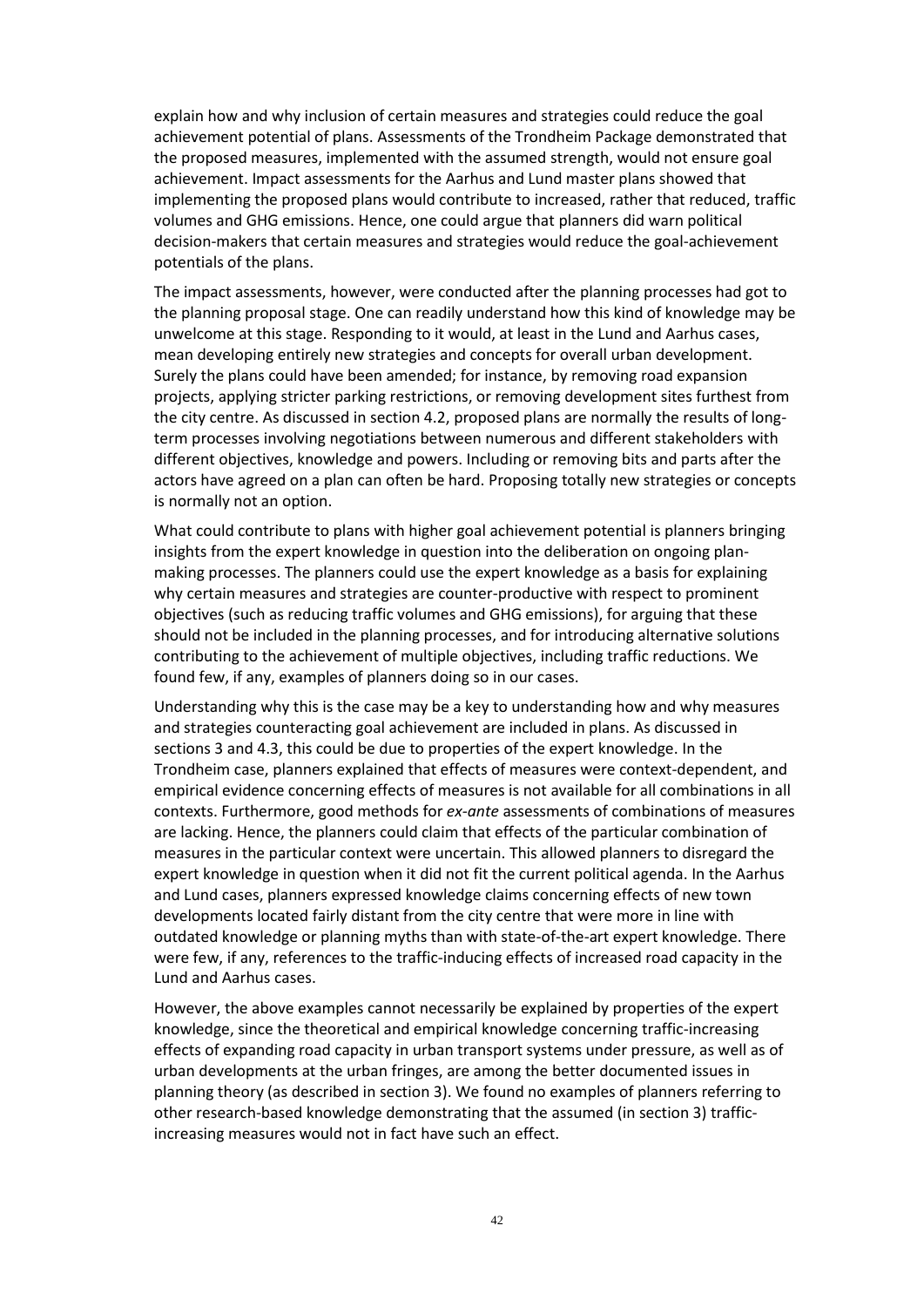Other explanations could be related to properties of the planners and their practices. Planners may be unable to bring the expert knowledge in question into planning processes because, for various reasons, they do not know it well enough to understand or explain the traffic-increasing effects of suggested measures. This could be part of the explanation in the Lund and Aarhus cases, where the planners seemed to rely on planning myths concerning the effects of spatial structure rather than on research-based knowledge. In Trondheim, on the other hand, several planners expressed that they knew very well that un-central urban developments and increased road capacity counteract the main objectives of the Trondheim Package. As for the land-use strategy, planners at the planning authorities believed they could have achieved more if they had been more pro-active in facilitating the densification strategy they considered necessary to achieve the defined goals. When explaining why they included the road projects, the planners said that the political decision-makers saw these as a necessary part of the package and would not be persuaded to apportion priority differently. Instead they did what they could to reach agreement on the best Trondheim Package possible within the existing frames, and to find ways of mitigating negative effects. Likewise, the planners in Aarhus did not speak up about the parking restrictions they saw as necessary to achieve the defined objectives, since they believed the political decisionmakers were not yet ready for car-restrictive measures. These are examples of planners exercising self-censorship. They possess the knowledge that certain measures counteract stated main objectives but, it seems, decide not to use it or to make political decisionmakers aware of it. These findings illustrate that the power relations between planners and political decision-makers may be important explanations when planners include trafficincreasing measures in plans.

The Aarhus case illustrates another interesting explanation, namely the power of a compelling project or idea. The origin of the plan was an idea about a rail-based public transport system in the city. This grew into the idea of combining new town developments with a light rail project, which planners and political decision-makers alike agreed on, and which resulted in the 2009 Master Plan. Taking the expert knowledge in question into account would be threatening to this idea. Likewise, questioning the road projects in the Trondheim Package could stop the plan from being implemented, according to the planners. These could be examples of research-based knowledge being threatening to political agendas, and hence disregarded or ousted (Owens et al., 2006).

Our readings of planning documents revealed that planners do not necessarily explain the cause–effect relations on which their knowledge claims are based. Furthermore, we found that they rarely present references to documented knowledge underpinning their knowledge claims or recommendations. We find that this practice is part of the explanation why traffic-increasing land-use and transport system developments are included in plans aiming at reducing traffic volumes and GHG emissions. It opens for confusing undocumented myth, beliefs and wishes with documented knowledge. It also opens for planners selecting which knowledge claims to present. It absolves planners from reading up on documented knowledge concerning the case matters in the plans. It reduces the transparency of plans, analyses and planning debates, and hinders open and knowledgebased planning debates. It paves the way for political decision-makers affecting professional analyses and recommendations in ways not fostering knowledge-based analyses, plans and decisions. If planners in our cases were required to document their knowledge claims and recommendations, they could not have presented these plans as responses to objectives concerning reduction of traffic volumes and GHG emissions.

The reasoning in this section demonstrates that when explaining how and why measures and strategies counteracting goal achievement with respect to reducing traffic volumes are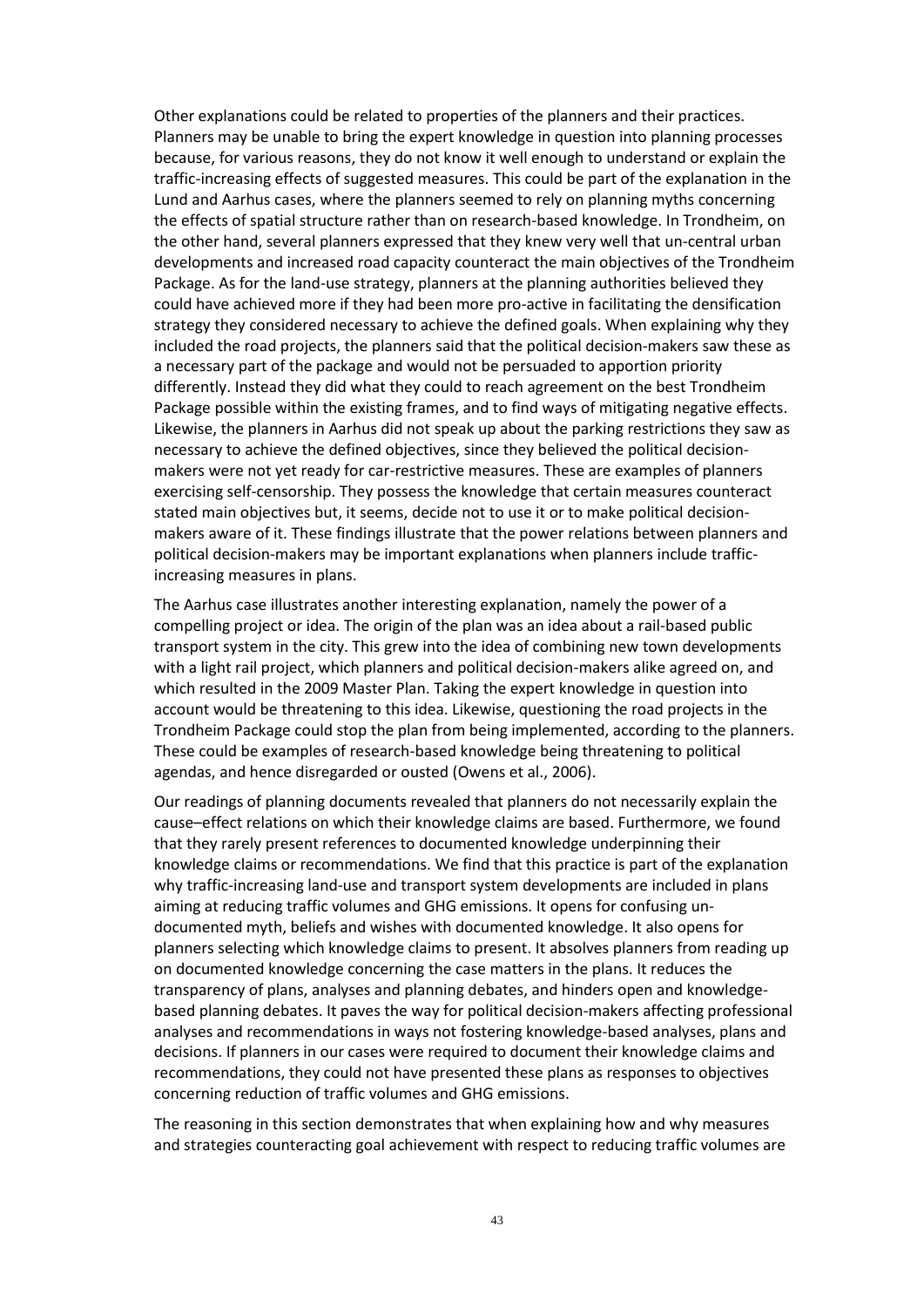included in plans, several interrelated mechanisms need to be included. Main explanations are related to ousting of the objective 'reducing traffic volumes', and to planners not knowing (well) or not using the expert knowledge in question.

| <b>Mechanisms</b>                                                          | Trondheim                                                                                                                                                                                              | Lund                                                                                                                                                                                                                                             | <b>Aarhus</b>                                                                                                                                                                                                              |
|----------------------------------------------------------------------------|--------------------------------------------------------------------------------------------------------------------------------------------------------------------------------------------------------|--------------------------------------------------------------------------------------------------------------------------------------------------------------------------------------------------------------------------------------------------|----------------------------------------------------------------------------------------------------------------------------------------------------------------------------------------------------------------------------|
| The objective of<br>'reducing traffic<br>volumes' was not<br>introduced    | No, this was the main<br>stated objective in the<br>Trondheim Package                                                                                                                                  | No, this was a clearly<br>stated objective                                                                                                                                                                                                       | No, the objective was<br>stated                                                                                                                                                                                            |
| The objective was<br>(partly) ousted by other<br>objectives                | Yes, by objectives<br>concerning completing<br>the ring road system in<br>order to reduce local<br>environment problems,<br>and to ensure enough<br>land for construction of<br>housing and businesses | Yes, by objectives<br>concerning facilitation for<br>strong growth in housing<br>combined with a strong<br>focus on soil<br>conservation                                                                                                         | Yes, the objective was<br>not made prominent in<br>the plan-making, and was<br>ousted by objectives<br>concerning facilitating<br>growth and making the<br>city more attractive                                            |
| The expert knowledge<br>was not introduced                                 | No, the expert<br>knowledge is present in<br>all documents and most<br>interviews, but<br>knowledge concerning<br>traffic-inducing effects of<br>urban road expansions<br>was downplayed               | Parts of the expert<br>knowledge were<br>introduced in the plan-<br>making process, other<br>parts in the EIA, while<br>knowledge concerning<br>traffic-inducing effects of<br>urban road expansions<br>was not introduced in the<br>Master Plan | Parts of the expert<br>knowledge were<br>introduced in the plan-<br>making process, other<br>parts in the EIA, while<br>knowledge concerning<br>traffic-inducing effects of<br>urban road expansions<br>was not introduced |
| The expert knowledge<br>was ousted by other<br>knowledge or<br>disregarded | Yes, knowledgeable<br>planners exercised self-<br>censorship when they<br>found that implications<br>of the knowledge were<br>politically unacceptable                                                 | Yes, it seems that<br>influential planners were<br>not experts with respect<br>to this knowledge, and<br>that it hence was ousted<br>by 'planning myths'                                                                                         | Yes, it seems that<br>influential planners were<br>not expert with respect<br>to this knowledge, that it<br>was ousted by 'planning<br>myths', and disregarded<br>when it opposed the<br>compelling planning idea          |
| The expert knowledge<br>was wrongly applied                                | Perhaps in assessments<br>on whether the<br>combination of measures<br>would cause traffic<br>reduction                                                                                                | Perhaps in arguments<br>that improved public<br>transport and improved<br>local services would<br>ensure low car shares<br>and car use to suburban<br>housing and workplaces                                                                     | Perhaps in arguments<br>that improved public<br>transport and good<br>access to local services<br>alone would ensure low<br>car shares and car use to<br>suburban housing and<br>workplaces                                |

Table 6: Assessment of whether the mechanisms defined in section 4 were important when nonoptimal and counter-productive measures were introduced in and included in plans.

# *5.5.4 Whether and how the use and non-use of expert knowledge affect the goal achievement potential of the plans*

The above analyses show that whether or not planners use the expert knowledge in question in planning processes, and how they use it, indeed affects the goal achievement potential of plans.

This expert knowledge is a main basis for knowing and acting of many planners. It affects their framing of problems as well as which measures they consider in ways fundamental to the coordination of land-use and transport planning and for inclusion of traffic-reducing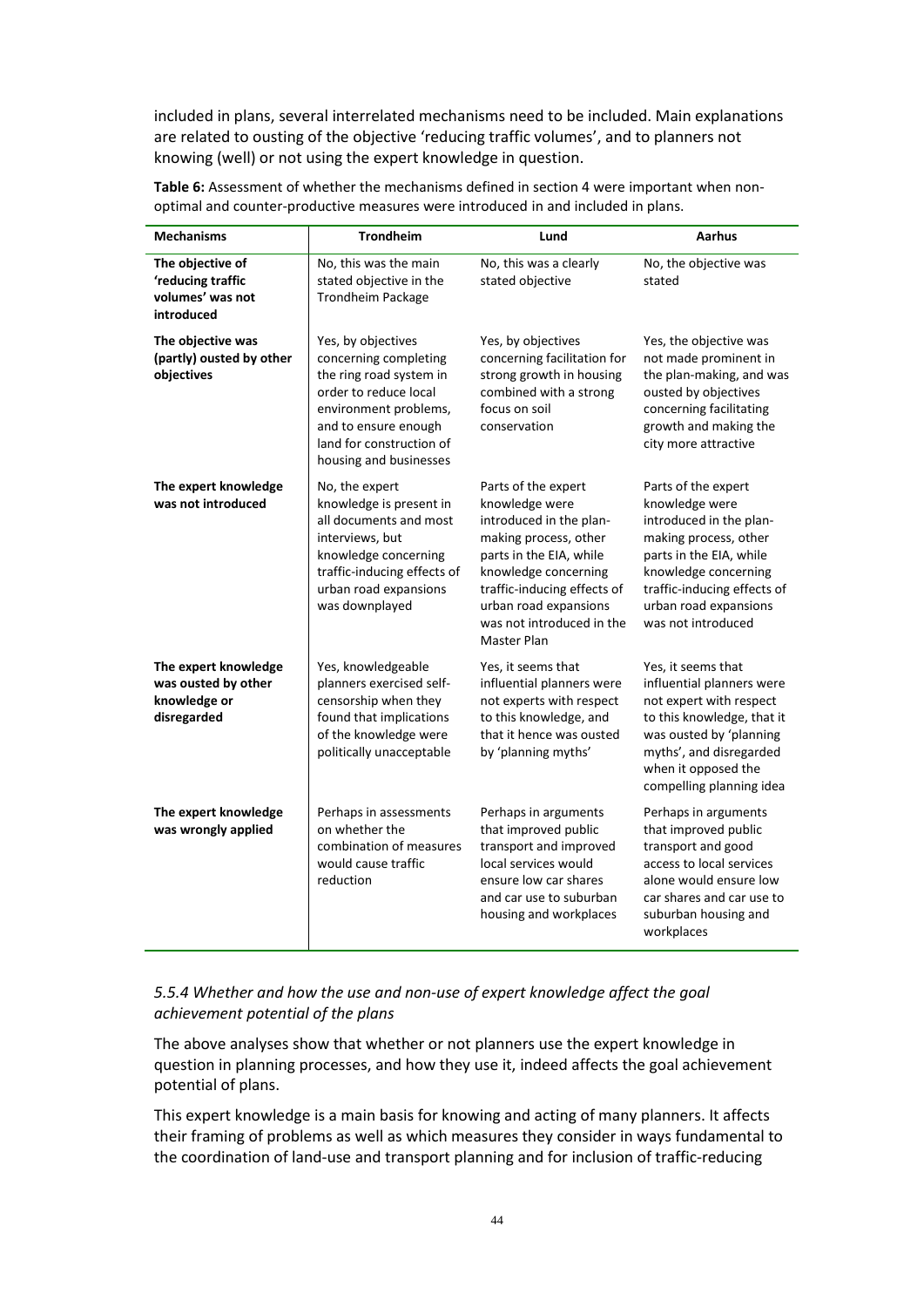measures. The planners use this expert knowledge to explain cause–effect relations and as arguments as to why some measures increase goal achievement potential, while others do not.

We also found that the ways planners use the expert knowledge in question, as well as their non-use of it, are important parts of the explanation as to how and why measures reducing goal achievement potential were included in the plans. When competing objectives, understandings or ideas seemingly call for traffic-increasing measures, the public planners did not use the expert knowledge in question to explain that the proposed measures reduced the goal achievement potential of the plans or for find alternatives that would improve it. This was explained in different ways. Certain characteristics of the expert knowledge could explain why it was disregarded in some situations. The main explanations were, however were related to the planners and their practices. Some planners do not know state-of-the-art knowledge in this field, or they rely on obsolete planning paradigms and planning myths. They are therefore unable to bring this knowledge into the planning processes. Some planners choose to disregard it when it opposes a compelling planning idea. Others knew the knowledge in question well, but exercised self-censorship and chose not to bring the knowledge into planning processes because they did not believe they could convince the political decision-makers to include or exclude certain measures and strategies. An important prerequisite for this is the practice of not clearly substantiating or presenting references to documented knowledge for important knowledge claims in plans and analyses.

**Table 7:** Assessment of whether and how the use and non-use of the expert knowledge affected the goal achievement potential of the plans in Trondheim, Lund and Aarhus.

| <b>Trondheim</b>                                                                                                                                                                                                                                                                                                                                                                                                                           | Lund                                                                                                                                                                                                                                                                                                                                | Aarhus                                                                                                                                                                                                                                                                                                                                                                                                            |
|--------------------------------------------------------------------------------------------------------------------------------------------------------------------------------------------------------------------------------------------------------------------------------------------------------------------------------------------------------------------------------------------------------------------------------------------|-------------------------------------------------------------------------------------------------------------------------------------------------------------------------------------------------------------------------------------------------------------------------------------------------------------------------------------|-------------------------------------------------------------------------------------------------------------------------------------------------------------------------------------------------------------------------------------------------------------------------------------------------------------------------------------------------------------------------------------------------------------------|
| Yes, use of the expert knowledge in<br>question was fundamental for<br>coordinating land-use and<br>transport developments, and for<br>selecting traffic-reducing measures.<br>Planners exercised self-censorship<br>when they found that the expert<br>knowledge contradicted political<br>agendas, and they did not speak up<br>against counter-productive<br>measures (road capacity<br>expansions, land-use development<br>strategies) | Yes, use of the expert knowledge in<br>question was fundamental for<br>coordinating land-use and<br>transport developments, and for<br>selecting traffic-reducing measures.<br>The knowledge was ousted by<br>planning myths concerning land-<br>use developments, and not<br>regarded when considering road<br>capacity expansions | Yes, use of the expert knowledge in<br>question was fundamental for<br>coordinating land-use and<br>transport developments, and for<br>selecting traffic-reducing measures.<br>The knowledge was ousted by<br>planning myths concerning land-<br>use developments, disregarded<br>when it opposed a compelling idea,<br>and not regarded when considering<br>restrictive measures and road<br>capacity expansions |

### **6. Discussion**

### **6.1 Interesting contradictions**

When asking whether and how planners' use and non-use of the expert knowledge in question affect the contents of plans and their goal achievement potential, there is an interesting contradiction in the findings in our cases. On the one hand, we found that the idea of coordinating land-use and transport systems development in ways contributing to reducing traffic volumes is prominent in urban planning practice. This is stated as a high priority objective in all examined planning and policy documents. Widespread agreement on how land-use and transport systems ought to be developed in order to contribute to achieving this (listed as three bullet points in section 3) is also found in planning documents and interviews with planning practitioners. Planners use this knowledge for understanding, explaining and arguing how and why coordinating land-use and transport systems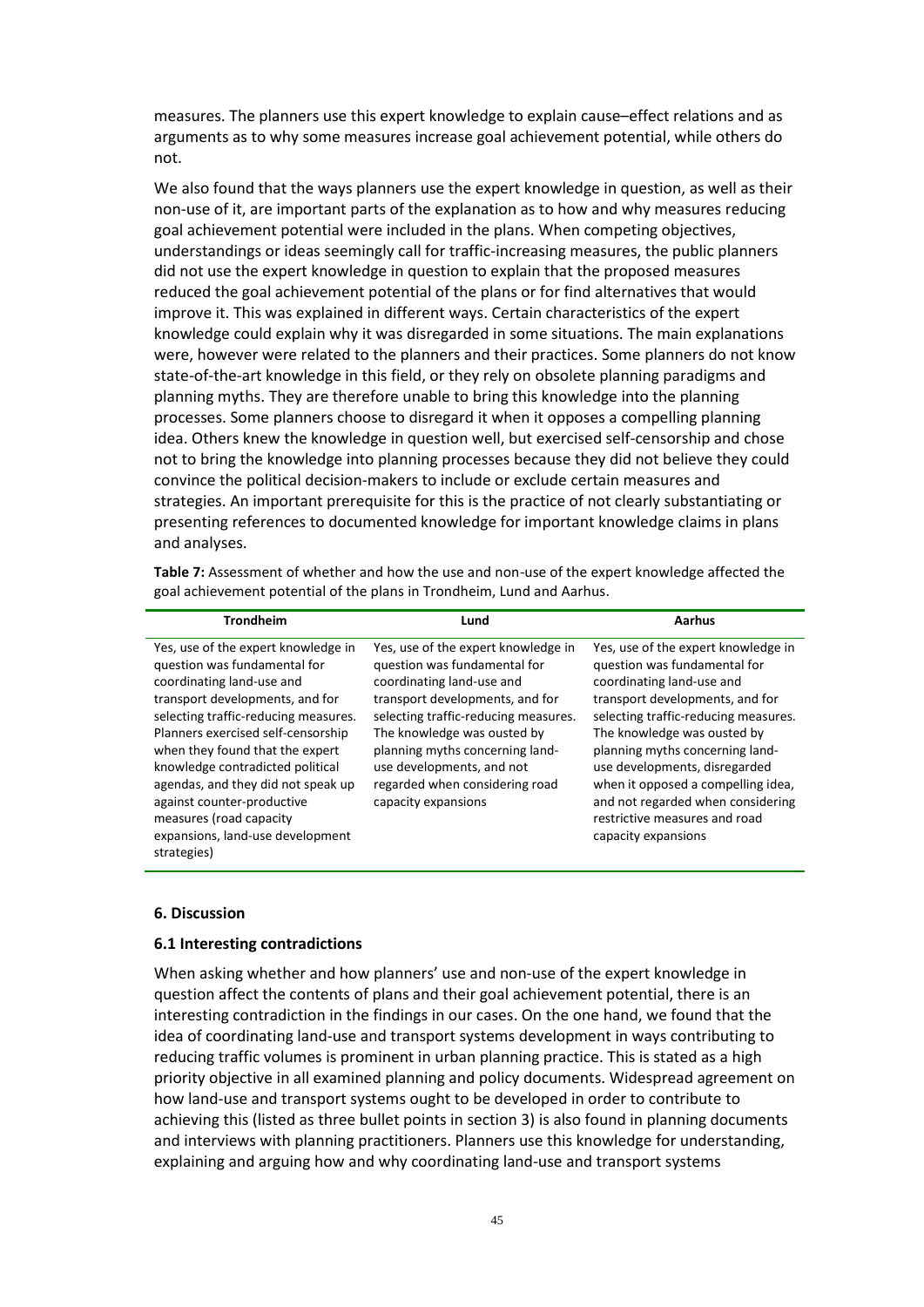development are necessary, and how and why certain measures and strategies contribute to reducing transport demand and traffic volumes and should be included in the plans. Hence, this could be interpreted as a success story where research-based knowledge has diffused to wide parts of planning practice, and where it is used in plan-making in ways contributing to increasing the goal achievement potential of the plans.

On the other hand, however, we found that planners include counteracting measures in plans, which reduces their goal achievement potential. When competing objectives seem to call for traffic-increasing measures, planners do not use the expert knowledge in explaining how these measures reduce the goal achievement potential of plans, and they do not turn to research-based sources of knowledge for help in solving their planning problems. In this process, planners disregard or oust the expert knowledge in question. We found three main explanations for this in our cases. One was that planners do not know this knowledge well, and/or they rely on previous planning paradigms and planning myths. Another was that planners more or less consciously disregard this knowledge when it does not fit their planning agenda or a compelling idea. The third was that planners exercise self-censorship when they find that this knowledge contradicts political agendas or objectives.

## **6.2 Exploring potential explanations**

In order to answer our second research question about what can be done to improve the goal achievement potential of plans, we need to explore different ways of understanding and explaining the findings in our cases. Our discussions concern mainly how and why strategies and measures reducing goal achievement potential are included in plans. Here are four hypotheses or potential explanations that are interrelated in several ways:

- The ways planners gain knowledge affects how they use or ignore expert knowledge when making plans
- The ways planners use or ignore expert knowledge when making plans their practice – cause that counter-productive measures are included in plans
- Characteristics of the expert knowledge cause planners either not to use it or to use it wrongly
- The distribution and exertion of power in planning processes prevents planners from using the expert knowledge when making plans

## *6.2.1 The ways planners gain knowledge*

The first potential explanation is that the way planners gain knowledge affects how they use it when making plans, and hence the content of the plans. Analyses of the three cases revealed that the main mechanism through which the expert knowledge in question was introduced in planning processes was as embedded in knowledgeable planners involved. The interviews demonstrated that planners form a community of practice (Wenger, 1998), where learning from experience and from other planning practitioners are important ways of gaining knowledge after their education. This includes reading local, regional, national and sometimes international planning and policy documents. Knowledge diffuses (Shipan and Volden, 2008) between planners working together in the same city, and between planners in different cities and countries. Knowledge creep (Radaelli, 1995) and enlightenment (Weiss, 1979) are important mechanisms through which new knowledge reaches planning practice. There are indications that knowledge transfer also occurs through direct contact between academic milieus and planning practice in planning processes and at seminars and conferences. From our cases, it seems that planners' reading of scientific or popular science literature is not an important mechanism for knowledge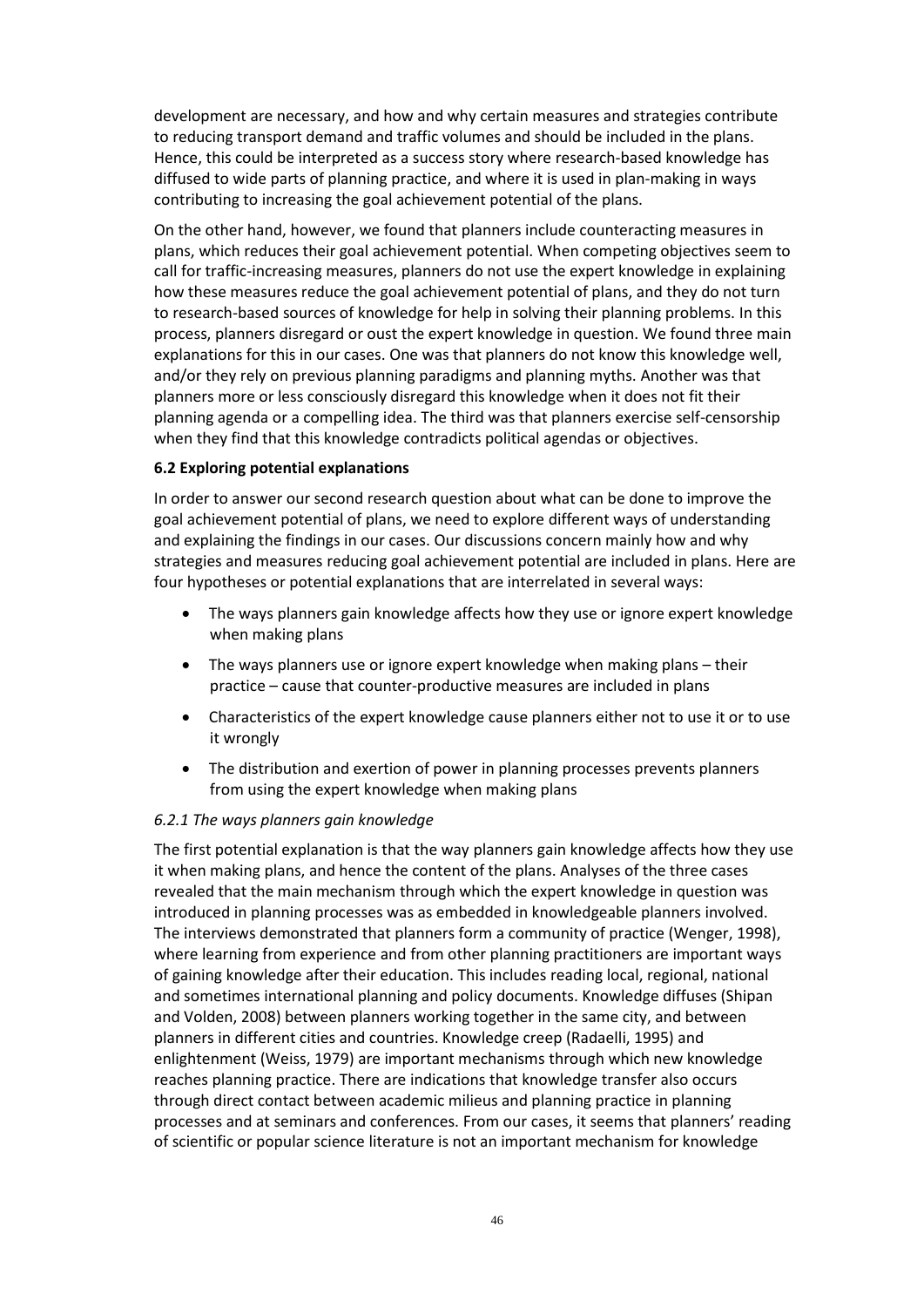transfer from research to practice. This is in accordance with findings in previous studies (Krizek et al., 2009; Owens et al., 2006; Tennøy, 2012).

Learning through communities of practice is a natural and logical way of transferring knowledge between planners with different competence and between more and less experienced planners. Knowledge diffusion like this could also have disadvantages. For instance, there is little room for contact with research-based knowledge and there are timelags between production and use of research-based knowledge. It opens for faulty translations, misunderstandings and over-simplifications, as well as vulnerability for confusion of documented and non-documented knowledge. Furthermore, knowledge diffusion offers few opportunities or possibilities for critical discussions and corrections.

An important mechanism through which research-based knowledge transfers to planning practice is through education. This involves a substantial time-lag from the point at which research produces knowledge until the students become influential planners contributing to setting the agenda in planning processes. Furthermore, fresh planners will be (and should be) influenced by the knowledge, understanding and framing of more experienced planners. This opens, however, for outdated knowledge and old planning myths living alongside and being confused with state-of-the-art research-based knowledge. Another entry point for research-based knowledge is researchers contributing in planning processes, or at seminars and conferences aimed at planning practitioners. This allows a more direct transfer of research-based knowledge if researchers contribute with relevant and useful knowledge for planning practice, and present it in ways that are understandable and useable by planning practitioners. If they do, planners still need to interpret this knowledge to fit the physical and political contexts in which they work, and to explain it to other planners and decisionmakers; otherwise the knowledge will not become influential in planning processes. If planners do not turn to scientific or popular science written sources for confirmation, the knowledge transfer is vulnerable for misinterpretations, over-simplifications, and confusion of myths and un-documented knowledge with research-based knowledge.

These are explanations of how and why some planners do not know state-of-the-art expert knowledge concerning the case matters in planning processes well, and why they relate to and rely on obsolete knowledge, un-documented knowledge or planning myths rather than on documented research-based knowledge when making plans.

### *6.2.2 The ways planners use or ignore expert knowledge when making plans*

Through the case studies, we learned that the ways planners use or ignore expert knowledge clearly influence the content and goal achievement potential of plans. We also learned that the most important mechanism through which the expert knowledge in question is used and influences the content of plans is as being the basis for knowing and acting of planners involved. This knowledge is an important part of planners' *framing*, described by Schön (1983) as a way of selecting, organizing, interpreting and making sense of a complex reality to provide guideposts for knowing, analysing, persuading and acting. Their framing influences how planners understand problems, which measures and strategies they consider, which analyses and tools they use, etc. (as discussed in section 4.4.2).

This could also mean that planners use this knowledge rather subconsciously for understanding problems and possible solutions. This may work well for experienced planners dealing with familiar problems, solutions and contexts. Problems occur, it may seem from our cases, when planners face new objectives and challenges, such as making plans contributing to reduced traffic volumes, or when they find unfamiliar conflicts of objectives in planning processes. If they do not turn to relevant, documented, researchbased knowledge in solving their planning problems in such cases, but rather rely on their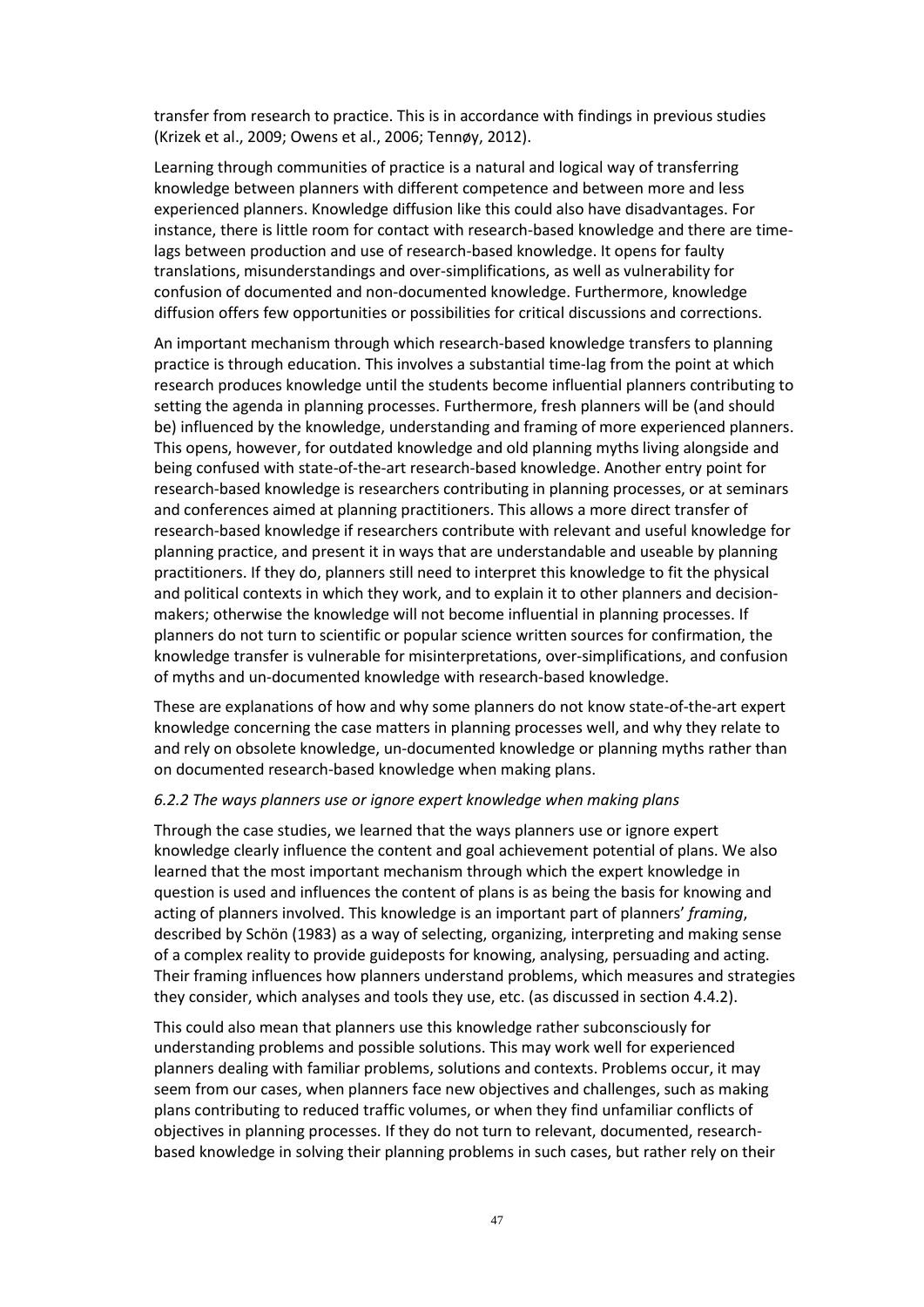embedded knowledge and what others have done before them, they may not be able to find innovative ways of meeting new challenges contributing to achieving seemingly contradictory objectives. If they instead turn to out-dated knowledge not relevant for the objectives and context in hand, to un-documented planning myths (see Næss et al., 2013) or to old solutions that worked well for other problems and objectives, they are likely to produce plans with low goal achievement potential.

This problem is aggravated by a culture where planning practitioners are not required to clearly state the cause–effect relations on which they build their analyses and plans, where references for important knowledge claims are rarely presented or asked for, and where research-based empirical evidence is seldom displayed. This results in a lack of clarity and transparency in plans and planning analyses which makes critical discussion almost impossible. Others cannot test or verify their knowledge claims, make up their own minds or dispute the validity of the claims in the actual context. This, too, makes distinguishing between well-documented knowledge claims and analyses from planning myths and undocumented knowledge difficult, and may reduce the influence of research-based knowledge. Furthermore, it does not require planners to read up on documented knowledge relevant to the planning task.

In our cases, planners used the expert knowledge in question more actively and consciously when assessing whether the proposed measures and strategies in a plan would contribute to goal achievement. As discussed in section 5.5, impact assessments are normally conducted after the actors have agreed on a plan. Making major changes at this stage will often not be an option. If the knowledge is to have substantial influence on the content and goal achievement of a plan, planners need to bring expert knowledge into the plan-*making* process. They need to use it when describing the problems to hand, their causes and the causal relations between land-use and transport systems development and traffic volumes. Furthermore, they need to address how mechanisms contributing to reducing traffic volumes can be triggered and how mechanisms contributing to increasing traffic volumes can be hampered, how to mitigate problems that may occur if the necessary strategies and measures are implemented, etc. In our cases, we found little evidence that planners did so.

Professional planners are supposed to be the primary knowledge carriers in complex planmaking processes, and the ones that bring relevant, up-to-date, knowledge into planning processes. This is a prerequisite for production of plans with high goal achievement potential. We have already described how planners gain knowledge through communities of practice, with the risk of substantial time-lags, faulty translations, and confusion between documented and non-documented knowledge; also, that planners use this knowledge in subconscious ways, and without stating the bases and references for their knowledge claims. Lastly, it seems that planners tend not to turn to research-based state-of-the-art knowledge to solve complex and unfamiliar planning problems. Together, this could explain why planners include traffic-increasing measures and strategies in plans aiming at reducing traffic volumes. This could severely hamper transitions towards land-use and transport developments fostering more sustainable mobility patterns.

## *6.2.3 Characteristics of the expert knowledge*

Characteristics of the expert knowledge itself were suggested as a possible explanation as to how and why counter-productive measures are included in plans (section 4.3). Our case studies revealed that some planners find that the expert knowledge does not present precise and unquestionable answers to their planning problems. As a response, researchers could point at the overwhelming empirical evidence of the traffic-increasing effects of urban sprawl and urban road capacity expansion. This throws up interesting questions concerning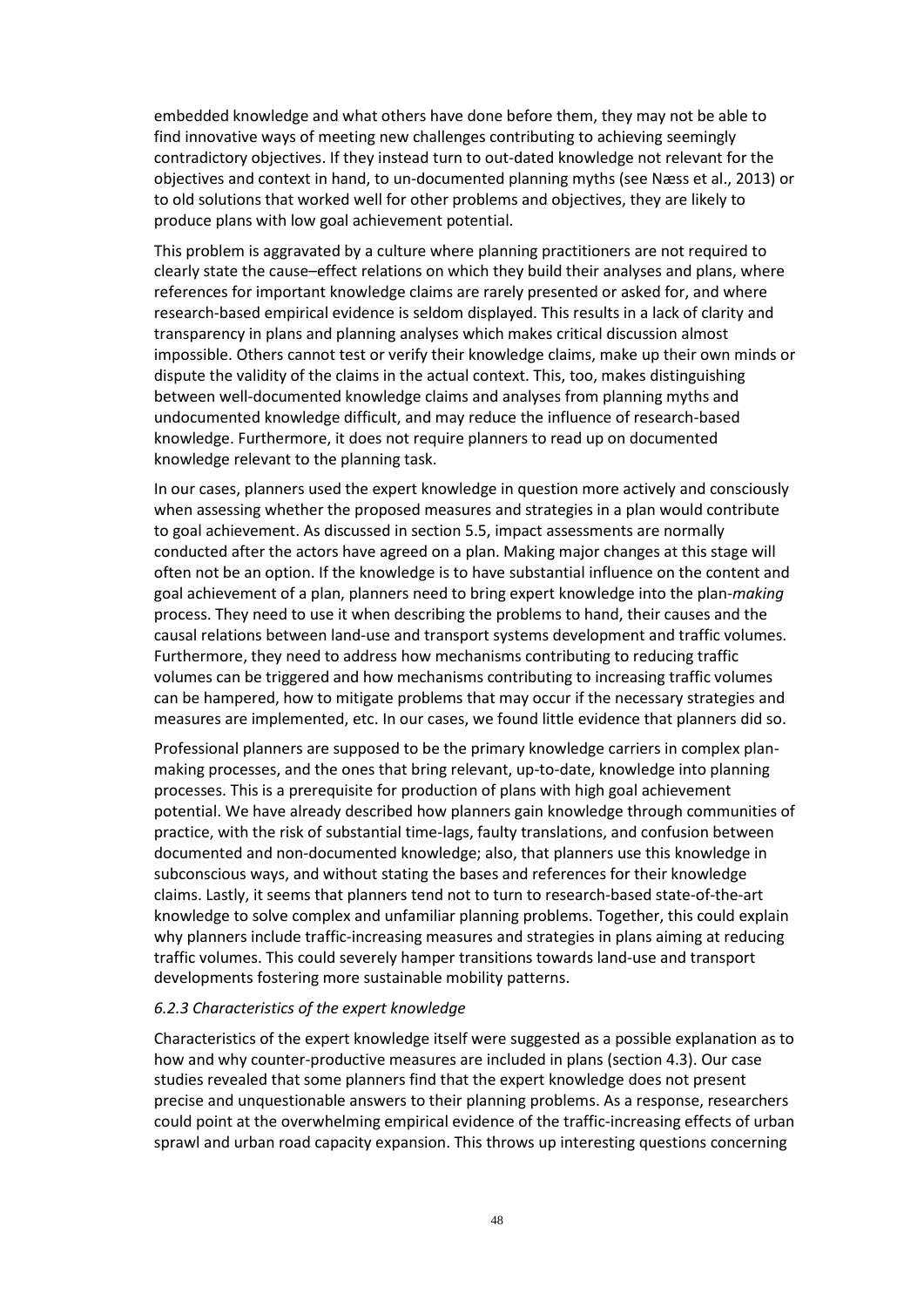whether and why researchers and practitioners have different points of view with respect to what it takes for research-based knowledge to be usable in practice.

These findings may also be understood as a demonstration of the asymmetric burden of evidence (Næss, 2011a). The requirements are far stronger when it comes to controversial questions, such as when knowledge challenges current framings or compelling ideas. That said, we agree that theoretical understandings and empirical evidence concerning certain forms of polycentric urban developments (e.g. location of non-specialized jobs in suburban or exurban centres) need to be further developed. This could contribute to better and more knowledge-based planning analyses concerning how spatial urban development affects travel behaviour and traffic volumes. This could also be a valid critique when it comes to other issues and case matters in planning, such as the effects of various improvements in public transport services (frequency, speed, walking distances) on car-use in various contexts.

Another problem that planners face when using research literature when making plans is that it may be hard to judge which research to rely on. Researchers focus on different aspects of for instance the characteristics of spatial structure (such as centrality of housing, density in demarcated residential areas, street layout), and they may disagree on which aspects matter more for traffic volumes generated per capita. This may be part of the explanation why planners in two of our cases saw large, new urban, development fairly distant from the city centre as unproblematic strategies in land-use and transport plans aiming at reducing traffic volumes. It also allows planners to select research findings fitting their agenda or project, and for disputes between planners basing their knowledge claims on different research findings.

In section 4.3 we opened for the possibility of competing scientific knowledge to the stateof-the-art knowledge presented in section 3 as an explanation for non-use of the expert knowledge in question. We have not found references to such competing, documented knowledge in our cases.

A relevant characteristic of the expert knowledge concerns how accessible it is for planning practitioners. Traditionally, much academic knowledge is hidden behind journal paywalls. Planning practitioners may not be familiar with the journal system, or their employers may not want to pay for access to journal articles. This situation may improve as more researchers publish their academic works as open access – free and searchable on the Internet. Planners may still lack the resources to seek out, sort, read and translate research literature in their own context. The interviewees in our cases did not report that they had been prevented from reading up on research literature in any way. Rather, our impression is that they had not considered this as a relevant option.

We agree with Krizek et al. (2009), who suggest that good research summaries could help in the communication of research findings to the planning practitioner, but find that they are often lacking. Two planners in our cases referred to such summaries, while no one referred to journal articles. Our own searches for research summaries concerning various issues revealed that they are often more concerned with planning processes than with effects of physical developments, that they present more normative opinions, assumptions and beliefs, and less documented knowledge concerning effects of certain measures in specific contexts. This was the case, for instance, when we searched for summaries of documented effects of parking regulations on retail in city centres. Litman's (2013) summaries are good examples of research evidence concerning induced traffic.

*6.2.4 Distribution and exertion of power in planning processes*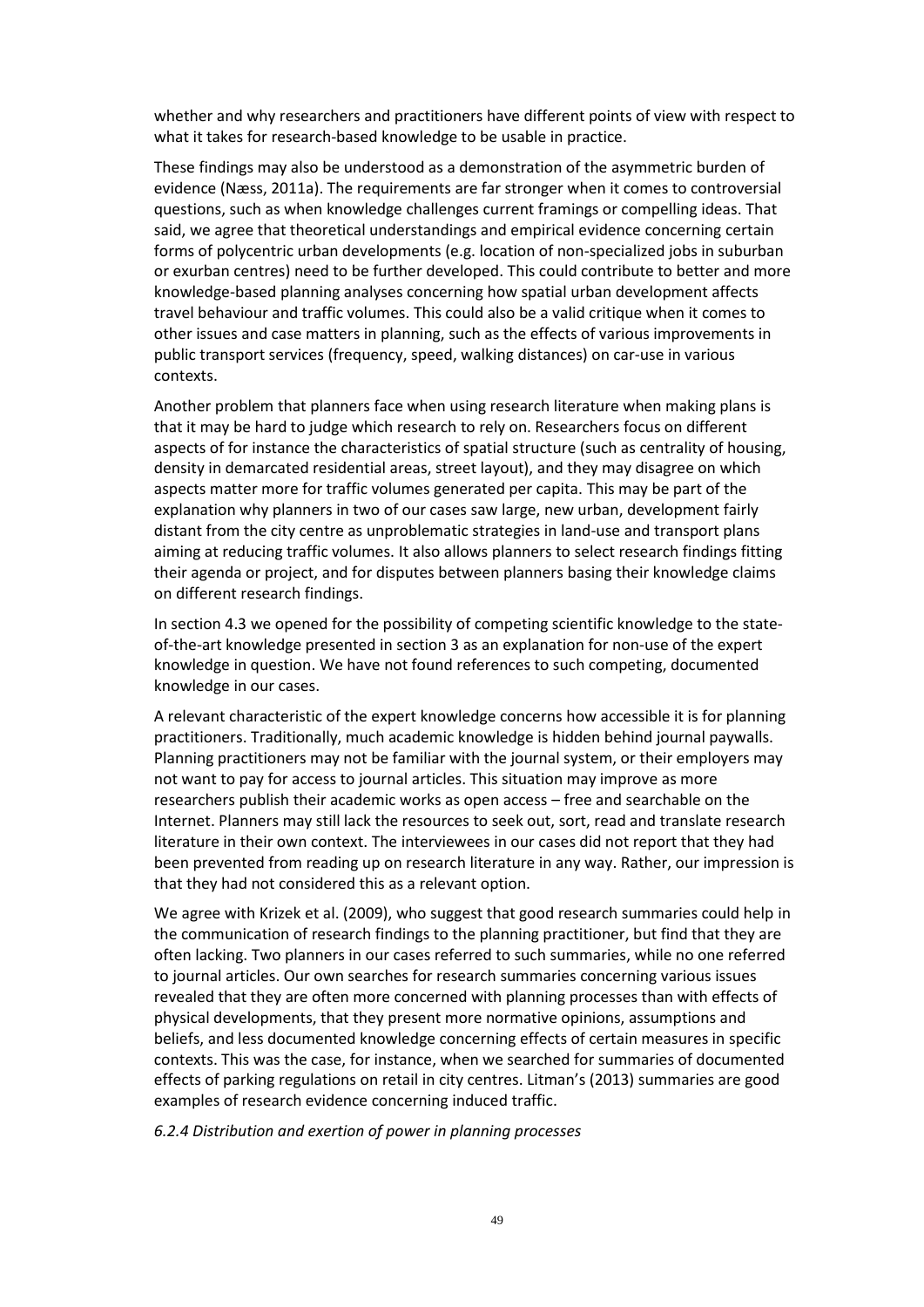As discussed in sections 1.3, 4.2 and 4.3, the distribution of power in planning processes, and how different actors exert the powers they possess, may strongly affect whether and how planners use relevant expert knowledge, which knowledge becomes influential, and hence the contents and goal achievement potential of plans. Our discussions on power in this article focus on these aspects.

Lukes' (2005) three dimensions of power are relevant when analysing planning processes. He orders power as: *direct power,* exercised in order to win in more or less open conflicts; *agenda-setting power,* exercised for affecting which issues are made prominent; and *structural power,* related to latent or not openly expressed conflicts, and which influence and shape perceptions, cognitions and preferences in such a way that actors accept their role in the existing order of things. We also find Bachrach and Baratz's (1962) definitions of five different ways of exerting power useful: *Coercion, influence, authority, force* and *manipulation*.

We did not find evidence of actors exerting direct power in open conflicts in ways affecting whether and how planners use the expert knowledge in question in our cases. Neither did we see examples of planners or others using expert knowledge as tools in order to win in open conflicts. This is partly explained by our cases being strategic planning processes, since they are led by and mainly involve public authorities. If studying zoning plan processes, we would probably have found clearer examples of open conflicts, knowledge battles and power-play between planning authorities and developers, as did Tennøy (2012) for instance when analysing four zoning plan processes. It is also partly explained by our focus on planners and their use of knowledge. We know for instance that the political right and left wings in Trondheim disagreed on re-introduction of the toll cordon. Since the left wing was in power, the right wing respected the authority of the left to make the decision. We assume that there had been some political power-play before the decision was made, but this was outside the scope of our research. On these terms, we did not find open conflicts concerning the planning proposals or which measures should be included in or excluded from the plans. In particular, we did not find planners exerting their powers as knowledge carriers opposing inclusion of traffic-increasing measures, and we did not find conflicts between different planners using knowledge as tools for convincing the other side. Planners and consultants used their influence as professionals and as knowledge carriers to explain in the impact assessments that the plans would not contribute to (Aarhus and Lund) or ensure (Trondheim) goal achievement. Planners presenting professional analyses in these ways can only to a certain degree be understood as actors exerting their power to win in open conflicts.

In strategic planning processes, as studied here, the exertion of agenda-setting power stands out. In planning terms, we can interpret this as exerting power to define main objectives. As discussed throughout the analyses, there are conflicting agendas in all three cases. In all cases, sustainable urban development and the need to curb traffic growth is one agenda, or objective. This is an important explanation as to why planning of land-use and transport systems developments is coordinated, and why traffic-reducing measures are included in the plans. In all cases, there are also other agendas or objectives, seemingly conflicting with the agenda concerning reducing traffic volumes and GHG emissions. This is an important part of the explanation as to how and why traffic-increasing measures are included in the plans.

Planners were important agenda-setters in all cases and in different ways. In Trondheim, they used the municipal transport plan to move traffic and environment higher up on the agenda by describing a grim future without certain decisions and actions (re-introducing the toll cordon, facilitating use of other modes of mobility than car, steering land-use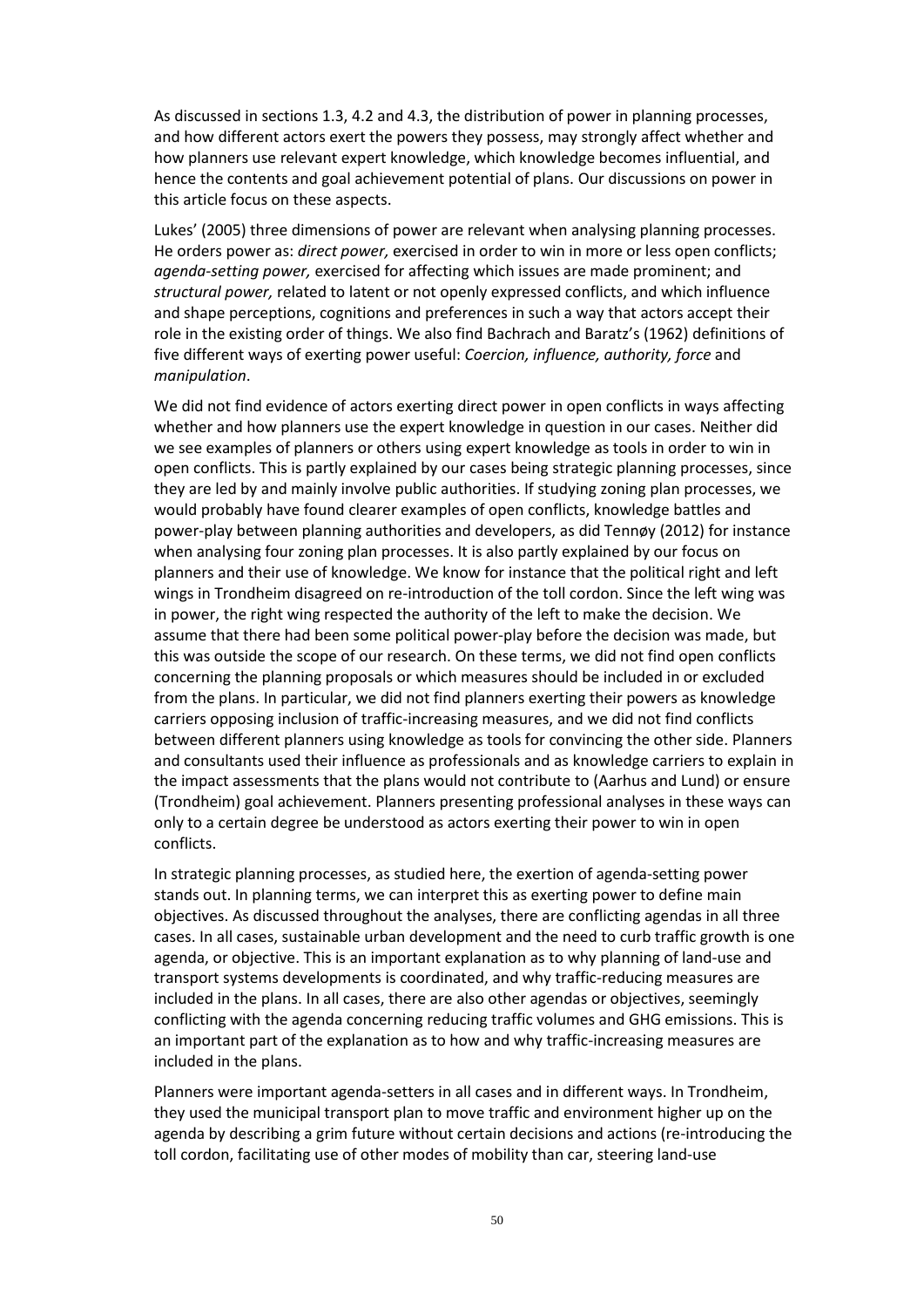developments towards densification). Political decision-makers in power strengthened this agenda by making and adopting the Trondheim Package. They made reducing or curbing traffic volumes in order to reduce GHG emissions an important agenda, but in a way where expansion of urban road capacity was a prerequisite. Planners made politicians aware that this could threaten the agenda concerning reducing traffic volumes, and hence paved the way for capacity reductions on other roads.

In Aarhus, one planner worked for several years to get light rail put on the planning agenda in the city, and succeeded (a forthcoming article in the same project presents the planner's own story about this project) partly because his agenda seemed to coincide with an emerging political agenda concerning reduction of GHG emissions from traffic in the growing city. Interestingly, through continuous dialogue with academic milieus, Aarhus planners became more aware of the traffic-increasing effects of new towns. In the revised plan, the most traffic-generating new towns are postponed to an undefined future. This could be understood as academics using their authority as knowledge carriers to affect the planning agenda.

In the Lund case, it seems that planners working for the planning authorities used their agenda-setting power the way it is normally used, that is by interpreting many of the objectives defined by political decision-makers and making a planning proposal. Making the plans (writing, drawing, calculating) could be understood as planners' strongest exertion of agenda-setting power.

Despite these examples of planners and decision-makers exerting power in defining agendas, we did not find examples of open conflicts concerning agenda-setting, or that actors strongly (stronger than one would expect) and openly exerted their power to render one agenda more prominent than another. This could be explained by Lukes' *structural power* being dominant. According to Powell and DiMaggio (1991), institutions influence human behaviour through rules, norms and cognitive structures. Actors take action through a logic of appropriateness based on what is accepted as norms and priorities in their institutional environment (March and Olsen, 1989). In planning processes, the Planning and Building Act defines the rules of the game. The actors involved have pre-defined understandings of the order of things, including who is in power over which decisions. In this system, planners are supposed to advise political decision-makers, but not openly oppose political signals or decisions. This can explain why Trondheim planners exercised selfcensorship concerning effects of road capacity expansions, and why Aarhus planners did not suggest stricter parking restrictions.

If planners experience decision-making bodies not really caring much about some of the objectives affected by the planned solutions, they may find it necessary not to align their proposals with these objectives. Planning theorists such as Lindblom (1959) have advised against elucidating solution alternatives and impact categories unlikely to be emphasized by the decision-makers. If the planners adhere to this way of thinking, it might appear rational to direct the search for solutions backed by sufficient power. Controversial solutions that might lead to delays in the decision-making process, or even set implementation of the plan at risk, are then likely to be ousted. This seems to have occurred in all three case cities. Our findings hence illustrate that power relations between planners and political decisionmakers may be important explanations when planners include traffic-increasing measures in plans.

This does not mean that planners can blame plans with low goal achievement potential on political decision-makers, or that planners' use and non-use of expert knowledge cannot or do not affect the content and goal achievement potential of plans. Planners are influential and have much room for manoeuvre in planning processes, as our case studies have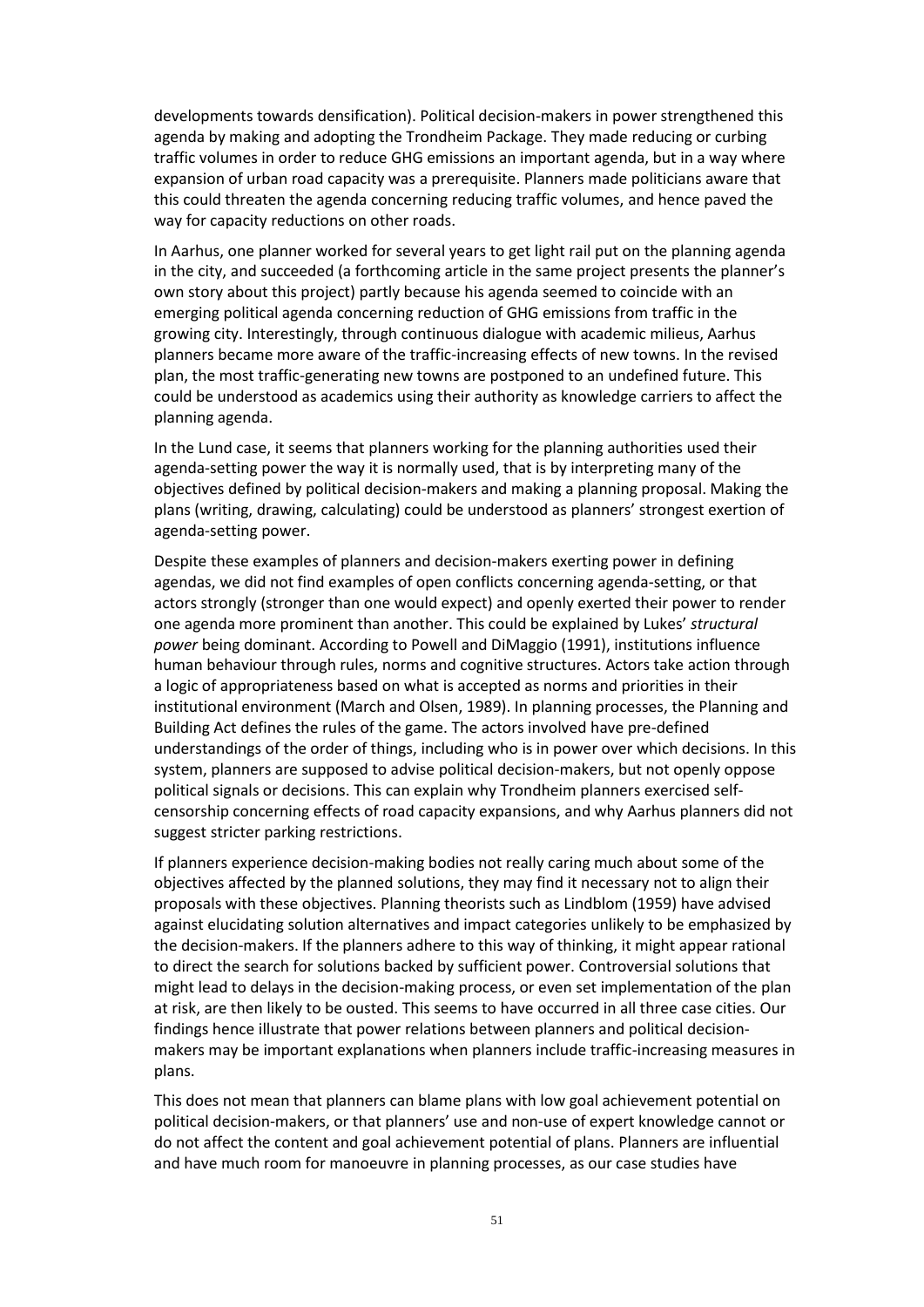demonstrated. There is also much unused space for planners exerting power in ways contributing to plans with higher goal achievement potential. The largest may be that planners use their powers and abilities as knowledge carriers and professionals to develop planning alternatives contributing to reduce traffic volumes, and at the same time to achieve other objectives high on the political agenda (enough housing, attractive cities, reduced local environmental problems, etc.).

## **6.3 What can be done to improve the goal achievement potential of plans?**

What, then, would be necessary to improve the goal achievement potential of plans? When focusing on planners' use and non-use of expert knowledge when making plans, within the framework of existing legislations we develop answers focusing on what planning practitioners and planning researchers can do differently from today. The practitioners are the ones using or not using expert knowledge when making plans with high or low goal achievement potential, while the researchers are the ones produce and disseminating the expert knowledge (as defined here). Our answers are interrelated and partly overlapping.

## *6.3.1 What planning practitioners and the planning profession can do*

As far as planning practitioners are concerned, their producing plans with higher goal achievement potential with respect to reduced urban traffic volumes would require, *first*, that they make this a more prominent objective throughout the plan-making process. The planners need to approach planning processes confident that their plans will contribute to reducing traffic volumes. They also need to get this objective high up on the agenda among the planners involved and among the political decision-makers who may be required to make unpopular decisions. If not, the chances are high that the objective is ousted by other objectives during the planning and decision-making process, and that the process produces a plan with low goal-achievement potential.

*Second*, planners need to make a real effort towards finding ways of solving challenging planning problems and of meeting seemingly conflicting objectives in ways contributing to reducing transport demands and traffic volumes. Doing so requires that planners meet this task through innovative thinking, curiosity and hard work. Reducing traffic volumes, improving transport quality, facilitating city growth, and developing a more attractive city are not necessarily conflicting objectives. The expert knowledge in question offers ways of meeting all these objectives simultaneously. Rather than relying on undocumented knowledge and previous experience, if planners turn to the expert knowledge in question their chances of finding innovative ways of solving new and challenging planning problems would probably increase substantially, and allow them to develop planning alternatives meeting different objectives without compromising reduced traffic volumes and more sustainable urban mobility. Our cases demonstrated that planners do not necessarily do these things. Our *third* point is therefore that planners need to turn more actively to documented and research-based knowledge when struggling with difficult planning problems and seemingly conflicting objectives.

*Fourth*, this, too, means that planning practitioners need to be more critical of their own plans and ideas, as well as of their tacit and embedded knowledge. As discussed above, the ways planners gain knowledge through their community of practice can result in misinterpretation, over-simplification, and for confusion between undocumented knowledge and research-based knowledge. This problem can be reduced if planners are aware of it and act to ensure that they lean on well-founded knowledge claims when making plans and analyses.

This takes us to our *fifth* point; namely, that planning practitioners need: to present clearer descriptions of the understandings of cause–effect relations on which they build their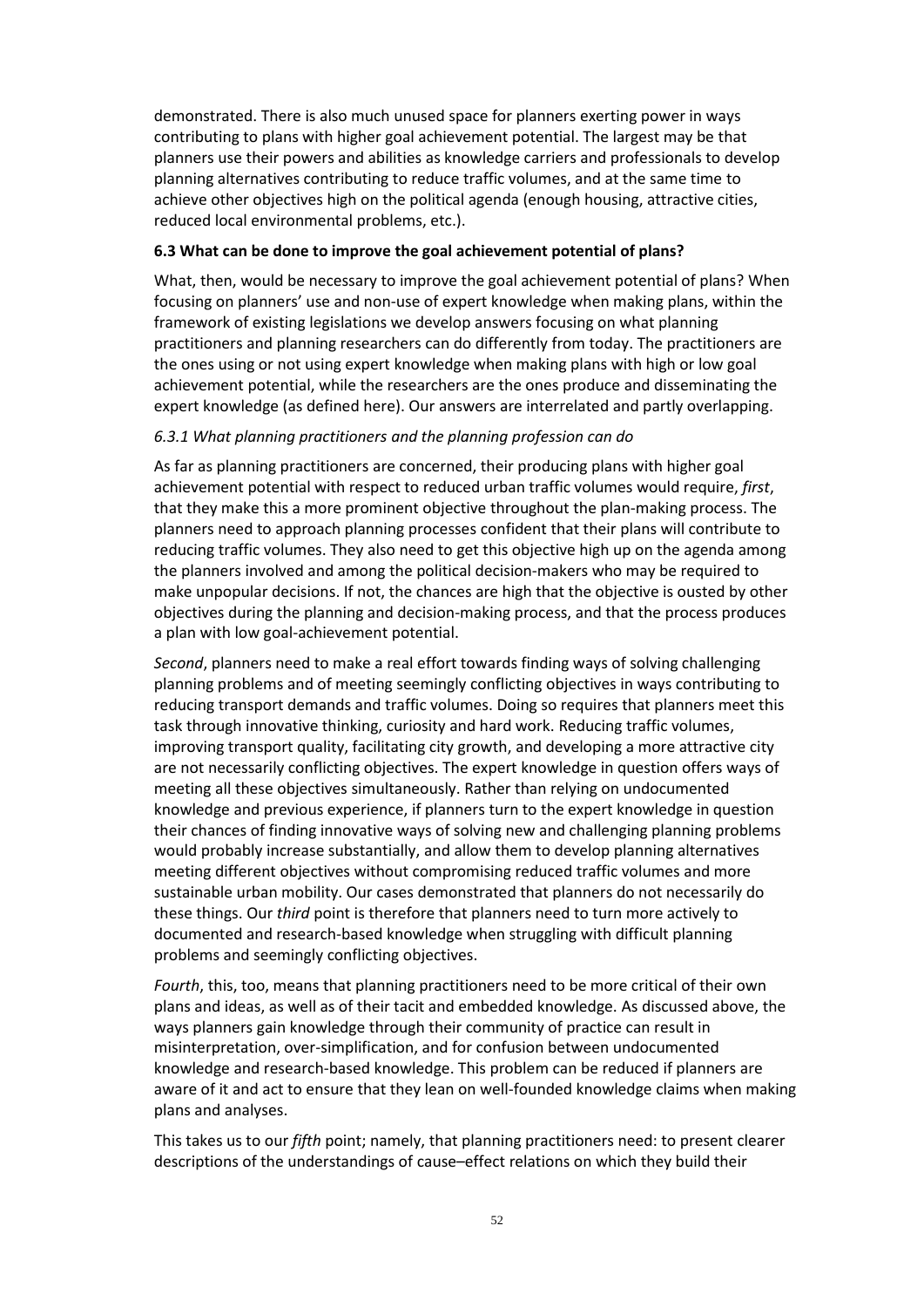analyses and planning proposals; to give references for their knowledge claims; and to present empirical evidence where available. This would call for clear thinking and allow for critical reflections and discussions, which could then open for innovation leading to plans with higher goal achievement potential. It would also require planners to read up on the relevant literature and be more capable of distinguishing between valid and less valid knowledge.

This calls for a *sixth* change; namely, how planning practitioners understand and exercise their role and power as knowledge carriers and decision-makers' main advisors. We suggested above that planners do not fully use the power they have to set new agendas, that is, in their capacity to develop planning alternatives contributing to reduce traffic volumes, and at the same time achieving other objectives given priority. If they instead exercise self-censorship of the knowledge they possess, disregard vital knowledge opposing compelling ideas or do not seek updated knowledge on unfamiliar case matters, they do not contribute to enlightenment of fellow planners and decision-makers with respect to the consequences of decisions or to alternative ways of solving problems. How they actually can and do act, relates to the properties of the planners themselves. This has to do with how competent, skilled and experienced they are in regard to the challenges and case matters at hand, and how determined and curious they are about finding good ways of solving challenging problems contributing to reducing traffic volumes. It also depends on the context they operate in, such as whether decision-makers are willing to listen to planners' advice, and whether their planning community is open to innovative thinking and new ideas.

Changes in how planning practitioners operate are not just a task for the individual planner, they are also to a high degree a responsibility of the planning profession. The challenges described above call for the planning community seriously to discuss their practice and to reflect on changes that could contribute to making the profession, as well as the individual planner, better able to develop land-use and transport strategies contributing to more sustainable urban development. We do not discuss this at any length here, but just suggest some relevant issues. One is the education of planners. This concerns whether and how they are trained in strategic land-use and transport planning. It is also about whether and how they are trained to seek out research-based knowledge, to state the cause–effect relations underpinning their knowledge claims, planning proposals and recommendations, and to make references to research-based knowledge in plans and analyses. Another issue concerns post-university courses and continuing professional training. The Scandinavian countries have no organisation resembling for instance the UK Royal Town Planning Institute (RTPI), which offers membership to accredited planners and courses qualifying for membership. The situation is the same in Denmark and Sweden. The findings in this study indicate that the Scandinavian countries could benefit from an organisation resembling the UK Royal Town Planning Institute, which organises and trains planners and sets the standards for what is required by someone denoting themselves as planners.

## *6.3.2 What planning researchers can do*

When discussing what can be done to improve the goal achievement potential of plans, focusing on planners' use and non-use of expert knowledge, we also need to discuss how researchers producing this expert knowledge can contribute. Our discussion is based on findings concerning how planners gain knowledge, how it is introduced in planning processes, how and why planners use or ignore such knowledge when making plans, and how it all affects the content and goal achievement potential of plans.

One issue is the kinds of knowledge planning research produces. As discussed in the Introduction, several authors claim that planning research has not given much attention to what we have termed expert knowledge – substantive evidence concerning how cities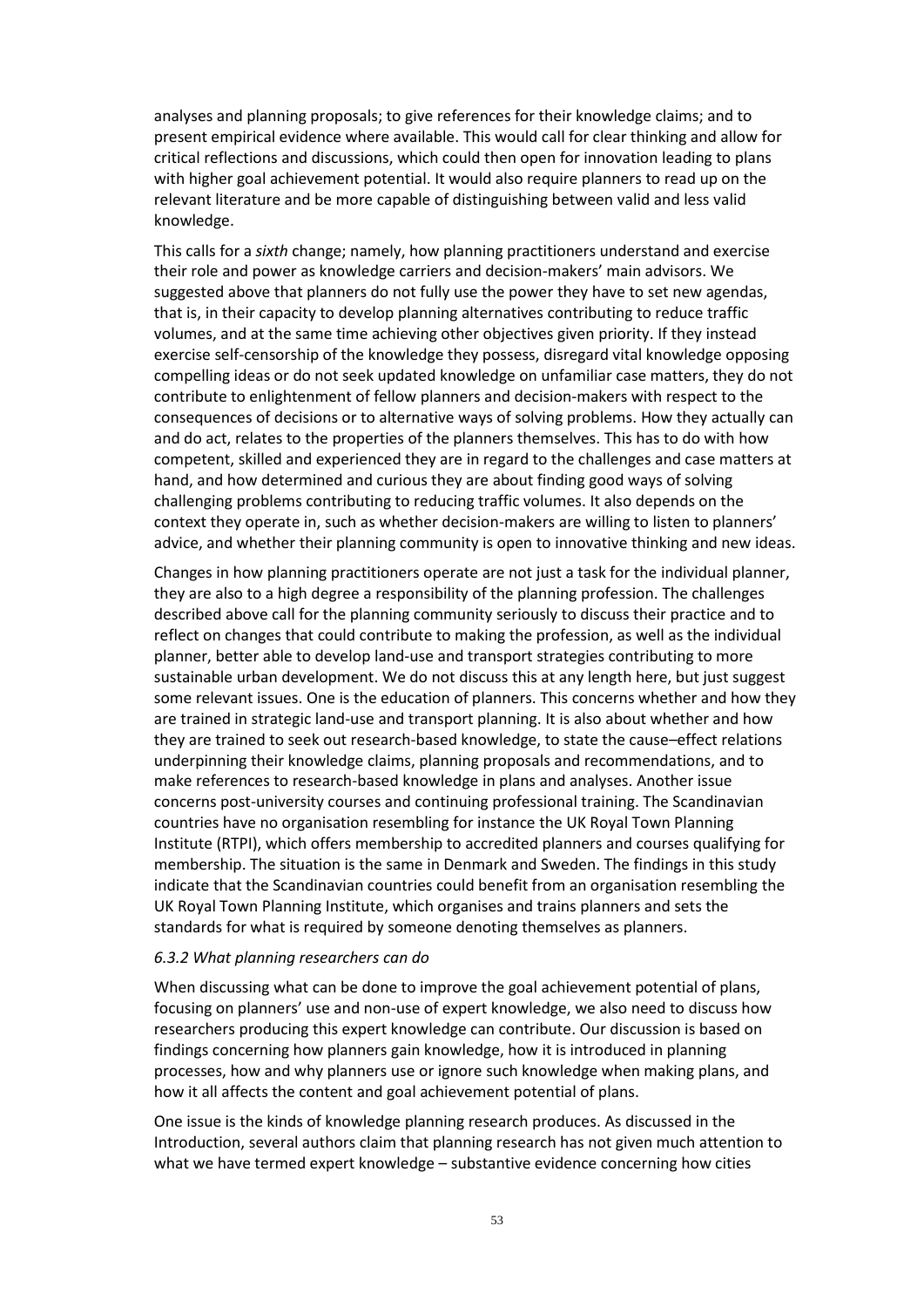function. As a consequence, planners aiming at making their plans and analyses more knowledge-based may not find research-based knowledge valid in the concrete context concerning the case matters they struggle with. Based on our own experience when making planning analyses of various issues for cities of varying size, we know that relevant researchbased knowledge can be hard to find. Often, we need to rely on knowledge that may not be valid in the concrete context. One task for planning research is hence to produce evidence concerning the effects of different kinds of development on traffic volumes, attractiveness, transport quality, etc., and thus contribute to strengthening the expert knowledge planners need to make plans with high goal achievement potential.

Another issue is how researchers disseminate and communicate the knowledge they possess and produce to planning practice. We have learned that planners gain knowledge through their community of practice, that knowledge is brought into planning processes mainly as embedded in the planners, and that planners use the expert knowledge subconsciously when making plans. They do not turn to journal articles for help in solving their planning problems. How, then, can researchers communicate knowledge into planning practice? Our case studies point out some suggestions. Researchers can contribute with relevant articles in popular science journals, and in seminars, conferences and courses directed towards practitioners. Researchers can contribute in on-going planning debates, through accepting invitations to workshops and meetings discussing these issues, in public discussions in papers and open meetings, and by involving themselves in concrete planning processes and analyses (this is probably more relevant for researchers working at research institutes taking this on as commissioned work than for university researchers).

How research-based knowledge is presented is crucial for its usability by planning practitioners. Summaries of research-based knowledge concerning specific topics (effects of land-use and transport systems development on traffic volumes in various contexts, measures affecting the vitality and viability of city centres, etc.) could be a way of increasing planning practitioners' knowledge of state-of-the-art expert knowledge in various fields. This requires that researchers take time to producing them while making sure they are useful and usable for to planning practitioners (for instance by involving practitioners in developing, improving and disseminating them). This requires that the summaries are relevant for planning practice, that the scientific quality is good (for instance that there are full references for all knowledge claims), and that the knowledge is presented in ways that are easy to refer to and to translate into concrete contexts by planners. Researchers and public authorities would often need to promote such summaries if they are to be used in planning practice.

This would require planning researchers to be more questioning about what kinds of knowledge planning practice needs, and how planning practitioners assess and use the knowledge produced by academics. Researchers could more actively and empirically seek to figure out how and why planners produce plans with low goal achievement potential, and how useful for plan-making planners find research-based knowledge. This might involve deep studies of the fine-grained processes through which plans are made, as this paper attempts to do, and/or direct dialogue with planning practice concerning their knowledge needs. Such studies and dialogues could affect research agendas by revealing knowledge needs as well as perceived or real shortcomings of the knowledge that research could contribute to improving. It could also contribute with new insights concerning what planning practice requires with respect to the quality of the research-based knowledge if it is to be usable. This might inspire some researchers to change their research and dissemination strategies in ways that provided planning practice with more useful and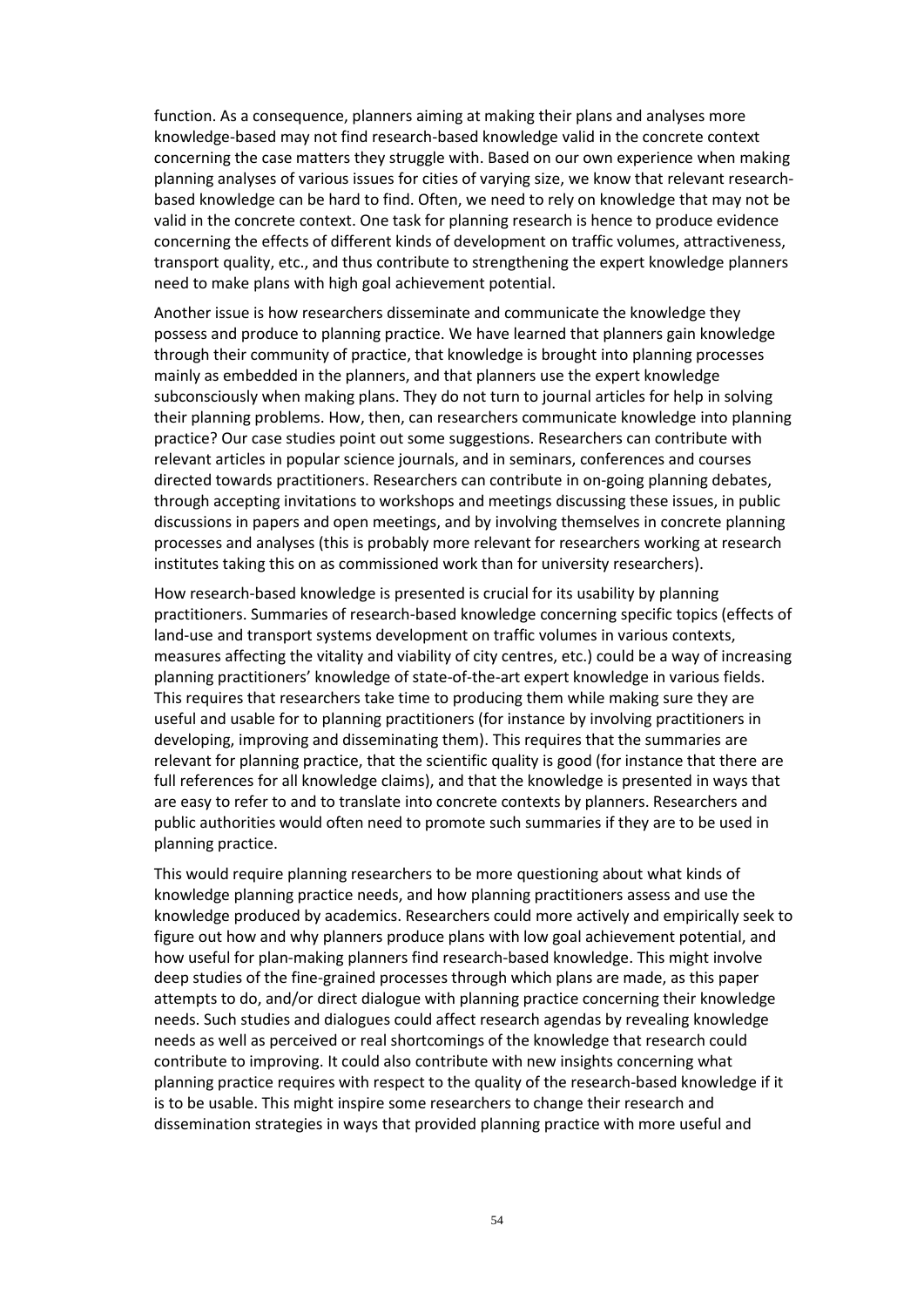usable knowledge. This in turn would be helpful to planners in producing more knowledgebased analyses and plans with higher goal achievement potential.

Owens (2005: 290-291) warns that researchers should not necessarily adjust their research to practice, since *"the research that seems least useful, indeed even threatening, in the short term might contribute most to substantial longer term change"*. We agree, but find that planning research should contribute to knowledge and theories *in*, *of*, as well as *about* planning (Faludi, 1973; Friedmann, 2003), where knowledge *in* planning concerns the substantive objects of planning. For instance, this could be how land-use and transport system development affects traffic volumes.

## **7. Conclusions**

In this paper we have investigated how planners' use and non-use of expert knowledge in plan-making affect the content and goal-achievement potential of the plans. In addition, we have examined what can be done to improve the latter. Our analysis rests on three basic assumptions. One is that changes in the physical environment affect aggregate-scale human behaviour in relatively predictable ways. The second is that there can and does exist research-based expert knowledge concerning these interrelations. The third is that research-based expert knowledge and skilled planners applying this knowledge when making plans are important prerequisites for producing plans with high goal achievement potential.

We developed theoretical hypotheses and explanations concerning how and why planners' use and non-use of expert knowledge when making plans affect the goal-achievement potential of plans, and examined these through empirical case studies of three strategic land-use and transport planning processes. The expert knowledge in question in this work was theoretical and empirical knowledge regarding how changes of land-use and transport systems tend to affect travel behaviour and traffic volumes.

We found that whether or not planners use the expert knowledge in question when making plans – and, if they do, how they use it – indeed affects the goal achievement potential of the plans they produce. This expert knowledge is a main basis for the knowing and acting of many planners. It affects their framing of problems, as well as which measures they consider and give priority to, in ways being fundamental for coordination of land-use and transport planning and for inclusion of traffic-reducing measures. The planners also use this expert knowledge to explain cause–effect relations and as arguments why some strategies and measures increase goal achievement potentials, while others do not. We found that non-use of the expert knowledge in question was an important part of the explanation as to how and why measures reducing goal achievement potential were included in the plans. When competing objectives, understanding or ideas seemingly call for traffic-increasing measures, the planners did not use the expert knowledge in question to explain that this reduced the goal achievement potential of plans nor to find alternatives that would improve it. Some planners did not know state-of-the-art knowledge in this field well, or they relied on obsolete planning paradigms and planning myths. Some planners choose to disregard this knowledge when it opposes a compelling planning idea. Others exercise self-censorship and choose not to bring the knowledge into planning processes because they believe they cannot persuade the political decision-makers to include or exclude certain measures and strategies.

In the discussion section, we explored explanations relating to how planners gain knowledge, how they use it, its characteristics and the distribution and exertion of power in planning processes. We found that the ways planners gain knowledge might explain the confusion of valid with less valid knowledge. Furthermore, the often subconscious ways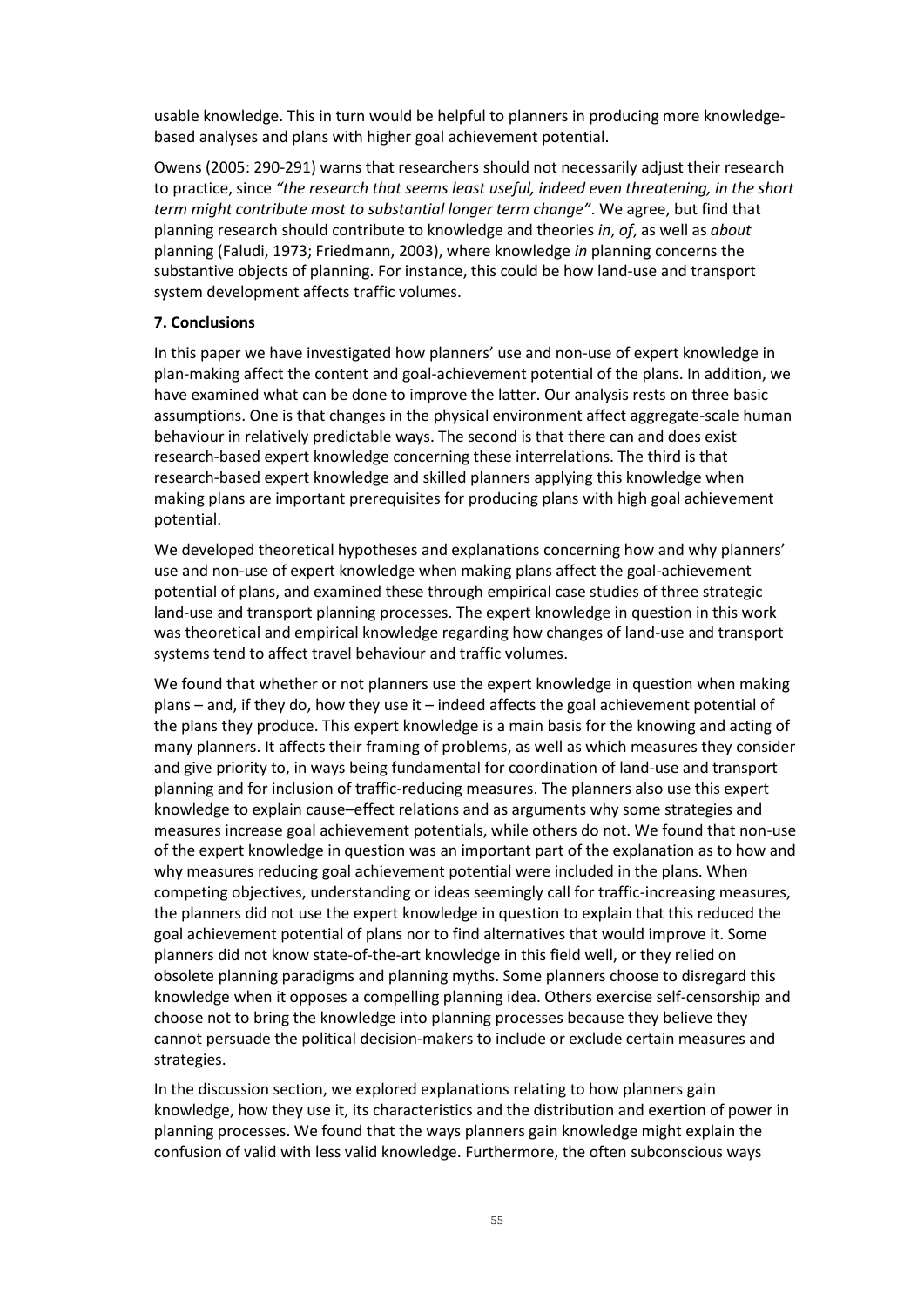planners use knowledge when making plans, together with a culture in which they are not required to clearly state the cause–effect relations on which they build their analyses and plans, or to present references for their knowledge claims, are parts of the explanation why they produce plans with low goal achievement potential. We also found that properties of the knowledge might make it less accessible and usable in planning practice. Lastly, we found in particular that the structural power in planning processes is part of the explanation as to why planners sometimes exercise self-censorship and do not share their expert knowledge with political decision-makers and others in planning processes.

Based on these findings, we discussed what planning practitioners and planning researchers can do to contribute to a higher goal achievement potential of future plans. We argued that planners would need to make reduction of traffic volumes an even more prominent objective, and strive to find ways of solving challenging planning problems that safeguarded this. This requires them to be more critical of their own tacit knowledge, and to turn more actively to research-based knowledge. Planning researchers would need to strive towards producing the kind of expert knowledge planners need in order to make plans with higher goal achievement potential, and to present it in places where practitioners find themselves and in ways that are useful and usable for them.

The case studies in this paper were strategic land-use and transport planning processes aiming at reducing urban traffic volumes and transport-related GHG emissions. For several reasons we find this issue highly relevant and interesting when discussing the effects of planners' use and non-use of expert knowledge. Reducing traffic volumes and GHG emissions from transport come high on the agenda in many cities and countries. Developing land-use and transport systems in directions contributing to this is a complex problem, and planners need to use research-based expert knowledge in order to solve it in ways that contribute to goal-achievement. Achieving this also requires fundamental changes in framing and practice, which sometimes cause clashes of knowledge in the planning processes. Finally, processes concerning strategic and integrated land-use and transport development are fairly complex too, with many actors promoting different objectives and kinds of knowledge. Together, this creates situations where the use and influence of research-based expert knowledge are not necessarily obvious, and therefore are interesting cases when investigating how planners' use and non-use of expert knowledge affect goal achievement potentials of plans.

One may find, however, that many of the mechanisms discussed here are relevant also when studying the use and influence of research-based knowledge in planning processes concerning other complex issues, where other types of expert knowledge are more relevant, and maybe even within other sectors and professions. Hence, we believe the analyses and findings may be relevant beyond strategic land-use and transport planning. Furthermore, we believe that the research and results may be relevant for other countries and cities with similar challenges and planning systems as the three Scandinavian cities studied here.

In empirically investigating the issues in three overall planning processes, this article contributes with new empirical insights on the use and non-use of expert knowledge in planning, and on how it influences the content and goal achievement potential of plans. The research also contributes to our understanding how, exactly, planners use expert knowledge when making plans, and how it is brought into plan-making processes. Furthermore, the research adds to the theoretical and empirical understanding of how counter-productive measures with respect to stated objectives are included in plans. This concerns among other things an enrichment of our understanding of the fine-grained processes through which planning processes arrive at the strategies and measures included in plans, and how expert knowledge is disregarded or ousted when it does not fit current agendas or tempting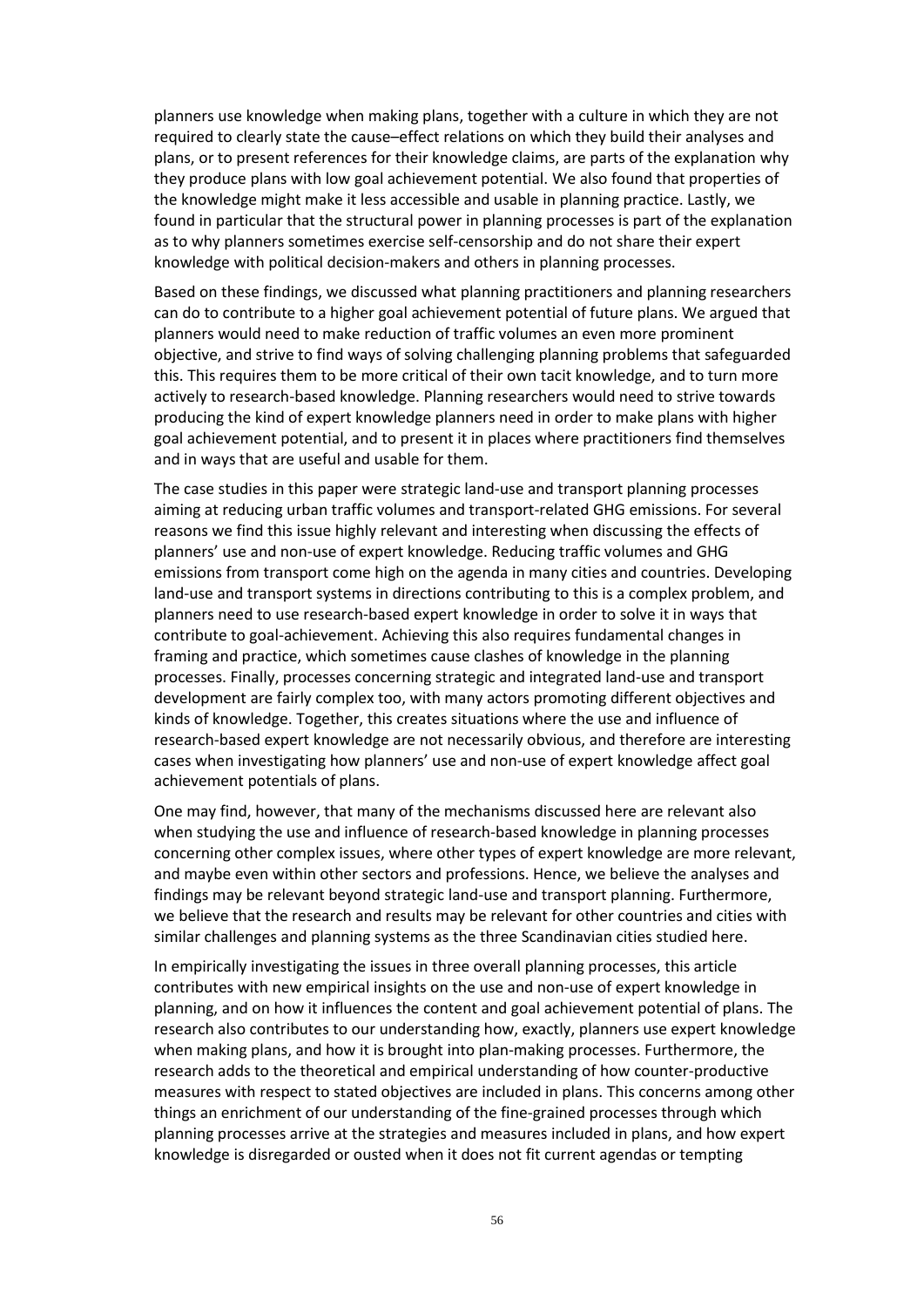projects. Finally, the paper contributes with recommendations concerning what planning practitioners and planning researchers can do to improve the goal achievement potential of plans. Our hope is that this research has produced knowledge that will enable future planning and policy-making to be successful in steering land-use and transport developments towards more sustainable mobility patterns, given here as reduced urban road traffic volumes. We also hope that the research will inspire other researchers to explore the issue further.

### **Acknowledgments**:

The research on which this article is based was funded by the Swedish Innovation Agency VINNOVA, within the project *Innovation for sustainable public transport in Nordic Regions. Integrated planning, political processes, institutional changes*. The authors want to thank project team members Robert Hrejla, Tim Richardson, Frode Longva and Tomas Svensson, as well as anonymous referees of Progress in Planning, for valuable comments on previous versions of the article.

### **References**

- Allmendinger, P. (2002). Towards a Post-Positivist Typology of Planning Theory. *Planning Theory*, 1(1), 77-99.
- Amara, N., Ouimet, M. & Landry, R. (2004). New evidence on instrumental, conceptual, and symbolic utilization of university research in government agencies*. Science Communication*, *26*(2), 75-106.
- Bachrach, P. & Baratz, M.S. (1962). The two faces of power. *American Political Science Review, 56,* 941-952.
- Banfield, E. C. (1959). Ends and Means in Planning. *International Social Science Journal*, *6* (3), 361-368.
- Banister, D. (2005). *Unsustainable Transport. City Transport in the new century.* London and New York: Routledge.
- Banister, D. (2008). The sustainable mobility paradigm. *Transport Policy, 15*, 73 80.
- Banister, D. (2011). [Cities, mobility and climate change.](http://dx.doi.org/10.1016/j.jtrangeo.2011.03.009) *Journal of Transport Geography*, *19*(6), 1538-1546.
- Banister, D. (2012). Assessing the reality Transport and land use planning to achieve sustainability. *The Journal of transport and land use,* 5 (3), 1-14.
- Batty, M. (2006). *Complexity, Prediction, and Planning.* Presentation at the AESOP 3rd Meeting of the Thematic Group on Complexity Cardiff, May 5th-6th, 2006.
- Bergene, A. C. (2007). Towards a Critical Realist Comparative Methodology. Contextsensitive Theoretical Comparison. *Journal of Critical Realism, 6* (1), 5-27.
- Bhaskar, R. (2008). A Realist Theory of Science. 2<sup>nd</sup> edition. Hassocks: Harvester Press.
- Bhaskar, R. (1989). *The Possibility of Naturalism. A Philosophical critique of the*  Contemporary Human Sciences. 2<sup>nd</sup> edition. New York, London, Toronto, Sydney, Tokyo: Harvester Wheatsheaf.
- Bhat, C.R. & Guo, J.Y (2007). A Comprehensive Analysis of Built Environment Characteristics on Household Residential Choice and Auto Ownership Levels. *Transportation Research B*, *41* (5), 506-526.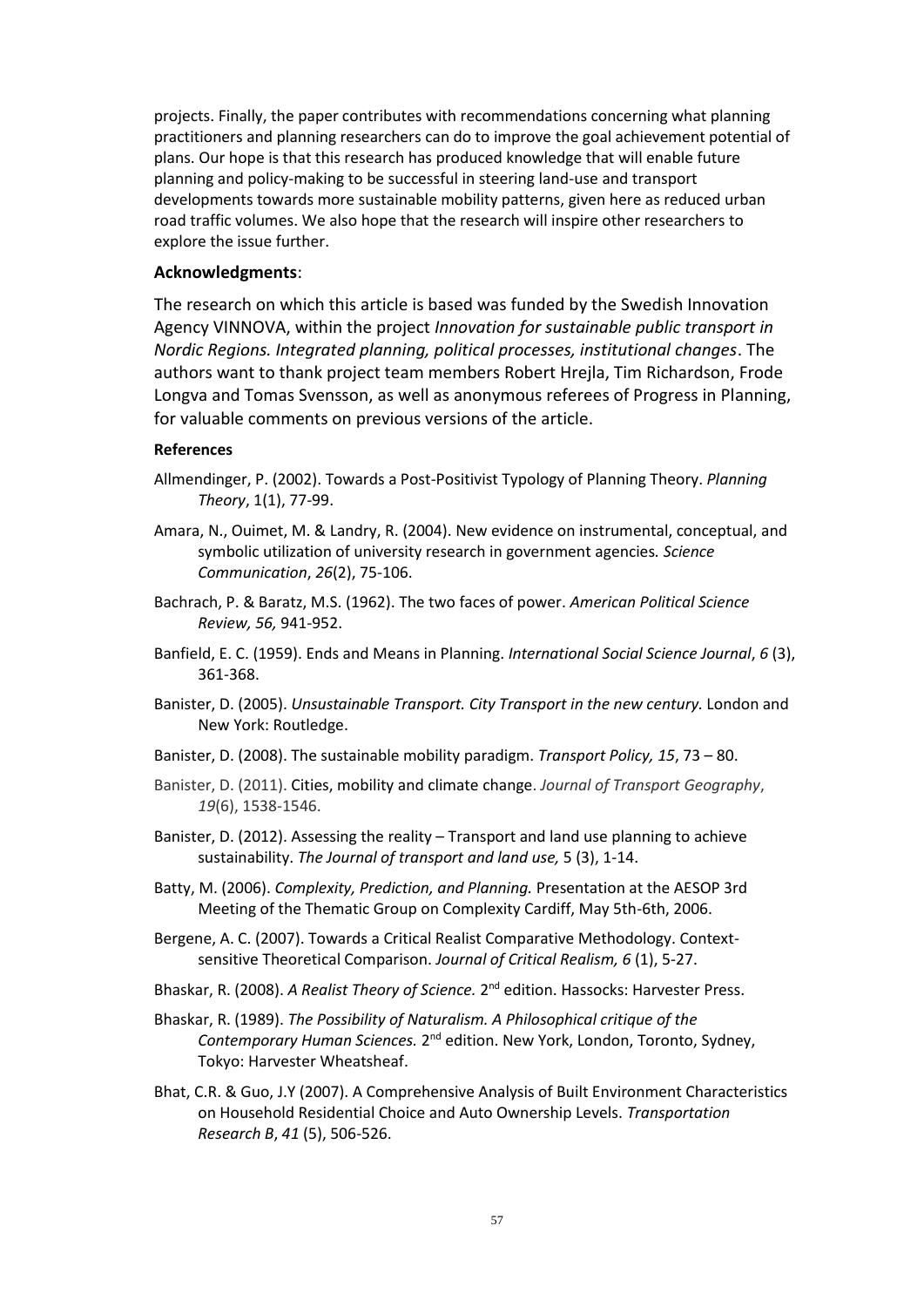- Boarnet, M & Crane, R. (2001). *Travel by design: The influence of urban form on travel behaviour.* Oxford: Oxford University Press.
- Brownstone, D. & Golob, T.F. (2009). The Impact of Residential Density on Vehicle Usage and Energy Consumption. *Journal of Urban Economics*, *65*, 91-98.
- Byrne, D. (2003). Complexity theory and planning theory: a necessary encounter. *Planning Theory, 2* (3), 171-178.
- Cairns, S., Hass-Klau, C. & Goodwin, P. (1998). *Traffic impact of highway capacity reductions: assessments of the evidence*. London: Landor publishing.
- Campbell, S. & Fainstein, S. (Eds.) (2003). *Readings in Planning Theory.* Second edition. Oxford: Blackwell.
- Cao, X., Mokhtarian, P.L. & Handy, S.L (2009). Examining the impacts of residential selfselection on travel behaviour. A focus on empirical findings. *Transport reviews, 29*, 359-395.
- Cervero, R. (2003). Road Expansion, Urban Growth, and Induced Travel: A Path Analysis. *Journal of American Planning Association*, *69* (2), 145-163.
- Christensen, L.T., Morsing, M. & Thyssen, O. (2013). CSR as aspirational talk. *Organization*, *20* (3), 372–393.
- COWI (2008). *Miljøvurdering af Kommuneplanforslag (Environmental Impact Assessment of the Master Plan).* Aarhus.
- Crane, R. & Chatman, D.G. (2003). Traffic and sprawl: Evidence from U.S. commuting, 1985- 1997. *Planning and Markets, 6*, 14-22.
- Danermark, B., Ekström, M. Jakobsen, L. & Karlsson, J.C. (2002). *Explaining Society. Critical realism in the social sciences.* Routledge: London and New York.
- Davoudi, S. (2006). Evidence-Based Planning. Rhetoric and Reality. *disP, 165* (2), 14-24.
- Downs, A. (1962). The law of peak-hour expressway congestion. *Traffic Quarterly*, *16* (3), 393-409.
- Dreyfus, H. & Dreyfus, S. (1986). *Mind over Machine: The Power of Human Intuition and Expertise in the Era of the Computer.* New York: Free Press.
- European Commission (2011). *White Paper – Roadmap to a Single European Transport Area – Towards a competitive and resource efficient transport system*. COM/2011/0144 final. Brussels.
- European Environment Agency (2001). *TERM 2001. Indicators tracking transport and environment integration in the European Union.* Environmental Issue report No 23.
- European Environment Agency (2007). *Transport and environment: on the way to a new common transport policy.* Term 2006: indicators tracking transport and environment in the European Union, EEA Report No 1/2007.
- European Environment Agency (2013). *A closer look at urban transport – TERM 2013: transport indicators tracking progress towards environmental targets in Europe.* Copenhagen.
- European Environment Agency (2014). *Total Greenhouse gas (GHG) emissions trends and projections (CSI 010/CLIM 050)* – Assessment published November 2014. Downloaded 10.04.2015.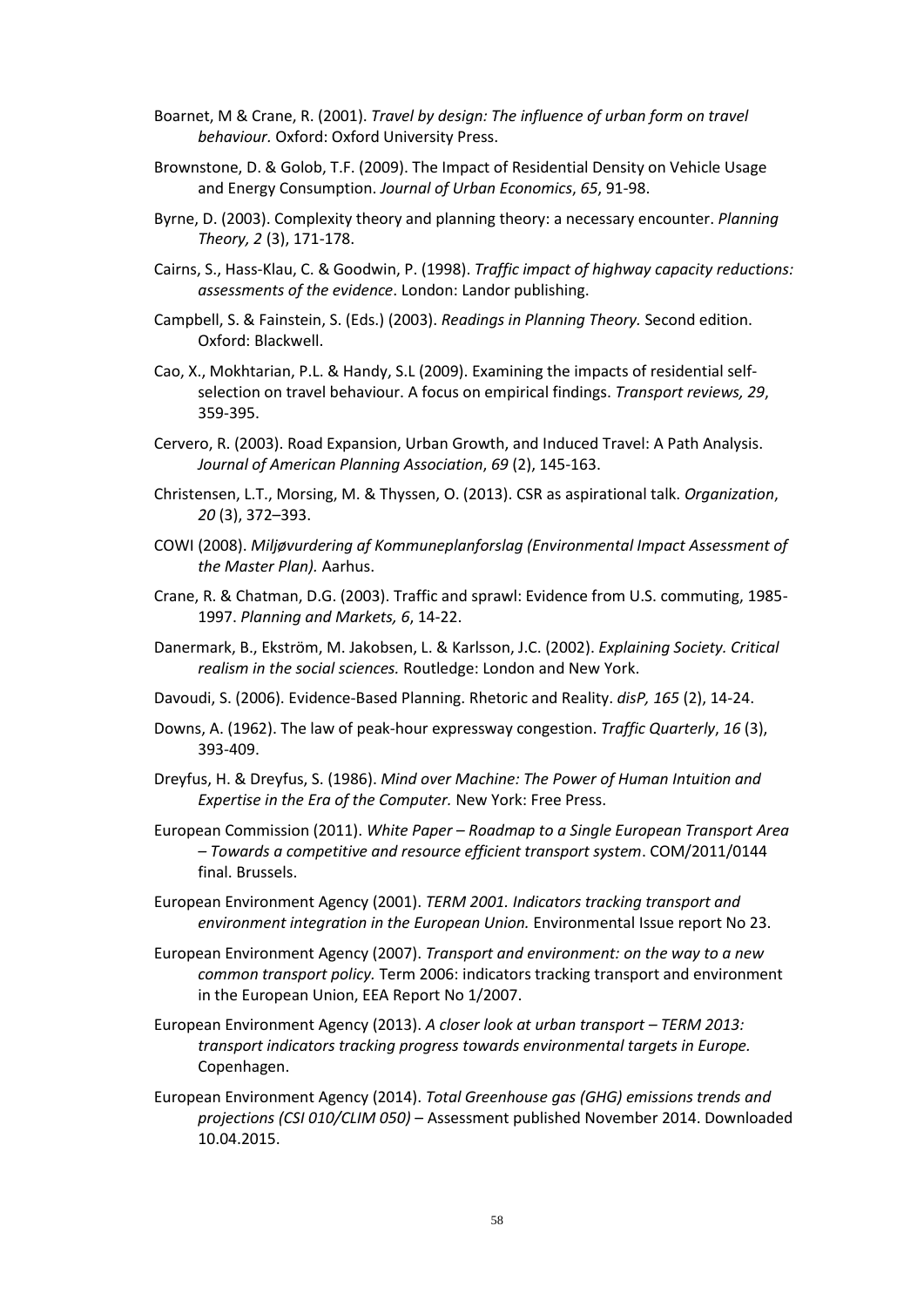- Ewing, R. & Cervero, R. (2010). Travel and the built environment. *Journal of the American Planning Association*, *76,* 265-294.
- Faludi, A. (1973). What is planning theory? In Faludi, A. (ed.) *A reader in planning theory.*  Oxford, New York, Toronto: Sydney.Pergamon Press.
- Fearnley, N. & Bekken, T. (2005). *Literature study of dynamics in transport demand.* TØI report 802/2005. Oslo: Institute of Transport Economics.
- Fischer, F. & Forester, J. (1993). Editors' Introduction. In Fischer, F. & Forester, J. (Eds.) *The argumentative Turn in Policy Analysis and Planning.* London: UCL Press Ltd.
- Flyvbjerg, B. (1998). *Rationality and power. Democracy in Practice.* Chicago and London: The University of Chicago Press.
- Flyvbjerg, B. (2001). *Making Social Science matter. Why social inquiry fails and how it can succeed again.* Cambridge: Cambridge University Press.
- Flyvbjerg, B. (2004). Phronetic Planning Research: Theoretical and Methodological Reflections. *Planning Theory and Practice*, *5* (3), 283-306.
- Flyvbjerg, B., Holm, M. S. & Buhl, S. (2002). Underestimating Costs in Public Works Projects. Error or Lie? *Journal of the American Planning Association, 68* (3), 279 – 295.
- Friedmann, J. (1987). *Planning in the Public Domain: From Knowledge to Action.* New Jersey: Princeton University Press.
- Forester, J. (1989). *Planning in the Face of Power*. Berkley and Los Angeles: University of California Press.
- Friedmann, J. (2003). Why do planning theory? *Planning theory, 2*(7), 7-10.
- Furu, L.E. (2010): *Hvor kom veksten i Akershus 2000-2010?* (Where did the growth in Akershus come in 2000 - 2010?). Asker: Asplan Viak.
- Giuliano, G. & Small, K.A. (1993). Is the journey to work explained by urban structure? *Urban Studies*, *30*, 1485-1500.
- Goodwin, P.B. (1996). Empirical evidence on induced traffic. *Transportation*, 23, 35-54.
- Gordon, P. & Richardson, H.W. (1989). Gasoline consumption and cities: A reply. *Journal of the American Planning Association, 55*, 342-346.
- Hajer, M. (1995) *The politics of environmental discourse. Ecological Modernization and the Policy Process.* Oxford: Oxford University Press.
- Hartoft-Nielsen, P. (2001a). *Boliglokalisering og transportadfærd (Residential location and travel behaviour).* Hørsholm: Danish Forest and Landscape Research Institute.
- Hartoft-Nielsen, P. (2001b). Arbejdspladslokalisering og transportadfærd *(Workplace location and travel behaviour).* Hørsholm: Danish Forest and Landscape Research Institute.
- Healey, P. (1992). Planning through debate. The communicative turn in planning theory. *Transport Planning Review, 63* (2), 143-162.
- Healey, P. (1997). *Collaborative Planning. Shaping Places in Fragmented Societies.* Houndmills, London: Macmillan.
- Healey, P. (2009). In Search of the "Strategic" in Spatial Strategy Making. *Planning Theory & Practice, 10* (4), 439-457.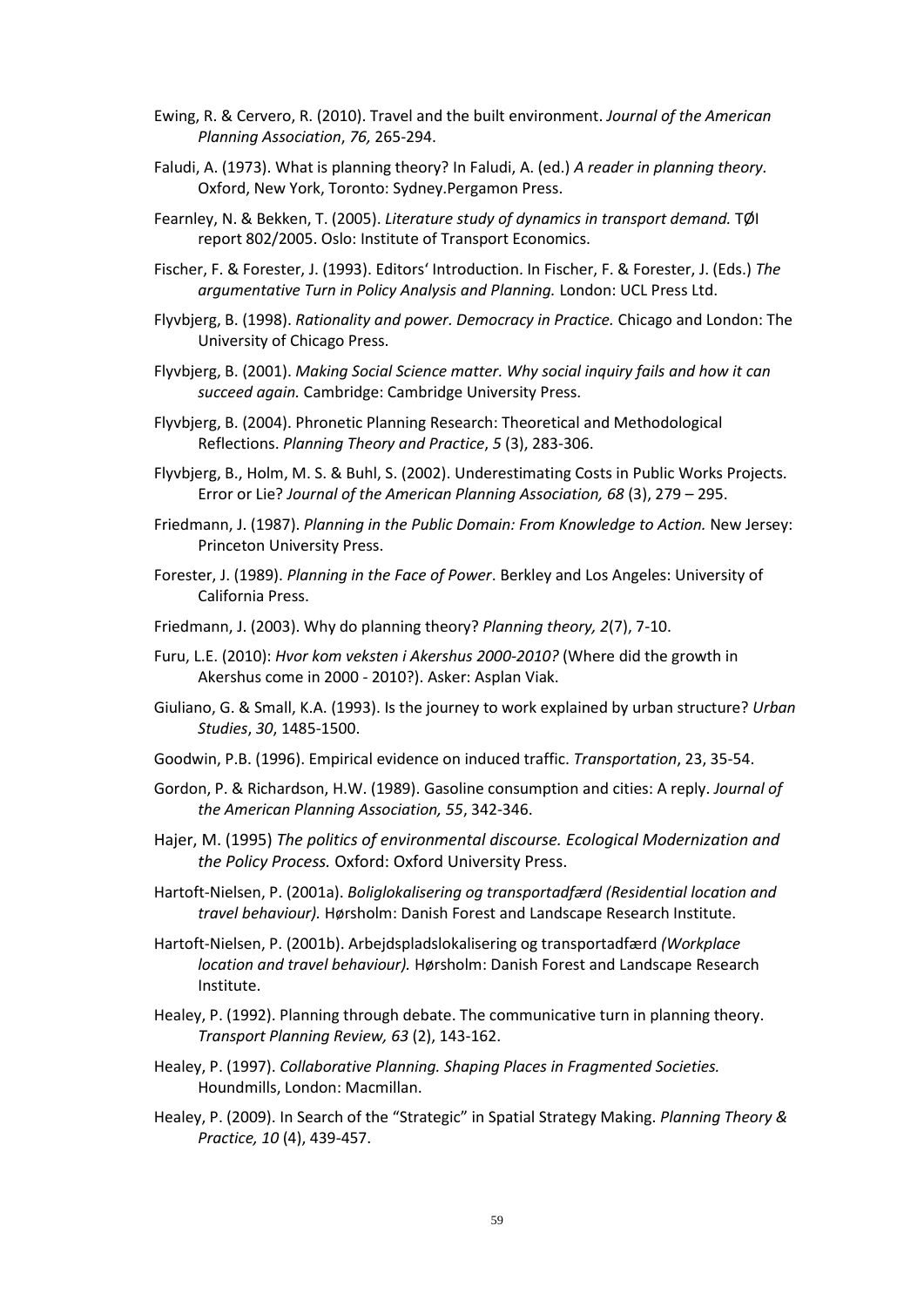- Holmberg, B. (2008). *Hållbarhetsbegreppet i kommunal planering – speciellt trafikplanering (The term 'sustainability' in municipal planning).* Lund: Lund University.
- Hrelja, R. & Nyberg, J. (2012). *Samordning av trafik och bebyggelseplanering. Förutsättningar för hållbar mobilitet (Coordination of transport and land use planning. Assumptions for sustainable mobility).* VTI report 742, Lund.
- Hull, A. (2005). Integrated transport planning in the UK: From concept to reality. *Journal of Transport Geography, 13*, 318 – 328.
- Hull, A. (2008). Policy integration: What will it take to achieve more sustainable transport solutions in cities? *Transport Policy*, *15*, 94-103.
- Hull, A. (2011). *Transport Matters. Integrated approaches to planning city-regions.* London and New York: Routledge.
- Ibert, O. (2007). Towards a geography of knowledge creation: the ambivalences between 'knowledge as object' and 'knowing in practice'. *Regional Studies*, *4* (1), 103-114.
- Jean-Hansen, V., Hanssen, J.U. & Aas, H. (2009). *Traffic in the largest Norwegian cities today and in the next five to ten years*. TØI report 1026/2009. Oslo: Institute of Transport Economics.
- Johnston, R. & Ceerla, R. (1996). The effects of New Highway-Occupancy Vehicle Lanes on Travel and Emissions. *Transportation Research, 30* (1), 33-50.
- Kenworthy, J. R. (1990). Don't shoot me I'm only the transport planner (apologies to Elton John), Newman, P., Kenworthy, J. and Lyons, T. (eds.) *Transport Energy Conservation Policies for Australian Cities: Strategies for Reducing Automobile Dependence.* ISTP, Murdoch University.
- Kenworthy, J.R. (2003). *Transport Energy Use and Greenhouse Gases in Urban passenger Transport Systems: A Study of 84 Global Cities.* Paper to the International Third Conference of the Regional Government Network for Sustainable Development, Notre Dame University, Western Australia, September 17<sup>th</sup> to 19<sup>th</sup>, 2003.
- Krizek, K., Forsyth, A. & Slotterback, C.S. (2009). Is there a Role for Evidence-Based Practice in Urban Planning and Policy? *Planning Theory & Practice, 10* (4), 459-478*.*
- Lindblom, C.E. (1959). The Science of "Muddling Through". *Public Administration Review*, *19* (2), 79-88.
- Litman, T. (2013). *Generated Traffic and Induced Travel. Implications for Transport Planning.* Version dated 29 August 2013. Victoria: Victoria Transport Policy Institute.
- Lukes, S. (2005*). Power. A Radical View.* Second edition. Hampshire and New York: Palgrave Macmillan.
- March, J. & Olsen, J.P (1989). *Rediscovering Institutions.* New York: Free Press.
- Mazza, L. (2002). Technical Knowledge and Planning Actions. *Planning Theory, 1* (1), 11-26.
- Meland, S. (2002). Flytting til nye Statens Hus i Trondheim effekter på reisevaner. (*Relocation of governmental workplaces in Trondheim – effects on travel behaviour*). SINTEF report STFF22 A01327. Sintef: Trondheim.
- Meland, S., Tretvik, T. & Welde, M. (2010). The effects of removing the Trondheim toll cordon. *Transport Policy*, *17*, 475 – 485.
- Mogridge, M.J.H. (1997). The self-defeating nature of urban road capacity policy: a review of theories, disputes and available evidence. *Transportation Policy*, *4* (1), 5-23.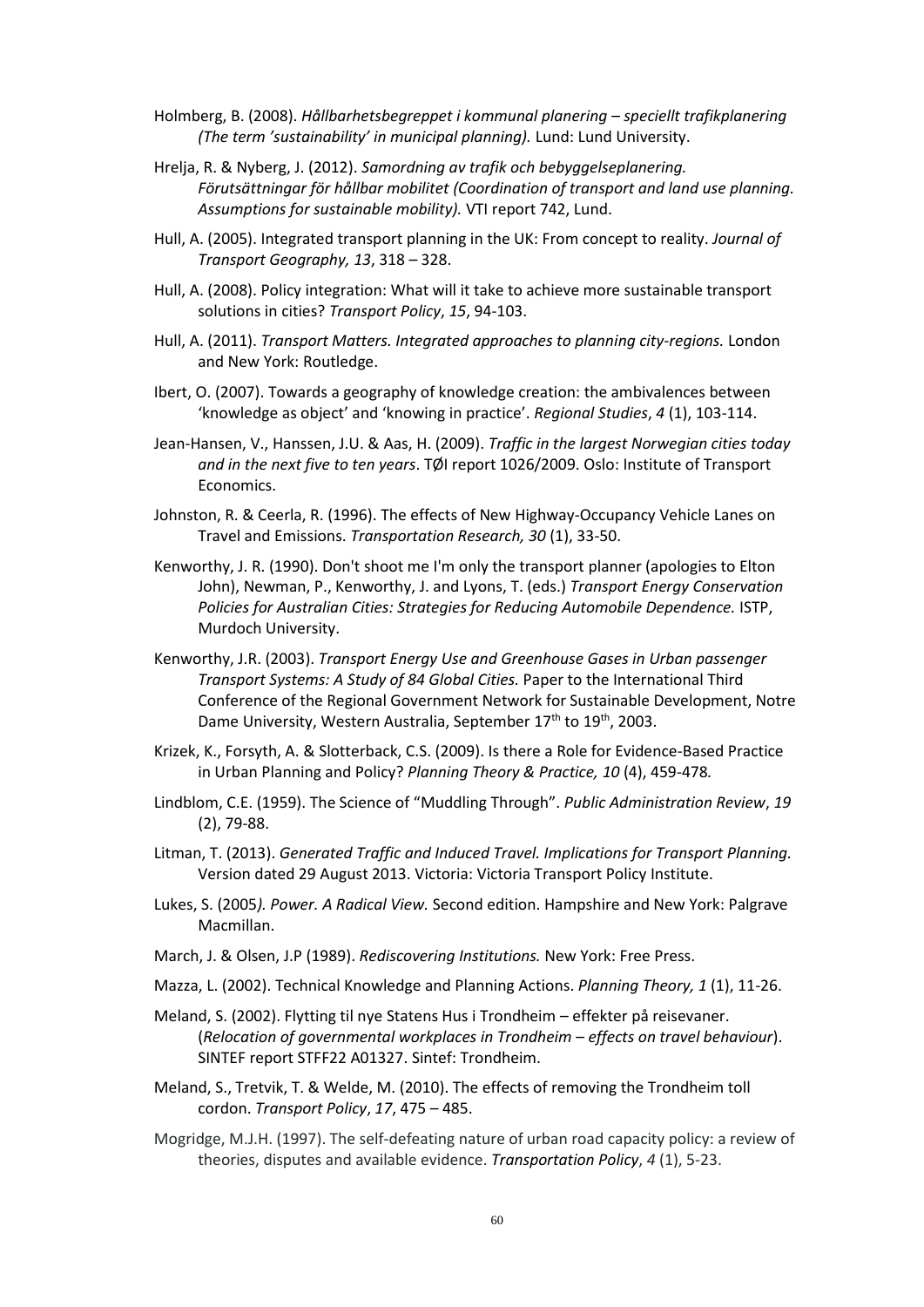- Municipality of Aarhus (2009). *Kommuneplan 2009 for Aarhus Kommune med miljøvurdering (Municipal plan for Aarhus with Environmental Impact Assessment).* Aarhus.
- Municipality of Aarhus (2010). *VVM-redegørelse og miljorapport for Letbane i Aarhusområdet etape 1 (Impact Assessment of Light Rail in the Aarhus region, step 1).* Aarhus.
- Municipality of Lund (2004). *Handbok i bilsnål samhällsplanering (Handbook for traffic reducing societal planning).* Lund.
- Municipality of Lund (2010). *ÖP2010 Översiktsplan för Lunds kommun (Master Plan for Lund 2010)*. Lund.
- Municipality of Lund (2011). *LundaMaTs II. Verksamhät &resultat 2011 (Lunda Mats II. Activities & results 2011).* Lund.
- Municipality of Trondheim (2007a). *Transportplan for Trondheim 2006-2015 (Transport plan for Trondheim 2006 – 2015).* Trondheim.
- Municipality of Trondheim (2007b). *Kommuneplanens arealdel. Retningslinjer og bestemmelser (Overall municipal plan for land use development 2007 – 2018. Purviews and guidelines).* Adopted by the City Council 27.09.2007. Trondheim.
- Municipality of Trondheim (2008a). *The City of Trondheim Environmental Package for Transport – an agreement between the six parties in Trondheim city council. (Trondheim kommunes miljøpakke for transport).* Case number 0167/08. Archive case number 01/23491. Trondheim.
- Municipality of Trondheim (2008b). *Working paper prepared by the Chief municipal executive to the municipal climate panel, 25.03.2008 (no title).* Trondheim.
- Municipality of Trondheim, Sør Trøndelag County, Norwegian Public Roads administration (2013). *Miljøpakken.* Home-page for information about the Trondheim Package. 20th of June 2013. http:// miljopakken.no/
- Næss, P. (2001). Urban Planning and Sustainable Development. *European Planning Studies*, *9* (4), 503-524.
- Næss, P. (2004). Prediction, Regressions and Critical Realism. *Journal of Critical Realism*, *3*  (1), 133-164.
- Næss, P. (2005). Residential Location Affects Travel Behavior But How and Why? The case of Copenhagen Metropolitan Area. *Progress in Planning*, *63* (2), 167-257
- Næss, P. (2006a). *Urban Structure Matters: Residential Location, Car Dependence and Travel Behaviour.* New York, London: Routledge.
- Næss, P. (2006b). Cost-benefit analyses of transportation investments: neither critical nor realistic. *Journal of Critical Realism*, *5* (1), 32-60.
- Næss, P. (2011a). The Third Limfjord Crossing– a case of pessimism bias and knowledge filtering. *Transport Reviews, 31* (3), 231-249.
- Næss, P. (2011b). 'New urbanism' or metropolitan-level centralization? A comparison of the influences of metropolitan-level and neighborhood-level urban form characteristics on travel behavior. *Journal of Transport and Land Use*, *4* (1), 25-44.
- Næss, P. (2012). Urban form and travel behavior: experience from a Nordic context. *Journal of Transport and Land Use*, *5* (2), 21-45.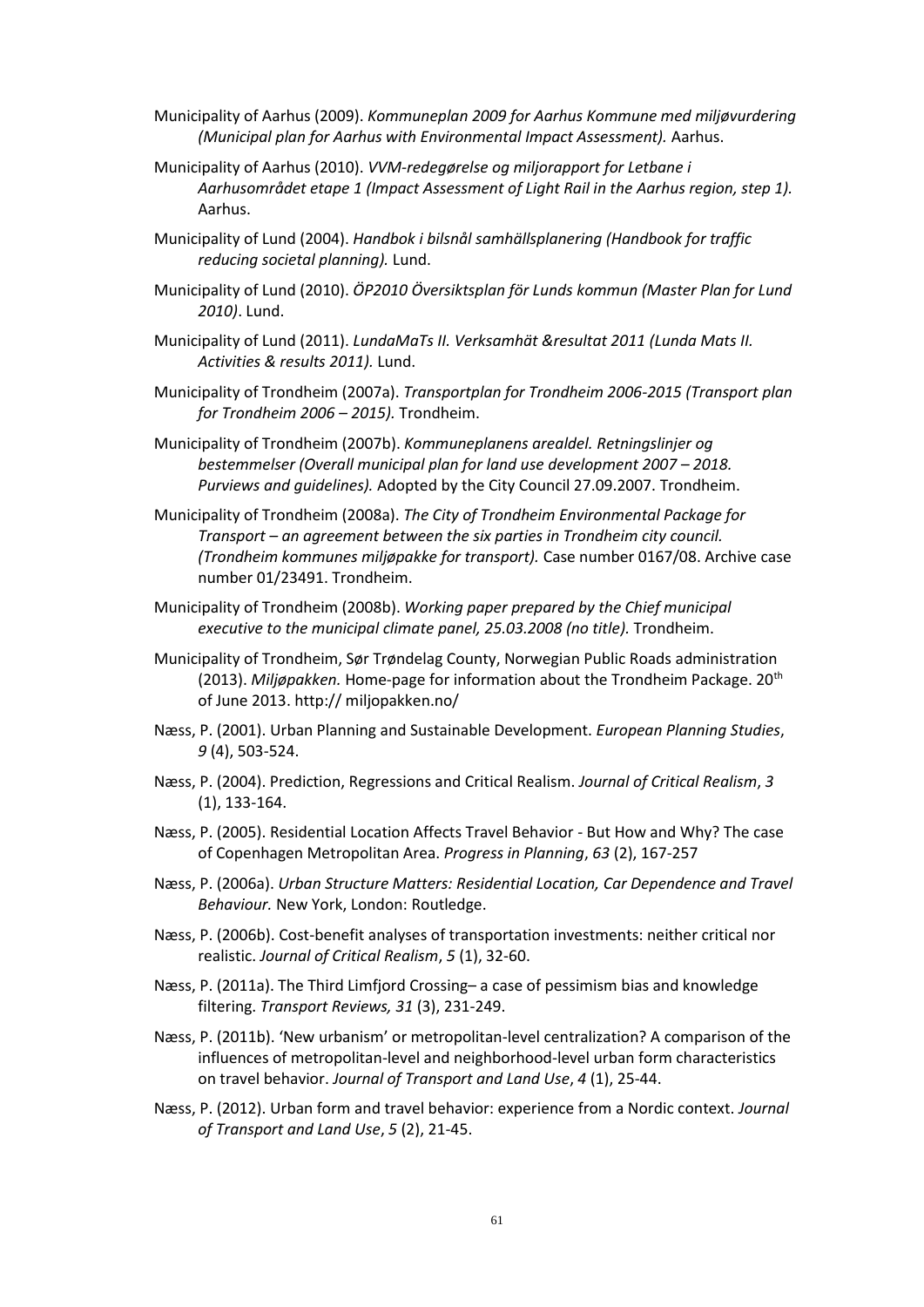- Næss, P. (2015). Critical Realism, Urban Planning and Urban Research. *European Planning Studies* 23, forthcoming. Online version available at DOI: 10.1080/09654313.2014.994091
- Næss, P. & Strand, A. (2012). What kinds of traffic forecasts are possible? *Journal of Critical Realism*, *11* (3), 277-295.
- Næss, P., Hansson, L., Richardson, T. & Tennøy, A. (2013). Knowledge-based land use and transport planning? Consistency and gap between "state-of-the-art" knowledge and knowledge claims in planning documents in three Scandinavian city regions. *Planning Theory & Practice, 14* (4), 470-491.
- Næss, P.; Sandberg, S. L. & Røe, P. G. (1996). Energy Use for Transportation in 22 Nordic Towns. *Scandinavian Housing & Planning Research, 13*, 79-97.
- National Transport Agency Sweden (2007). *Traffic for attractive cities.* Stockholm.
- Newman, P.W. & Kenworthy, J.R. (1989). *Cities and Automobile Dependence. An International Sourcebook*. Aldershot: Gower.
- Newman, P.W. & Kenworthy, J.R. (1999). *Sustainability and Cities: Overcoming Automobile Dependence.* Washington D.C.: Island Press.
- Noland, R. B. & Lem, L. L. (2002). A review of the evidence for induced travel and changes in transportation and environmental policy in the US and the UK. *Transportation Research Part D, 7*, 1-26.
- Norheim, B. & Ruud, A. (2007). *Kollektivtransport. Utfordringer, muligheter og løsninger for byområder (Public transport. Challenges, possibilities and solutions for urban areas)*. Oslo.
- Norwegian Ministry of Environment (2012). *Report no 21 to the Storting (2011 – 2012) Norwegian Climate Policy.* Oslo.
- Norwegian Ministry of Transport and Communications (2013). *Report no. 26 to the Storting (2012 – 2013) National Transport Plan.* Oslo.
- Office of the Auditor General of Norway (2007). *Riksrevisjonens undersøkelse av bærekraftig arealplanlegging og arealdisponering i Norge. Dokument nr. 3:11 (2006-2007) (Investigation of sustainable land use in Norway. Document 3:11 (2006-2007*). Oslo.
- Owens, S. (1986). *Energy, Planning and Urban Form.* London: Pion.
- Owens, S. (1995). From 'predict and provide' to 'predict and prevent'?: pricing and planning in transport policy. *Transport Policy, 2*(1), 43-99.
- Owens, S. (2005). Commentary: Making a difference? Some perspectives on environmental research and policy. *Transactions of the Institute of British Geographers, New* Series, *29,* 234-247.
- Owens, S. & Cowell, R. (2002). *Land and Limits. Interpreting sustainability in the planning process.* London and New York: Routledge Taylor & Francis Group.
- Owens, S., Petts, J. & Bulkeley, H. (2006). Boundary work: knowledge, policy and the urban environment. *Environment and Planning C: Government and Policy*, *24,* 633-643.
- Owens, S., Rayner, T. & Bina, O. (2004). New agendas for appraisal: reflections on theory, practice, and research. *Environment and Planning A*, *36,* 1943-1959.
- Parfit, D. (1987). *Reasons and Persons.* Oxford: Oxford University Press.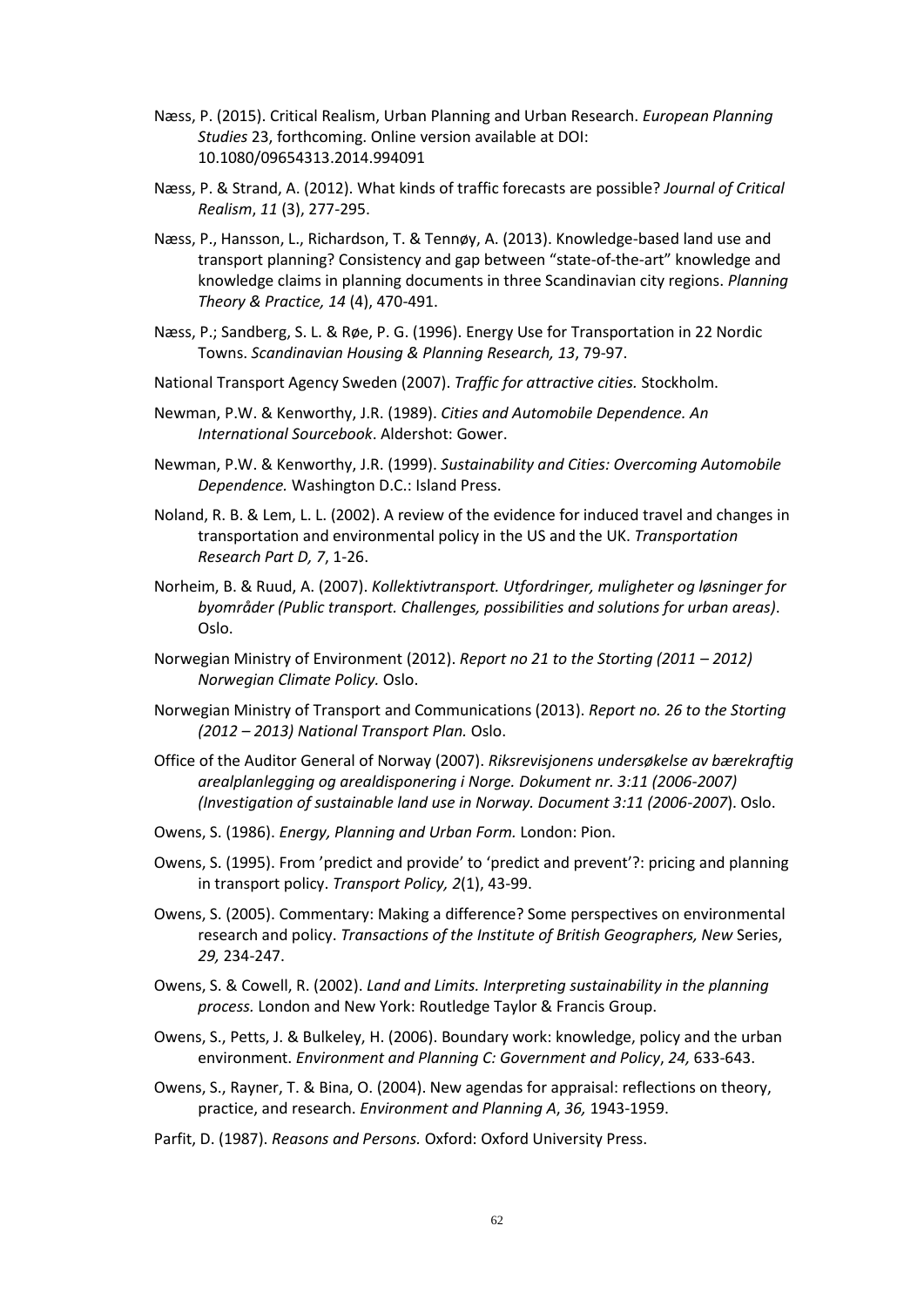- Petts, J., Owens, S. & Bulkeley, H. (2008). Crossing boundaries: Interdisciplinarity in the context of urban environments. *Geoforum, 39* (2), 593-601*.*
- Portugali, J. (2008). Learning From Paradoxes about Prediction and Planning in Self-Organizing Cities. *Planning Theory, 7*(3), 248–262.
- Powell, W. W. & DiMaggio,P.J. (Eds.) (1991). *The New Institutionalism in Organizational Analysis.* Chicago and London: The University of Chicago Press.
- Radaelli, C.M. (1995). The role of knowledge in the policy process. *Journal of European Public Policy, 2*, 159-183.
- Rein, M. & Schön, D. (1993). Reframing Policy Discourse. In Fischer, F and Forester, J. (eds.) *The argumentative Turn in Policy Analysis and Planning*. London: UCL Press Ltd.
- Richardson, T. (2005). Environmental assessment and planning theory: four short stories about power, multiple rationality and ethics. *Environmental Impact Assessment Review*, *25*, 341-365.
- Rydèn, C., Wendle, B., Neergaard, K., Ljungberg, C. & Bengtsson, L. (2005). *LUNDAMaTs II – strategi for hållbart transportsystem I Lund 2030 (LUNDAMaTs II – strategy for sustainable transport system in Lund 2030)*. Trivector report 2005:64. Lund and Stockholm: Trivector.
- Rydin, Y. (2007). Re-Examining the Role of Knowledge Within Planning Theory**.** *Planning Theory, 6*, 52-68.
- SACTRA (1994). *Trunk Roads and the generation of traffic*. London: MSO.
- Sager, T. (1991). *Planlegging med samfunnsperspektiv (Planning with a societal perspective.)*  Trondheim, Tapir.
- Sager, T. (1994). *Communicative Planning Theory.* Aldershot, Brookfield USA, Hong Kong, Singapore, Sydney: Avebury.
- Sager, T. & Ravlum, I.A. (2005). The political relevance of planners' analysis: the case of a parliamentary standing committee. *Planning Theory, 4*(1), 33-65.
- Sayer, A. (1992). *Method in Social Science. A realist approach.* Second edition. London and New York, Routledge.
- Schön, D. (1983). *The Reflective Practitioner.* New York: Basic Books.
- Shipan, C.R. & Volden, C. (2008). The mechanisms of policy diffusion. *American journal of political science*, *52* (4), 840-857.
- Skjeggedal, T., Nordtug, J., Wollan, G. & Ystad, D. (2003). Fortettingsrealisme (Densification realism). *Plan, 6*, 56-63.
- Stead, D. & Meijers, E. (2009). Spatial Planning and Policy Integration: Concepts, Facilitators and Inhibitors. *Planning Theory & Practice, 10* (3), 317-332.
- Strømmen, K. (2001). *Rett virksomhet på rett sted – om virksomheters transportskapende egenskaper (The right businesses in the right locations – about businesses' transport generating properties).* Doctoral thesis 2001:14. Institute for urban and regional planning. Trondheim: Norwegian University of Science and Technology NTNU.
- Tennøy, A. (2009). Why we fail to reduce urban road traffic volumes: A challenge of double complexity. *Kart og Plan, 1,* 27 – 36.